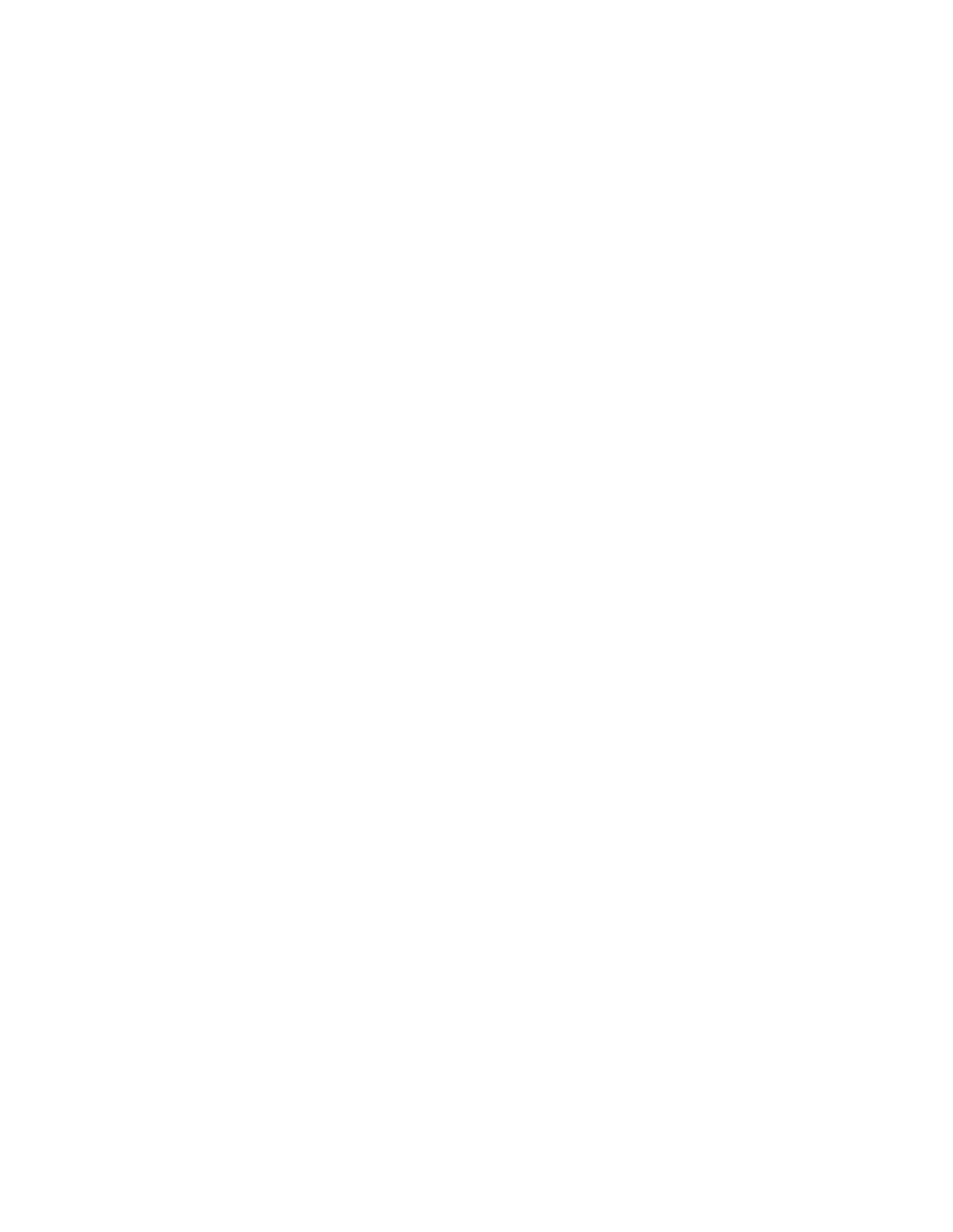# **Model ST-4 Star Tracker / Imaging Camera Operating Instructions**

#### *INSTRUMENT OVERVIEW*

*The Model ST-4 Star Tracker / Imaging Camera is a multipurpose instrument. It can be used as an automatic star tracker to take long guided exposures of the night sky, or, in conjunction with a personal computer (PC), as a highly sensitive imaging camera. This manual describes the technical concept of the Model ST-4, the interfaces to the telescope and computer, and general operating instructions.*

### *Tracking Overview*

The Model ST-4 uses a charge coupled device (CCD) detector to detect star images. The detector can be understood by examining Figure 1. An array of 192 by 165 detector elements, called pixels, is arranged as shown in the figure. We refer to the horizontal axis as X, and the vertical axis as Y.



**Figure 1** *CCD Configuration*

In operation the pixels convert photons into electrons, and store them until read out by the ST-4's microcontroller (the ST-4 has memory for two images, one for light frames, and one for dark frames, as explained further below). For example, if a star's image is present at pixel position 121,132 the computer will determine its position by noting the increased signal from that pixel. If the star is drifting due to guiding errors, it will appear at a different position in the next exposure, say at pixel position 123,132. The computer then calculates how far the star has drifted from the original exposure, and toggles the telescope drive accordingly.

The microcontroller (in the ST-4) can take an exposure (called integration), read out all the pixel values, and calculate the necessary telescope correction in less than a second. The tremendous sensitivity of the CCD enables guide stars as faint as 8th magnitude to be tracked with a 1 second exposure and a 60 mm guide telescope.

The calculating power of the ST-4 enables the star's location to be determined to a fraction of a pixel accuracy, enabling very accurate tracking.

# *Imaging Overview*

-

The Microcontroller referred to in the tracking section is built into the ST-4. This microcontroller can communicate to an XT or AT compatible PC, or a Macintosh\* , over the ST-4's RS-232 serial link (the serial interface of the ST-4 is also compatible with the RS-422 ports used on the Macintosh).

A full image can be transmitted at 19.2K baud within 18 seconds and over a distance of 100 feet. Data transfer rates as high as 57.6K

<sup>\*</sup> Macintosh is a registered trademark of Apple Computer, Inc.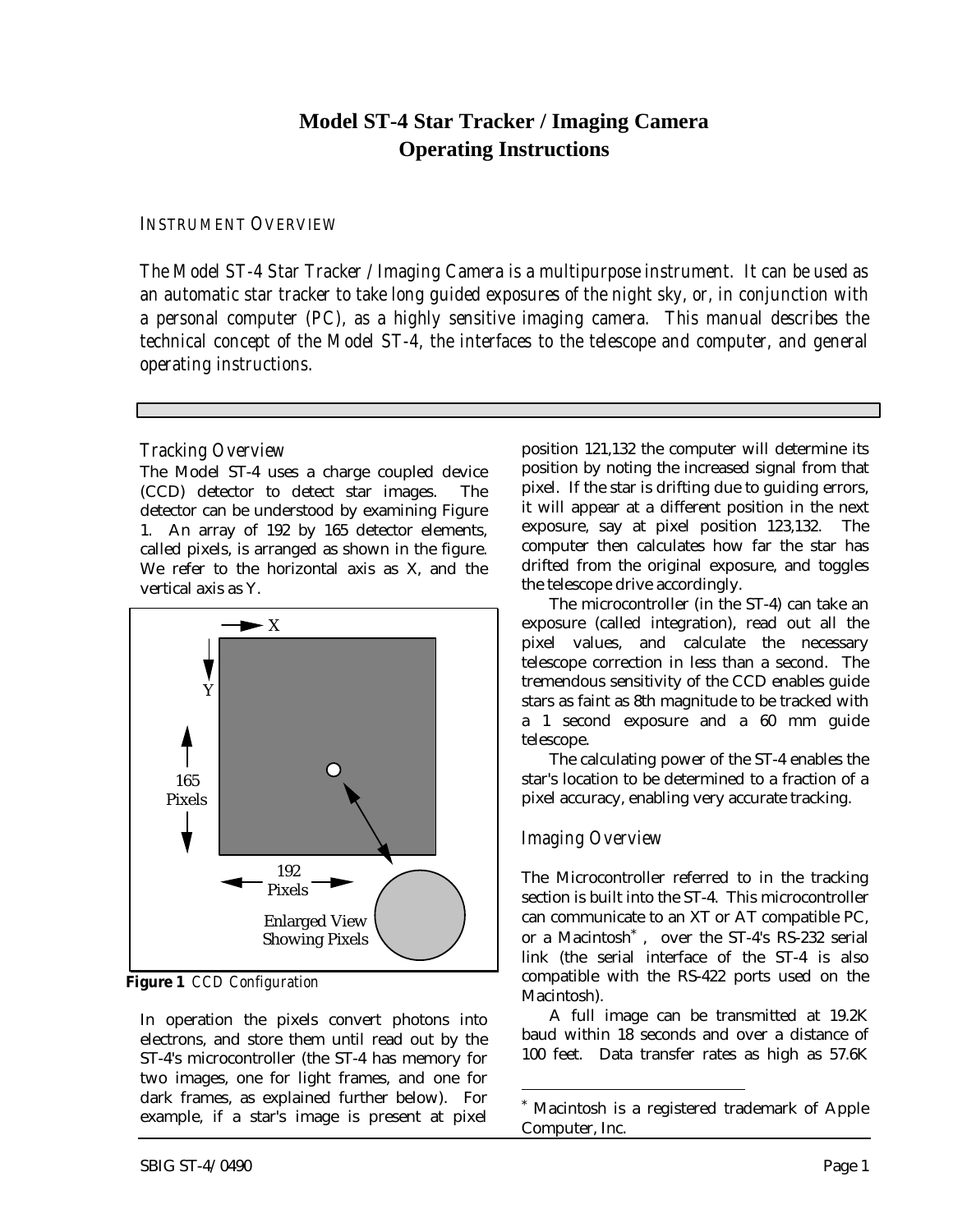baud are supported, and work very well over shorter cable runs. A partial image transfer mode is also supported which sends 1/4 as many pixels (one value for each group of four adjacent CCD pixels) in 5 seconds. This mode of operation is very handy for focussing the telescope and finding objects. Finding faint objects is easy using this method; the outline of the Ring Nebula is clearly seen in exposures as short as 10 seconds with an 8" Schmidt Cassegrain Telescope (SCT) operating at f/10.

In imaging mode, the microcontroller in the ST-4 is told to take an exposure by the PC. It does so, and stores the resulting data in memory within the instrument. This data is then relayed over the serial link to the host computer. The data is retained in the ST-4 until the next exposure is captured or power is turned off. The host does all of the extensive data manipulation required by the user, such as contrast enhancement, and also can store data on disk for later study. This is a very attractive feature; the computer allows a quick look to be taken at the image, within seconds of the event, and a more detailed look at any later time, such as a rainy night or during the day.

The CCD can be exposed for integration times longer than five minutes. The pixels slowly fill-up in the dark due to a phenomena called dark current, and they saturate at about the five minute point when the CCD is cooled to a temperature near -30 °C using the single stage thermoelectric cooler used in the ST-4. The waste heat of the thermoelectric cooler (about two watts) is dissipated into the air by convection around the CCD head. The CCD has a sensitivity comparable to ASA 20,000 film, if such a film speed were available. The CCD has a limited resolution due to the small number of pixels; much greater resolution would be degraded by the limitations of most computer graphics screens.

#### **Note:**

With the CCD running at lower than ambient temperatures, you will wonder why dew and frosting aren't a problem. First of all, the chamber containing the CCD is small, and only a small volume of air surrounds the CCD. The small volume minimizes the total amount of water vapor in the air, which will frost onto the coldest surface inside the head (which is the bottom of the CCD). Although frost may initially form on the top of the CCD, in a matter of minutes it will migrate and be trapped at the back of the CCD.

## *System Interfaces*

The following equipment is a prerequisite to running the ST-4 CCD Star Tracker / Imaging Camera.

- 1. A Telescope with pushbutton or joystick slow motions in at least Right Ascension and and hopefully also Declination.
- 2. A guide telescope, 50mm aperture or larger, or an off axis guider arrangement.

For pushbutton type controllers the ST-4 tracker controls the telescope the same way you do; through the RA and Declination slow-motion adjustment switches, the interface to which is shown in Figure 2. Four relays in the ST-4 are used to operate the switches. Most telescope drives have two Declination motor adjustment switches which are normally in the 'open' position. Pushing the button or closing the relay both apply voltage to the motor. Study Figure 2 carefully, along with your pushbutton control, to determine the correct configuration.

Most telescopes have one Right Ascension switch which is normally closed; opening this switch slows down the drive. The other Right Ascension switch is normally open; closing this switch speeds up the drive. It is apparent that the relay contacts which are brought out on the cable, 4 groups of three (normally open, normally closed, and common) are all that is necessary to control the telescope. The cable pinouts are described in Appendix A.

When the ST-4 tracker is connected to the telescope, the hand controller is not disabled, and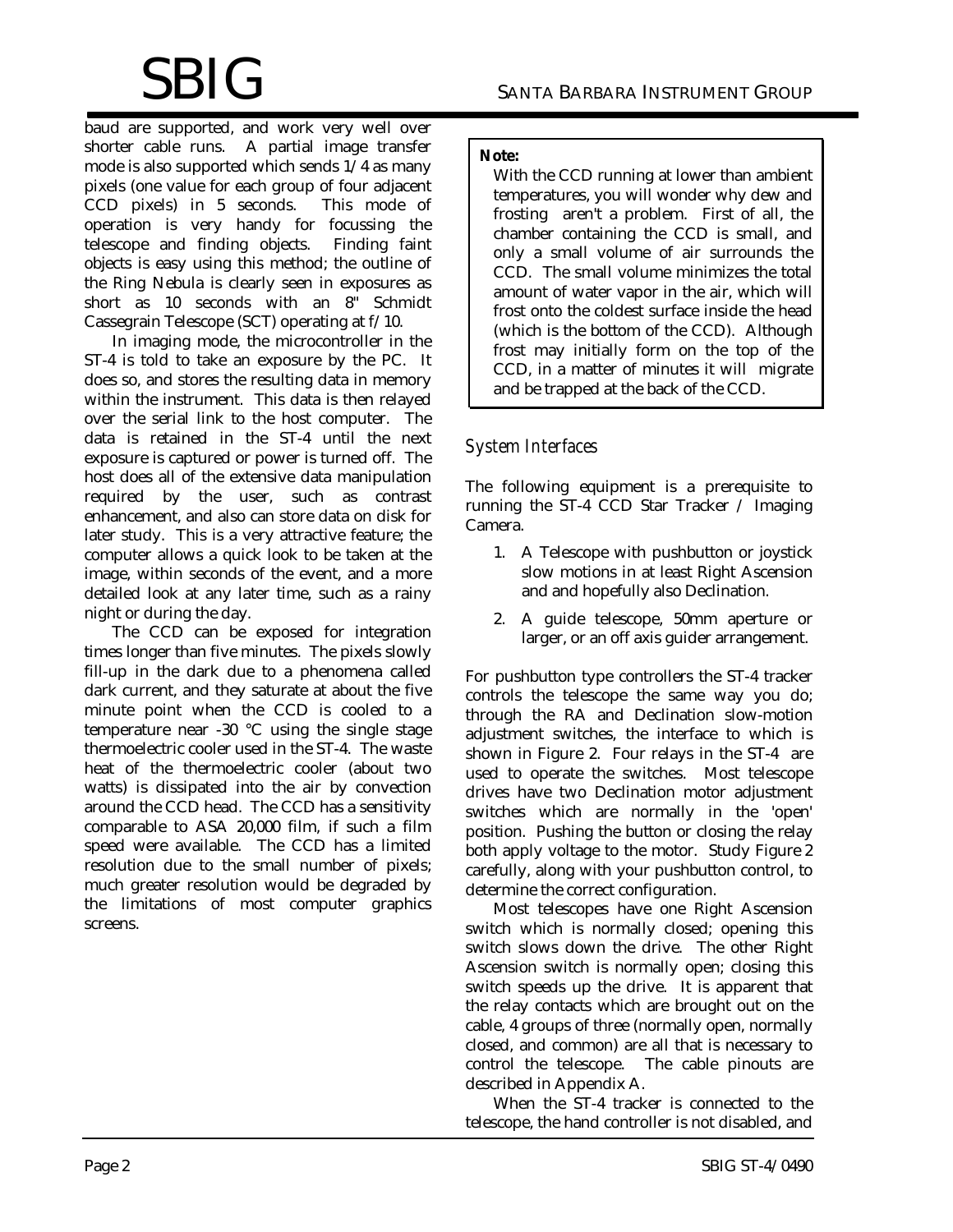still operates normally. If the telescope control is modified for the ST-4, and the ST-4 is unplugged, the drive may not run since the normally closed connection in the ST-4 has now been removed. If this situation is a problem it is best to build up a mating connector to replace the ST-4 box that has the appropriate pins shorted together (usually just two are required to enable the RA drive to work).

For joystick type controllers, the four relays in the ST-4 are used to simulate the joystick being pushed to its limits. Two relays are used for each axis or rheostat of the joystick as shown in Figure 3. For the Right Ascension rheostat you would use the +X and -X relays, and for the Declination rheostat you would use the +Y and -Y rheostat.



**Figure 2** *Pushbutton Interface*



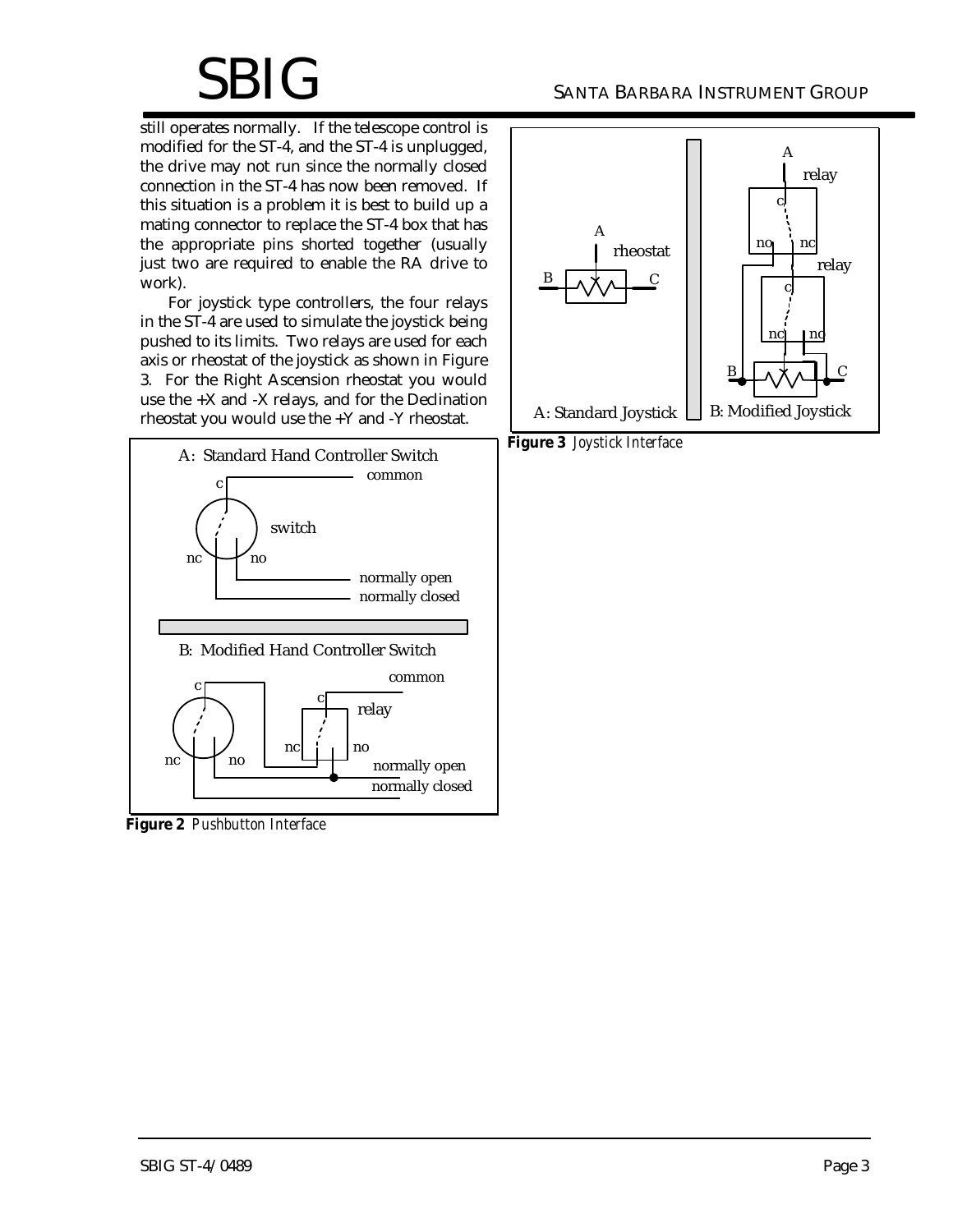### *STAR TRACKING OPERATION*

The instrument panel is illustrated in Figure 4. The ST-4 instrument is furnished with a power cable, a cable to the CCD, and a third cable for the telescope's hand controller. There is no power switch; plugging in the power turns the instrument on. The instrument will come-up in FIND AND FOCUS mode, which displays the greatest pixel value found in the readout of the CCD array, and the location of that pixel. The greatest pixel reading will drop as the CCD cools in temperature. After about 2 minutes, the CCD will have cooled to its optimum temperature.

#### **Note**:

The display values range from 0 to 99 corresponding to percentage. Pixel X and Y values of 50 correspond to a pixel centered within the CCD, while a brightness value of 99 corresponds to a completely saturated pixel, i.e., the star is too bright for tracking.

#### *Instrument Startup for Tracking Purposes*

- 1. Insert the CCD head into the eyepiece tube such that it seats accurately against the tube. The CCD will not be damaged by light when powered, so it can be easily handled.
- 2. Begin calibrating the CCD by completely blocking the open end of the telescope to remove all light (the CCD is very sensitive it will saturate in very low ambient light levels).
- 3. Observe the VALUE reading. This reading should fall to a reading of around 10 and stabilize within two minutes of the instrument being powered-on. Press the INTERRUPT button to halt the FIND AND FOCUS mode (or any other mode for that matter).
- 4. Push the TAKE DARK FRAME button. The microcontroller will readout the CCD and put the data in the dark frame memory.



**Figure 4** *Instrument Panel*

5. Push the FIND AND FOCUS button and uncover the telescope to begin the collection of light by the ST-4. The instrument will automatically begin taking frames of CCD data, subtract the dark frame stored in memory, and display the maximum value. Direct the telescope to a star and adjust the telescope's position to approximately center

the star image on the CCD by noting the reading on the X and Y displays.

6. If the star is too bright (VALUE reading 99) then either the exposure must be reduced, or a fainter star chosen for tracking. In order to correct this condition, press the INTERRUPT button to stop the collection of data, and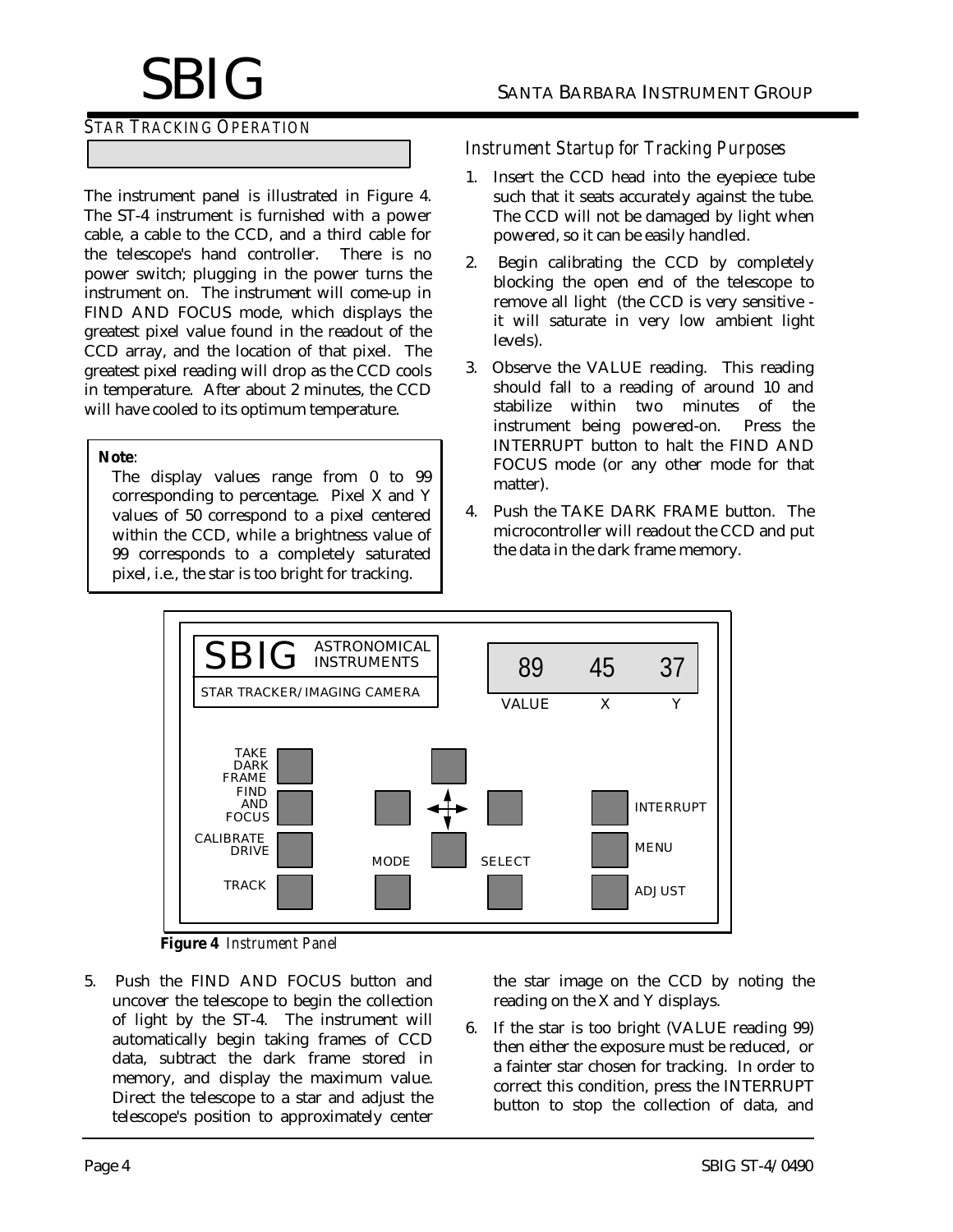return control of the ST-4 instrument to the keyboard.

Push the MENU button. The brightness display will then read "EA" (exposure adjust) and a "1" will appear on the X pixel display (indicating a default exposure time of one second).

Repeatedly pushing the ADJUST key will scroll through a list of exposure times, from 0.1 second, to 20 seconds. Adjusting the exposure time to shorter times will reduce the star brightness, while choosing a longer exposure time will increase star brightness. When the desired exposure time has been chosen, press the MENU button again (the ST-4 will display "CA" (Calibration Adjust), and then press it several more times until you see a bA displayed in the value box. bA stands for brightness adjust; two modes are available, A for average, or F for faint. F increases sensitivity by 9 times. You should set this parameter to A for initial familiarization. Press the MENU button again until you see the boost (b) parameter displayed. This is a boost factor, where greater values mean greater gain. Initially set this value to 1. Press the MENU button again to return to the normal operating mode (after being interrupted "HELLO" appears on the display).

#### **Note**:

You must take a new dark frame if you change the exposure time, the brightness adjust, or the boost factor.

7. When the brightness level has been adjusted to an acceptable level, focus the telescope by turning the focus knob and observing the VALUE display. At best focus, this number is maximum. Be careful to take your hand off the telescope between adjustments or the telescope vibration will smear the star image over multiple pixels within the CCD, reducing the brightness. Atmospheric turbulence will also tend to smear the image, so it may be helpful to watch several sequential exposures when critically focussing the image.

A table of typical VALUE readings for different magnitude stars is shown below in Table 1. This assumes a 1 second exposure and a typical response of the CCD. Use this as a reference for determining whether the system is properly focussed.

| <b>Star</b> | ST-4 VALUE Reading        |    |
|-------------|---------------------------|----|
| Magnitude   | 60mm Refractor 8 inch SCT |    |
|             | 99                        | 99 |
| 5           | 60                        | 99 |
| 6           | 24                        | 99 |
| 7           | $9^*$                     | 80 |
| 8           |                           | 32 |
|             |                           | 13 |
| 10          |                           |    |

**Table 1** *Typical VALUE readings*

- 8. When the focus is adjusted, remove the CCD and insert an eyepiece into the tube, sliding the eyepiece in the tube until the image is in sharp visual focus. With a knife or other sharp object, scribe the eyepiece on its side at the end of the tube. This eyepiece can then be used to quickly center and focus the CCD in the future Place the CCD back into the tube so that it seats against the tube as before.
- 9. Position the star image approximately in the center of the CCD  $(X=50, Y=50)$  using the telescope controls. Push the UP, DOWN, LEFT, and RIGHT buttons for a few seconds to make sure that each relay control is correctly interfaced to the telescope handheld controller unit. If the buttons are working correctly, the star image will move in four different directions (but not necessarily up, down, left, and right).
- 10. Push the CALIBRATE button. The ST-4 will automatically drive the telescope in each direction, determine which direction corresponds to  $+X$  and  $+Y$ , and calculate the correction speed of your drive in all four directions (in pixels moved per second). This process takes about 30 seconds. This is a four-step process with the ST-4 exercising the four relays, and after each step the ST-4 will momentarily display the location and brightness of the brightest object in the field of view. If the image moves too little (less

-

<sup>\*</sup> Use an increased boost factor and the faint star mode when working at these levels.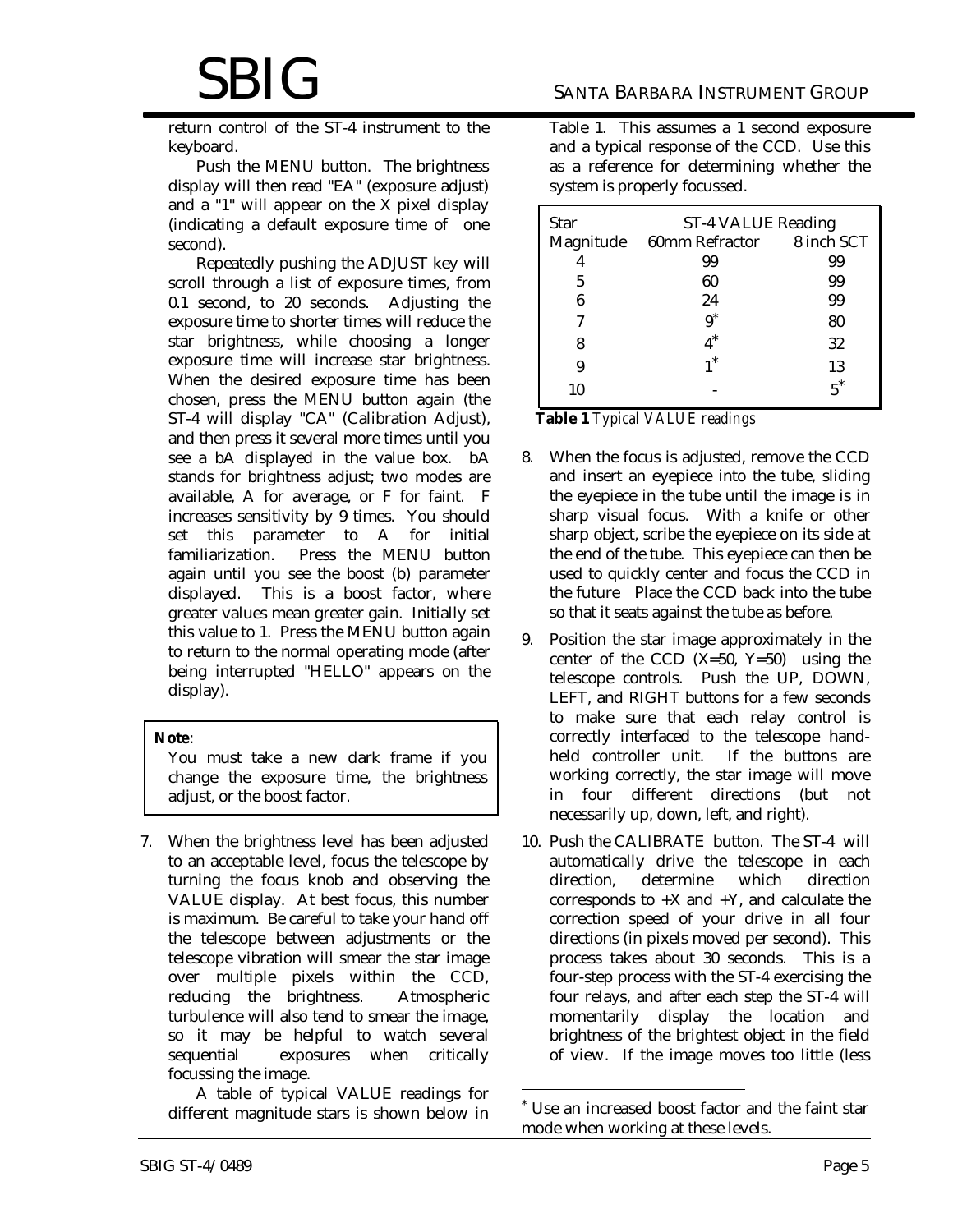# $\operatorname{SBIG}$  santa Barbara Instrument Group

than 2 units) or too far (greater than 30 units) the relay closure time should be adjusted by pressing the MENU key twice to get to the "CA" option, and then repeatedly pressing the ADJUST key to scroll through the time adjustment values (1 to 20 seconds).

11. If no errors are displayed at the end of the CALIBRATE procedure (E1 or E2 in the Value display), then position the guide star on the center of the CCD, adjust the exposure time if necessary, and then press the TRACK button. The ST-4 will automatically guide the telescope until the INTERRUPT button is pressed.

#### **Note:**

The ST-4 constantly corrects drive adjustment times to try to improve tracking. The visual X and Y displays show the tracking error seen during each exposure in units of 0.2 pixels (i.e. a displayed Y value of -3 indicates that the star moved 0.6 pixels in the -Y direction during the exposure). The number displayed after the A in the value location is the average error for the last 16 correction periods.

If the star is completely lost during an exposure, the unit will stop tracking and the display will display the brightness and location of the brightest object in the field of view (like the FIND AND FOCUS mode), and the track lost relay will be activated for one second after 5 consecutive misses. The telescope will not be corrected again until the star reappears.

Calibration steps 10 and 11 should be repeated whenever the telescope is substantially re-positioned in Declination (to correct for longer RA adjustments near the poles). Calibration should also be repeated if the telescope mount is of German Equatorial design and the telescope tube flips from one side of the mount to the other (reversing adjustment directions). Care should be taken to orient the CCD head so the RA and Declination axes line-up with the sides of the CCD head (you can tell by looking through the glass window at the CCD or by noting the orientation of the Serial Number tag on the rear of the head which is oriented like the CCD). This adjustment is not critical. The tracker will work in any orientation. It just makes it easier to make sense out of the x and y readings and to use the pushbuttons if the axes are lined up to the RA and Declination axes.

# *Explanation of Menu Items*

The menu choices which can be adjusted to a particular telescope's configuration can be viewed by pressing the MENU button repeatedly. The different menu items have the following effect:

#### **Note**:

For each menu item, pressing the ADJUST button repeatedly will scroll through the choices, finally jumping back to the lowest value choice. There is no way to back up.

## **EA: Exposure Adjust**

The exposure (integration time) used by the ST-4 in the tracking mode can be set to be from 0.1 to 20 seconds. The readout time of the array is 0.14 seconds; the smearing produced by the readout time for short integration times is not significant in the tracking mode.

## **CA: Calibration Adjust**

The amount of time (in seconds) the drive is left on during each move when the CALIBRATE mode is executed. If the time is too short the move will not be accurately determined. If it is too long the star will move off the array. Set this parameter such that a move of 5 to 30 units result.

## **SA: Scintillation Adjust**

The ST-4 modifies the correction factors determined in the CALIBRATE mode, if necessary, to improve the tracking. This modification is performed only if errors greater than the SA factor are seen (the SA factor is in pixels). Telescopes with extremely long focal lengths (>10 feet) may find the tracking is improved if this value is increased. Also, its setting should be increased if the ST-4 shows any tendency to "run away" during tracking.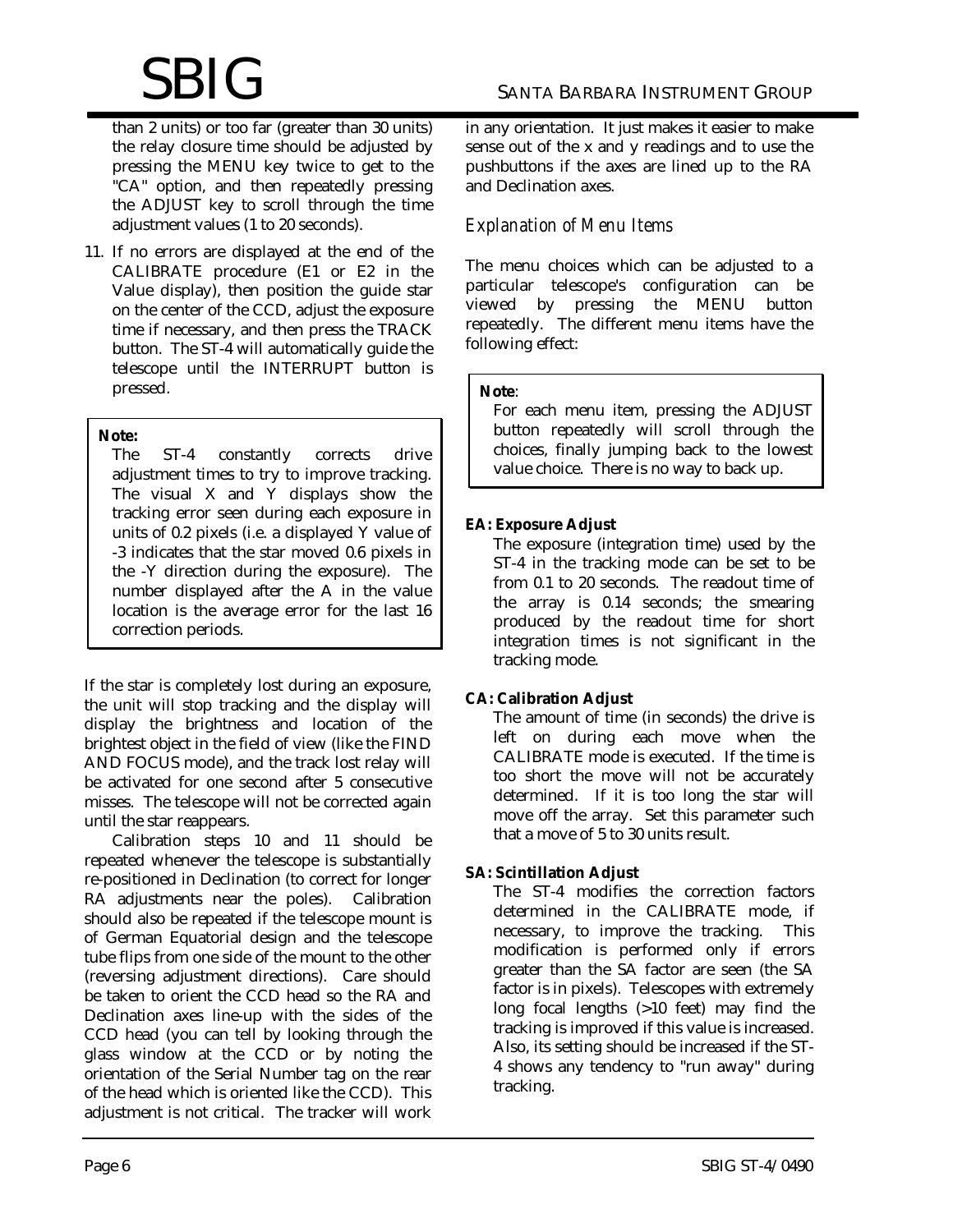#### **bA: Brightness Adjustment**

Setting this to A is the normal mode. If this parameter is set to F the ST-4 will set each pixel equal to the sum of the 3 x 3 pixel box centered on that pixel prior to performing the tracking calculation. Since star images are often smeared over several pixels, this collects more light from a faint star. A new dark frame should be taken after altering this value.

#### **H1: Hysteresis (backlash) Adjustment, X-axis**

This parameter sets the amount of extra time that the drive is operated when the direction of adjustment is changed. Many telescopes have severe backlash, and the star image may not move for several seconds after a correction is made. The parameter is the number of tenth second increments added to the calculated move when the move direction is reversed from the previous move.

#### **H2: Hysteresis Adjustment, Y-axis**

This parameter is identical to the **H1** parameter above except for the Y-axis.

#### **b: Boost factor**

This parameter boosts the internal gain of the ST-4, enabling fainter stars to be tracked with short exposures. Care must be taken that thermal variations of the CCD head do not cause the star to be lost when working with very faint stars. If this value is altered a new dark frame must be captured.

Please review the problem section at the end of this manual if problems are encountered during tracking.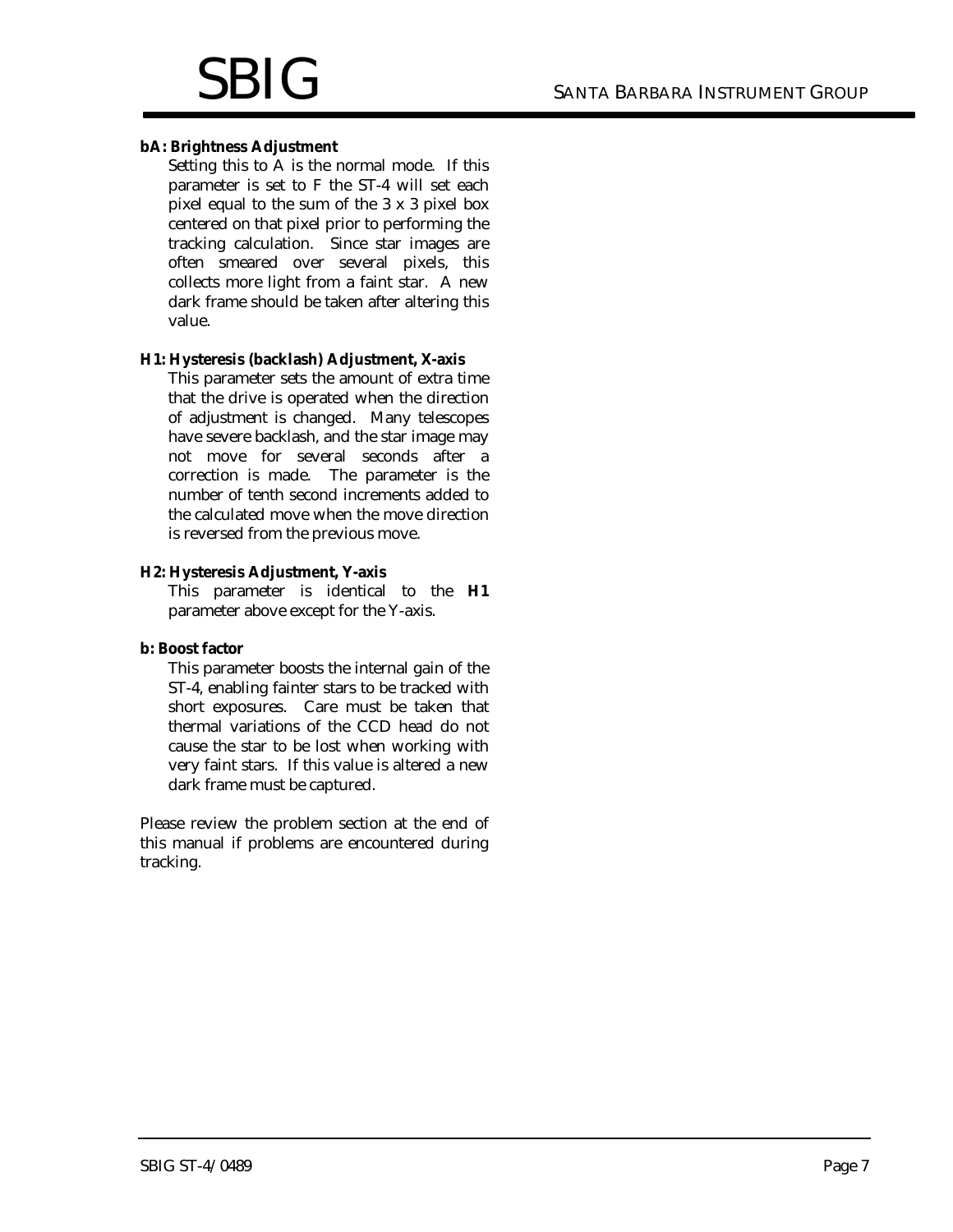#### *IMAGING CAMERA OPERATION*

The ST-4 works quite well as an electronic imaging camera when connected to either an IBM PC or compatible or an Apple Macintosh. Some details concerning the operation of the CCD in this mode are necessary to understand all the controls and features available in this mode.

## *CCD Pixel Dimensions*

The CCD pixels are not square. Their dimensions are 0.01375 millimeters wide in the X-direction and 0.016 millimeters tall in the Y-direction. Note that the CCD active area is therefore 2.64 by 2.64 millimeters, or exactly square (about one tenth inch on a side).

# *Caveats of CCD Readout*

The CCD is read out electronically by shifting each row of pixels into a readout register at the Y=0 position of the CCD, and then shifting the row out through an amplifier at the X=0 position. The entire array shifts down one row when a row is shifted into the readout register, and a blank row is inserted at the Y=165 position. Note that the CCD elements are still collecting light as they step down to the readout register. Most commercial CCD cameras use a more expensive CCD which has what is known as a frame transfer readout mode, where all active pixels are shifted very quickly into a pixel array screened from the light by a metal layer, and then read out slowly. The SBIG ST-4 CCD minimizes the effect of not having a frame transfer buffer by reading out the array very quickly, in about 0.14 seconds. As long as the CCD exposure is greater than about one second this technique will reduce streaking of the stars to acceptable levels.

Planets pose a particular problem to the CCD since they are so bright that exposures of 1 second at f/10 are badly overexposed. The ST-4 has a Half Frame mode for planets and bright stars to solve this problem. In the Half Frame mode the upper half of the CCD is used as a frame buffer for a bright image positioned in the lower half of the CCD. A short exposure can be taken (down to 0.01 seconds) and the bottom half of the array shifted rapidly up to the upper

half. The 82 lines of short exposure data can then be readout at the normal rate. This method works quite well, and uses enough pixels such that 0.5 arcsecond per pixel scale factors can be achieved while viewing an entire planet.

Unfortunately, this technique does not work for the moon, since the moon's image typically fills the CCD. The only way to image the moon is to use neutral density filters to attenuate the light down to where the CCD can be used for a 1 second exposure without saturating. The same holds true for images of terrestrial scenes during daylight.

When a long exposure is taken, a glow will be noticed in the upper left corner of the image, near pixel (1,1). This is apparently due to heating of the array by the readout electronics increasing the dark current. This glow can saturate the array in the corner in exposures several minutes long and cause a blank region to appear in the subtracted data. Using exposures short enough that saturation does not occur in the corner will reduce this cosmetic problem to acceptable levels.

## *Dark Current*

The CCD can not take an unlimited exposure. During an exposure in the dark the pixels will slowly fill up due to an effect known as the dark<br>current of the device. This dark current is current of the device. reduced by cooling, and this is why the CCD is mounted on a single stage thermoelectric cooler in the CCD head. The window is used over the CCD to keep moisture from the CCD while it is powered. If the window is removed the CCD will frost rapidly (in seconds). In a room temperature environment the cooled CCD pixels take about 5 minutes to fill up due to dark current. At lower ambient temperatures the CCD will take longer (maximum exposure time doubles for roughly every 20 °F drop in temperature) until around 32 °F, where the cooler power is reduced to avoid damaging the CCD with excessive cold. The dark current can be subtracted from images as described in a later section, but the effects of the dark current filling the CCD can not be avoided.

# *CCD vs Film*

The CCD is very good at the most difficult astronomical imaging problem; imaging small,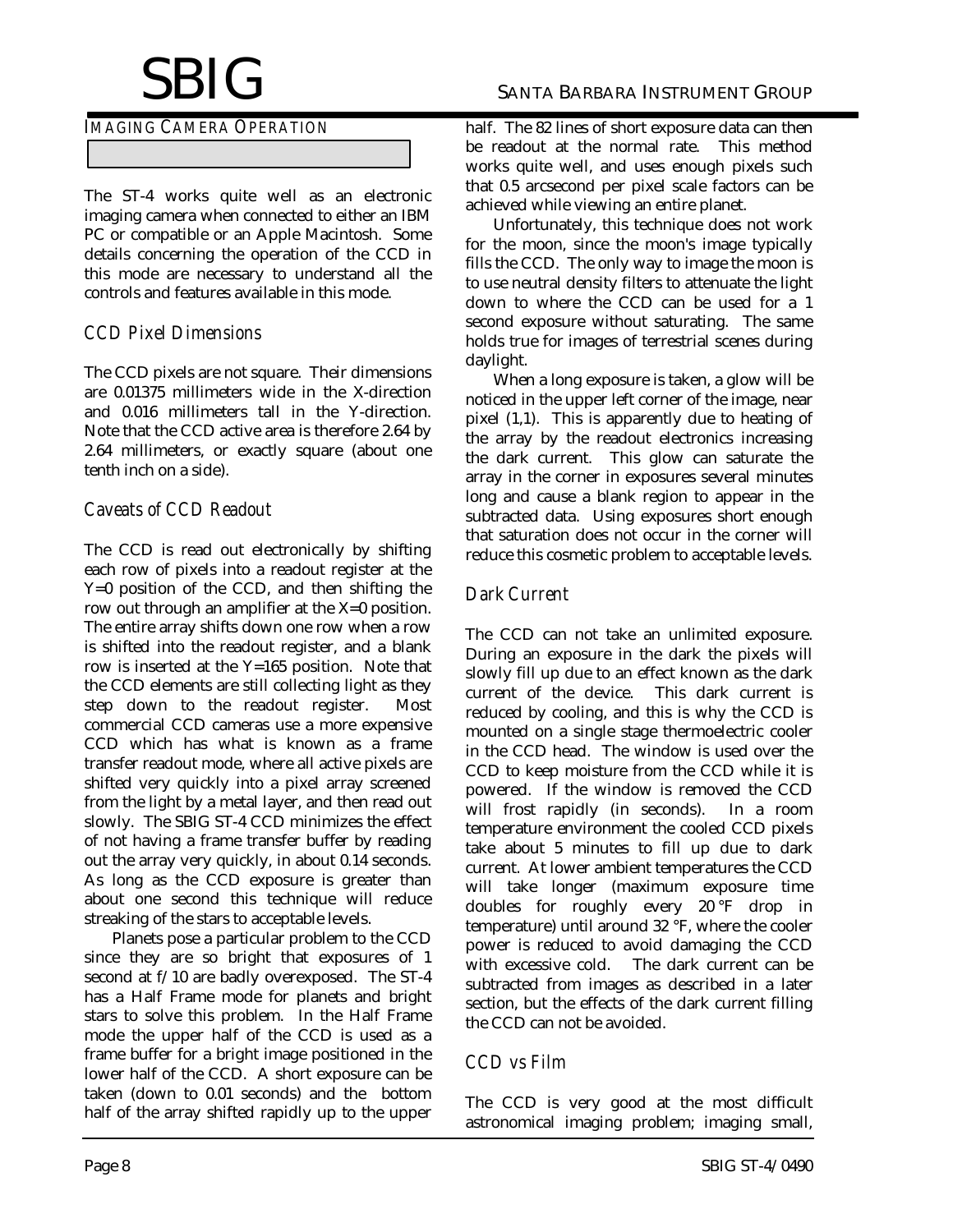faint objects. For such scenes long exposures are typically required. The CCD based system has several advantages over film; greater speed, quantitative accuracy, ability to increase contrast and subtract sky background with a few keystrokes, the ability to co-add multiple images to increase sensitivity without tedious darkroom operations, wider spectral range, and instant examination of the images at the telescope for quality. Film has the advantages of a much larger format, color, convenience, and independence of the wall plug (the ST-4 can be battery operated in conjunction with a laptop computer, though). After some use you will find that film is best for producing sensational color pictures, and the CCD is best for planets, small faint objects, and general scientific work such as variable star monitoring and position determination. It is for this reason that we designed the ST-4 to support both efforts, as a stand-alone tracker, or as an imaging camera. Our reliance on serial communications slows down the image update rate, but allows the use of portable laptop computers which seldom will accept a PC card.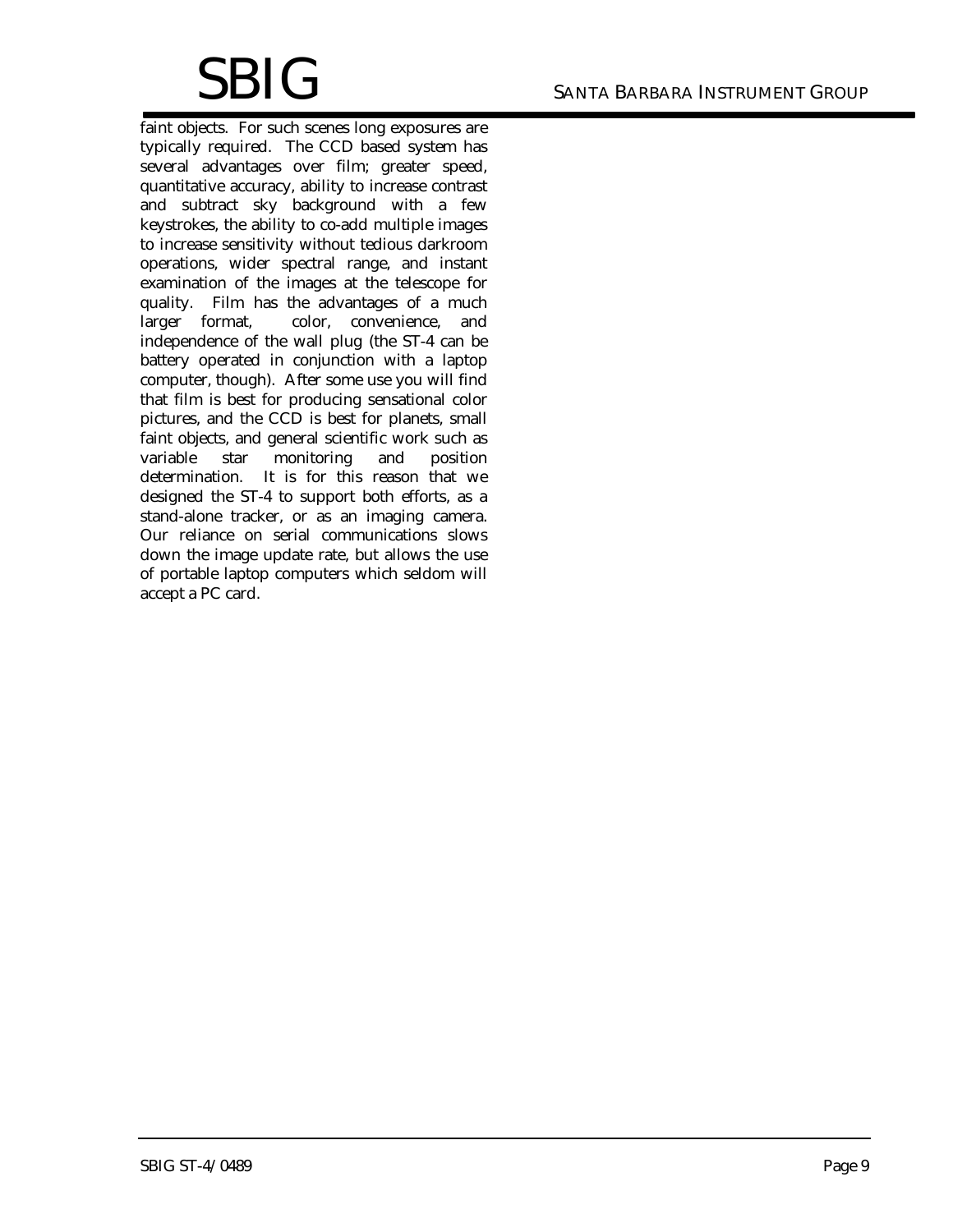# $\operatorname{SBIG}$  santa Barbara Instrument Group

*HOST COMPUTER SOFTWARE OVERVIEW*

This section describes the features of the host software used to interface the ST-4 to either an IBM PC or compatible or a Macintosh. You will want to read this section independent of the type of computer you have, and will also need to read the section below dealing with the type of computer you own.

# *Displaying Images*

One of the obvious features of the software is its ability to display the images taken with the CCD camera. There is much latitude in the processing of the images due to the "digital" nature of the images and the availability of personal computers with graphics displays.

## *Adjusting the Contrast*

Any image taken by the ST-4 consists of an array of 192 x 165 pixel values, with each pixel value having 8 bits of accuracy or in other words values from 0 (completely dark) to 255 (saturated). Although any one pixel can have this dynamic range, typically the interesting aspects of an image will be constrained to a more limited range.

There will usually be a background level associated with the image, which is like a spatially uniform intensity level, due to dark current, sky background, or uniform luminosity. In addition, the bright stars in an image may saturate, or you may be interested in examining low-level luminosity (such as nebulosity). For these reasons, the image's contrast can be enhanced with the use of two parameters: *Background* (sometimes abbreviated as *Back*) and *Range*.

The *Background* parameter specifies an intensity level at which any pixel below that intensity will appear black in the image. Increasing the *Background* parameter will have the effect of masking or hiding the uniform background, or low-level intensities. The *Range* parameter is then used to specify the range of pixel values above the *Background* level that will cause the image to saturate on the display. As an example setting the *Background* parameter to 25 and the *Range* parameter to 50 will cause any

pixels with intensity less than 25 to be displayed as black, any pixel values between 25 and 75 (25+50) to be displayed with a gray scale, and any pixels above 75 to be completely white.

You will want to experiment with the settings of the *Background* and *Range* parameters to get a good feel for how they affect the image. These parameters do not physically change the image data, but only affect the way the image is displayed. We will refer to the processing of the data to increase the contrast as "stretching the data".

The software can automatically pick an appropriate set of values for the *Background* and *Range* parameters using an Auto-Contrast feature. It does this by noting the number of pixels at each of the 256 possible intensity levels (called a Histogram) and setting the *Background* and *Range* parameters based upon that calculation. This works quite well for images of extended objects (nebulae, the moon, etc.). For images of star fields you can try Auto-Contrast, but will probably get better results by manually adjusting the *Background* and *Range* parameters.

One other feature of the host software in the image display mode is Presentation Mode, where the image is centered on the screen (horizontally and vertically) and the non-image areas of the screen are blacked-out. This Presentation Mode is quite handy for taking photographs of the screen for presentations, etc.

## *Image Smoothing and Inversion*

Another image processing technique available for the displayed images is image smoothing. Visually, image smoothing reduces the effects of noise by smoothing out rapid variations in pixel brightness. This is accomplished by making each pixel in the displayed image be a weighted average of its own pixel value and the values of its eight neighbors. Finally, the displayed images can be "Inverted", meaning black areas become white and vice versa. Visually this is like looking at a negative, and can produce good results with images showing subtle nebulosity. Also, it seems that you can push the contrast harder on Inverted images without the saturated regions detracting from the image appearance.

## *Crosshairs and Photometric Analysis*

Due to the linear properties of CCDs and the digital nature of the image data, photometric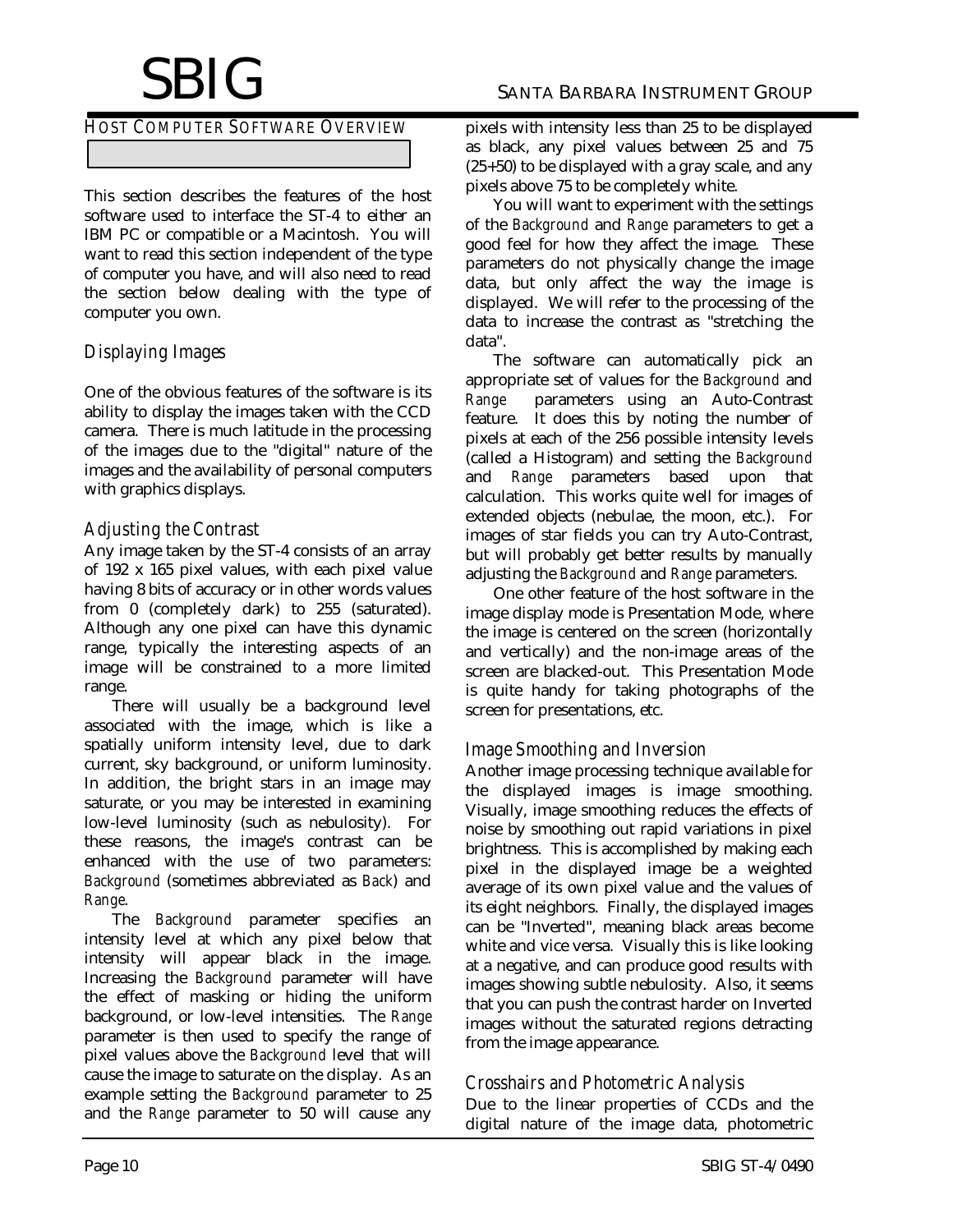analysis of CCD images is easily achieved when compared to techniques used with film. This section discusses the photometric capabilities of the ST-4 and its host software.

### *Scope Factors*

Several telescope and calibration factors are required by the computer software to correctly calculate star brightnesses and separations. The telescope focal length in inches and aperture area in square inches are required, as well as a calibration factor. The focal length is usually just the focal length of the telescope, but can be adjusted for such things as barlows and image processing techniques such as image zooming. The calibration factor is the reading that would be produced from the CCD by a zero magnitude star focused onto one pixel by a lens with 1 square inch of area, with an integration time of 1 second (with a gain factor of 1). Its value is typically around 12000, but will vary due to atmospheric and telescopic transmission, and CCD device variations. The calibration factor should also be scaled with the *gain* (described in the "Baseline and Gain Parameters" section below), doubling it for a gain of 2x, tripling it for a gain of 3x, etc.

#### **Note**:

Atmospheric transmission varies with the elevation of the star, so careful work will require attention to this detail as well as to the stellar temperature.

## *Pixel Coordinates and Intensities*

The CCD is configured as illustrated before in Figure 1. An array of light sensitive detectors, called pixels, are arranged in an array of 192 by 165 pixels. In this manual and in all other references we will refer to the 192 pixel wide dimension as the X-direction and the 165 pixel tall direction as the Y-direction (see Figure 1). When an image is displayed on the computer screen pixel number (1,1) refers to the pixel with the (x,y) location corresponding to the upper left hand corner of the screen. X increases to the right, and Y increases toward the bottom of the screen. The position of pixel 1,1 on the CCD can be physically determined by referring to the placement of the serial number tag on the rear of the CCD head as shown below in Figure 4.



**Figure 4** *Pixel 1,1 location*

The host software allows a crosshair to be moved across the image, and the coordinates of the crosshair (in pixels) and the brightness of the pixel under the crosshair are displayed. Additionally, a weighted average intensity of the pixel under the crosshair and its eight neighbors is also shown. These values of the coordinates, intensity, and average intensity are the simplest form of photometry available in the host software. They are quite handy for setting the *Background* and *Range* parameters and for determining the image background level (due to sky background or dark current) and determining the optimum exposure time.

## *Magnitudes and Separations*

The host software can also measure stellar magnitudes as well as diffuse magnitudes and angular separations between objects.

The determination of stellar magnitudes involves measuring the total light emitted by a star, or in other words adding the intensity contributions of all the pixels illuminated by the star. Star images will rarely be constrained to a single pixel, hence the requirement for accumulating the intensity from all illuminated pixels. In practice, a 5 x 5 box of pixels is used in determining the magnitude although other size boxes  $(3 \times 3, 7 \times 7, etc.)$  can sometimes be specified. Since the magnitude scale is logarithmic (an increase of 1 magnitude corresponds to a star which is roughly 2.5 times as faint) the calculation of stellar magnitude involves taking the log of the accumulated pixel intensities. Finally, to accurately measure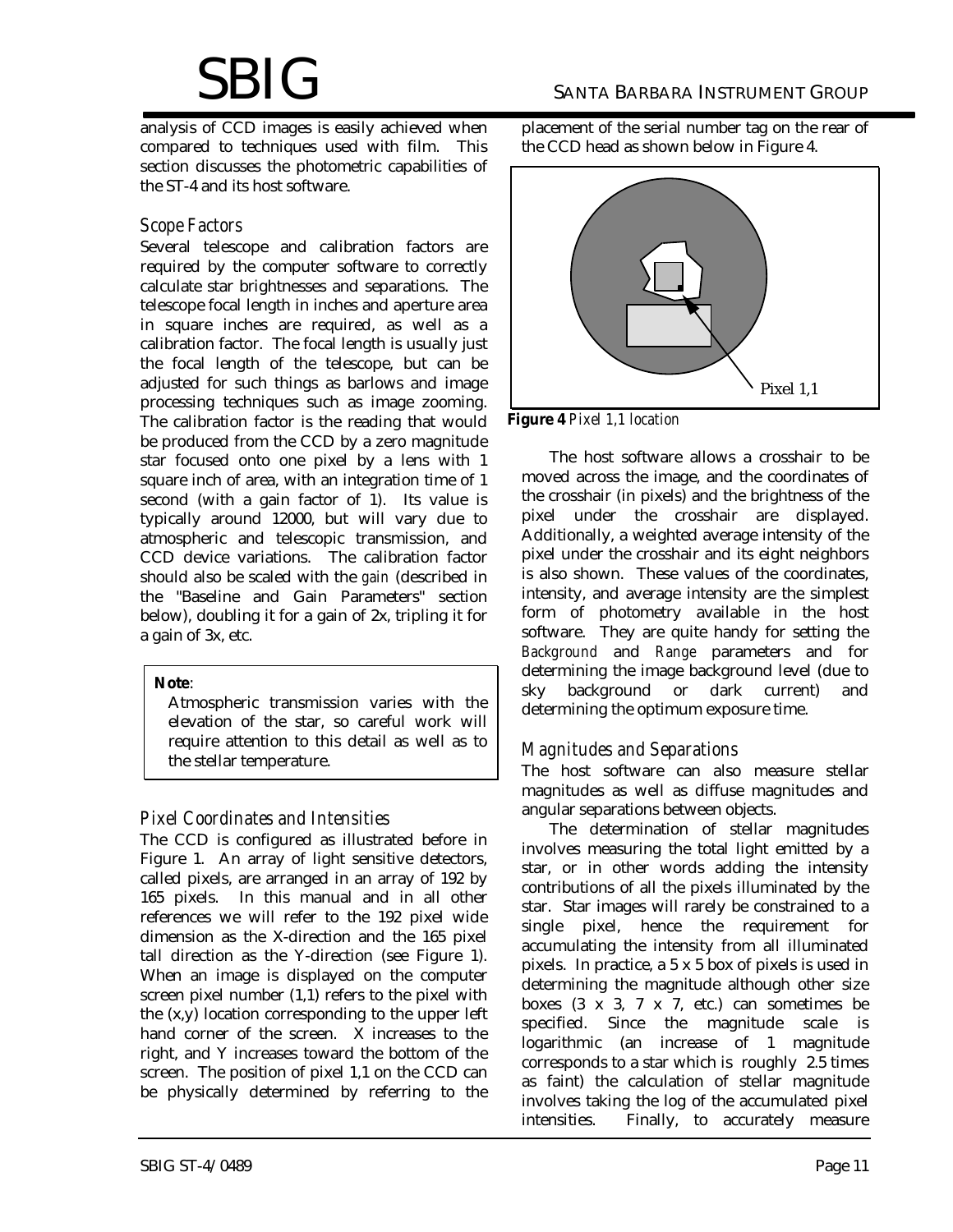magnitudes the background level must be subtracted. This is done by moving the crosshair to a dark area of the image and specifying that region as being typical of the background intensity for the image. This specification of the background allows the magnitude calculations to be independent of effects such as dark current or sky background. The factors that affect the calculation of stellar magnitude are: Exposure time, Aperture area, and Calibration factor.

The diffuse magnitude (also called surface brightness) of diffuse objects is the magnitude per square arc-second, and is calculated identically to the magnitude calculation discussed above except that the accumulated pixel intensities are divided by the area of the  $5 \times 5$  box in square arc-seconds. The factors that affect the calculation of diffuse magnitude are: Exposure time, Aperture area, Focal length, and Calibration Factor.

The host software also allows you to measure the angular separation between objects in an image. This is done by moving the crosshair to the first object, establishing that position as a reference position, and then moving the crosshair to the second object. The software then displays the angular separation and orientation (in degrees, clockwise of vertical) of the crosshair's position relative to the fixed reference position. The calculation of the separation between two objects is only dependent on the dimensions of the CCD pixels and the focal length of the telescope used (which must be accurately entered). This usually requires experimental determination using known double stars for precision. The direction corresponding to eastwest in a setup can be determined by taking an image of a star, letting the image drift for a few seconds, and taking another image. The images can then be co-added and the line between the two images of the same star delineates the East-West direction.

# *Other Image Processing Techniques*

The host software uses other image processing techniques besides contrast enhancement, smoothing, inversion, and photometric analysis. These other techniques are discussed in this section.

## *Flipping the Image*

Some inspection will reveal that the screen image is flipped about a horizontal axis relative to the CCD. The horizontal and vertical flip commands enable a picture to be oriented correctly no matter what combination of telescope and prisms is used to form the image. Also, the flip commands are quite useful for making an image's orientation match that of published images. These commands actually modify the image data, and hence the results of using these commands are retained if the image is saved after these commands are applied to an image.

### *Zooming*

The host software allows you to zoom in on an area in the image by moving a zoom-box over the image until the zoom-box is positioned at the desired region where the zoom may be completed. The zoom-box is quarter sized (48 x 41 pixels), and the pixels within it are then zoomed to a full 192 x 165 sized image and interpolation used to fill in the "missing pixels". The zoomed image can then be used with all the photometric analysis software, etc., and can also be saved. Depending on the amount of host memory available when the zoom is performed, the zoom either writes over the original image data (you are warned first) or the original data is retained and the image can be un-zoomed later (unless the zoomed data is saved on disk in which case the original un-zoomed data is discarded).

Zooming can be quite handy for examining close binary stars, and small detail, but is no substitute for higher magnification images since the zooming process doesn't contain any more information than the original 192 x 165 pixel image contained.

#### *Histograms*

The host software can also calculate and display an image's histogram, which is a count of the number of pixels at each of the 256 possible (0 through 255) intensity levels. The histogram can be useful for determining the settings of the *Background* and *Range* contrast parameters (like the Auto-Contrast does), for determining the dark current or sky background level, and for determining the optimum exposure time.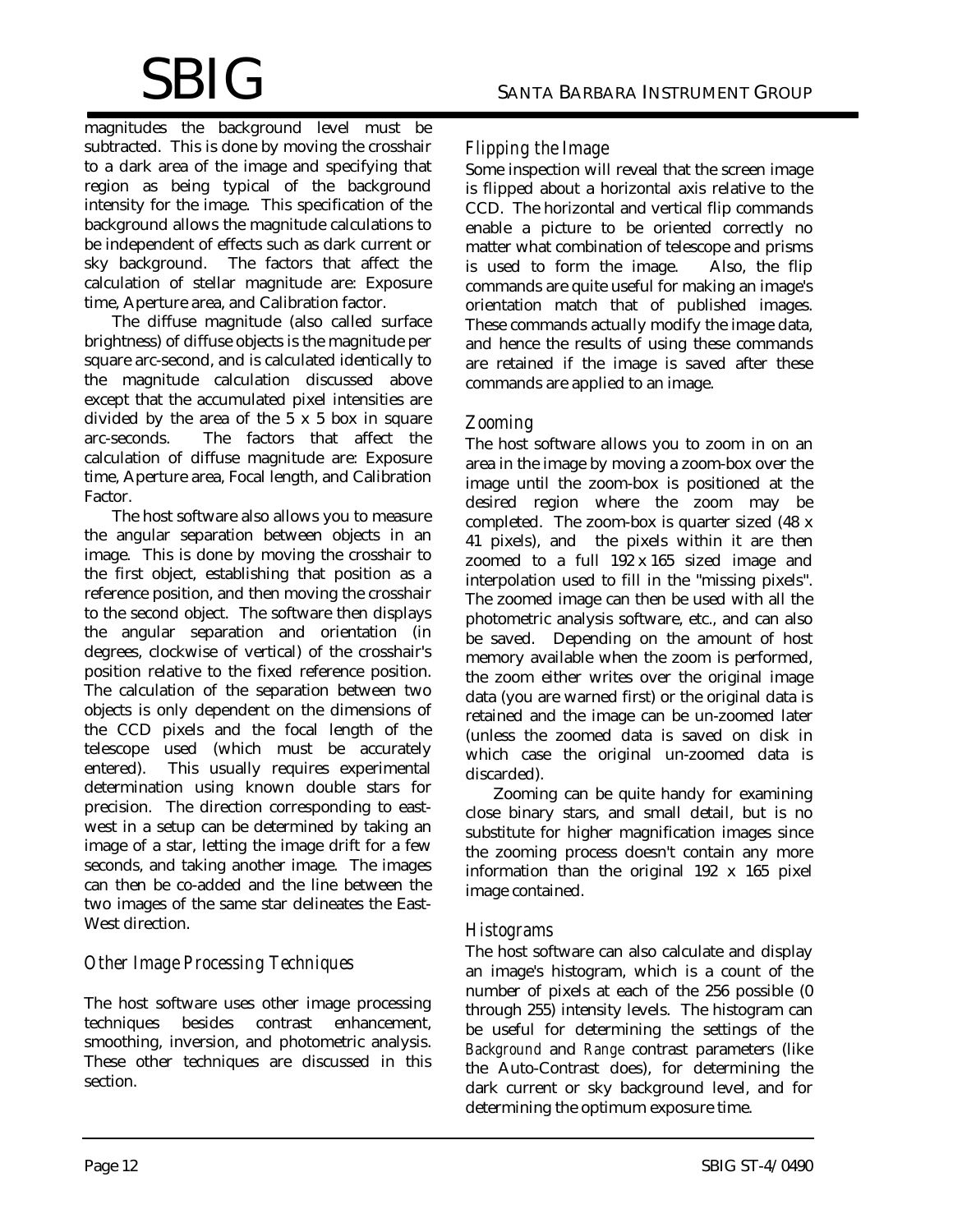#### *Dithering*

Although the images from the CCD camera can have 256 possible intensity levels or gray-scales, not all computers have the ability to display such a wide range. Some graphics displays can only display two colors; black pixels and white pixels (Hercules adapters and Mac Pluses for example). Something must be done on these displays or else images would not look good due to their ultrahigh contrast or lack of gray scale. In these cases a technique called dithering is used to increase the number of gray scales available.

Dithering involves using a cell of display pixels (2 x 2, 3 x 3, etc.) for each image pixel, and strategically turning on combinations of pixels within that cell to simulate the gray scale. This works well because the eye does a good job of averaging the intensity over the entire cell. The trade-off is that you require a larger number of pixels for an image, or must decrease the spatial resolution of the image to accommodate a fixed number of pixels.

Dithering can also be used to increase the gray-scale capabilities of displays with more than two but a limited number of gray-scales or colors. For example, a 2 x 2 dithering cell gives 61 different gray scales on a display adapter with only 16 shades of gray (such as the high-res VGA mode and some Macintosh II video cards).

#### *Making the Camera Connection*

An important aspect of the host software is its ability to interface to and communicate with the ST-4 over the serial port. If you have ever dealt with serial interfaces you should be happy to know that much effort has been given to make the host to ST-4 interface as easy as possible while maintaining a high degree of compatibility and flexibility.

On power-up, the ST-4 wakes up at 9600 baud, which is quite safe in terms of being able to establish a reliable communications link with the camera, but which as also a bit taxing of your patience in terms of image download times. The host can however program the ST-4 to communicate at any baud rate from a lowly 1200 baud to the highest rate of 57.6K baud. The actual baud rate used will depend on how you configure the host program and/or the environment in which the host and ST-4 exist

(mainly the cable length between the host and the ST-4). The host software can be configured to talk to the ST-4 at the fixed baud rates of 1200, 9600, 19.2K, and 57.6K or can be configured for Auto Baud mode.

In the fixed modes, the host software will program the ST-4 to the selected baud rate and always attempt to communicate at that rate. In some circumstances it may be possible to pick too high a baud rate for reliable communications, and a lower rate may need to be selected. This is described further below.

In the Auto Baud mode the host software will sequentially program the ST-4 for the highest possible baud rate (57.6K baud), and then test the communications link, lowering the baud rate as necessary to establish a link with the camera. The only times this "auto baud" process will occur is when the host software is first run or when the Establish link command is executed under user control. Another feature of the Auto Baud mode is that if the host ever looses the communications link with the ST-4, it will search around (in baud) until it finds the camera or gives up. In this case however, it will not try to change the ST-4's baud rate, but will continue to communicate at the discovered rate.

We suggest you use the Auto Baud mode, and let the computer determine the best communications rate. If you do, you should always make sure the communications link is established with the ST-4 prior to downloading images, by either having the ST-4 connected to the selected port and powered-up when the host software is first run, or by explicitly establishing the communications link using the Establish link command. Also, if you ever turn off the ST-4 or loose contact with it you will need to use the Establish link command to re-program the highest possible communications rate. If however you always use the same configuration (cable length, environment, etc.) then selecting one of the fixed rates may slightly speed up the start-up phase of the host software since it won't have to run the "auto baud" process.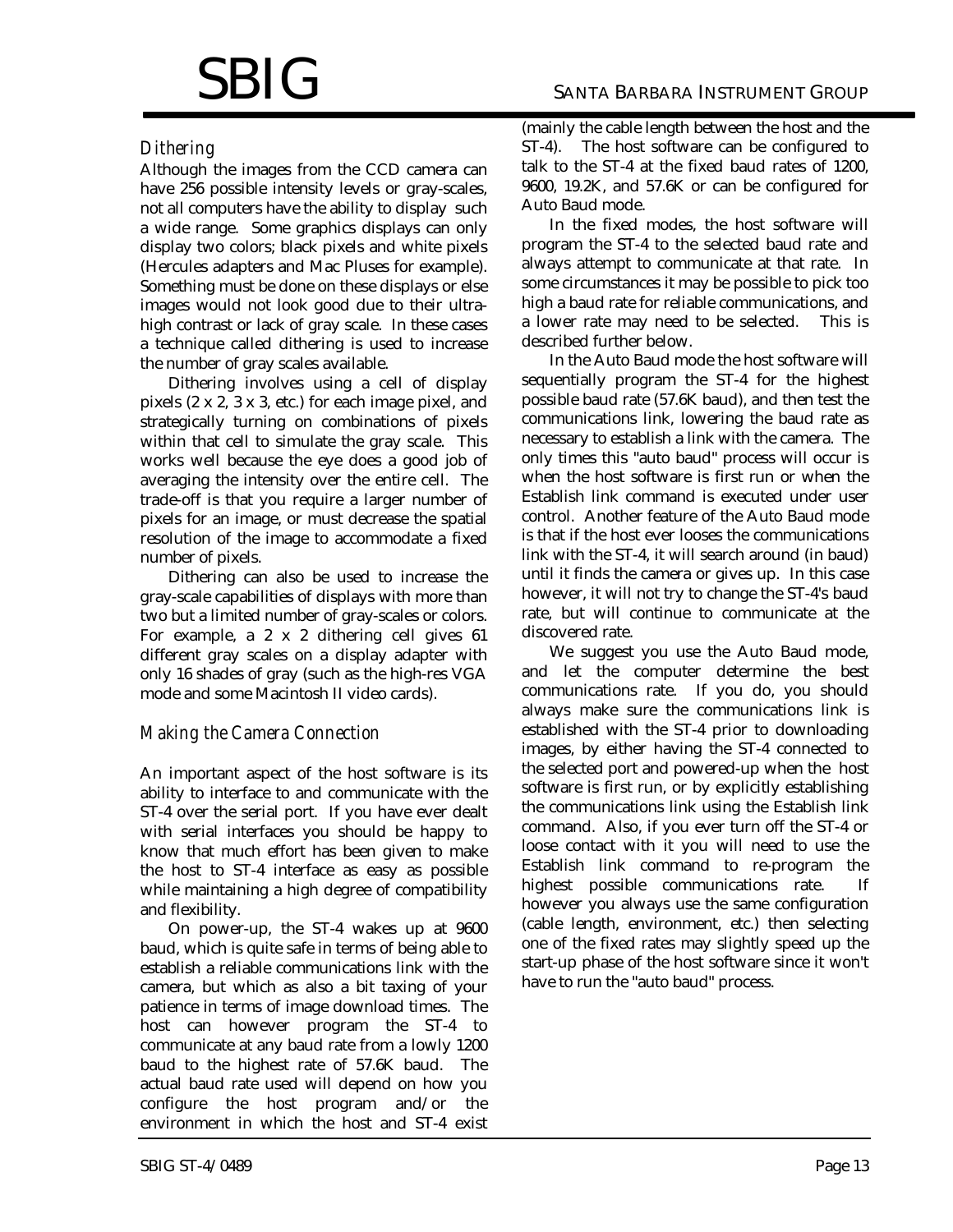#### **Important Note**:

The ST-4 sends a check digit with each line of data. The host software verifies the data using this check digit. If it does not agree, the computer requests that the line be sent again. After four sequential failures a communications link failure is indicated. Under no circumstances will garbage data be transmitted and displayed without the operator knowing it.

## *Images and Image Modes*

This section discusses the different types of images you can take, and the different image modes that the host software and ST-4 support to make it easier to take images of the variety of celestial objects.

## *Light and Dark Frames*

Taking a typical long exposure requires several steps. The simplest technique is to take a long exposure of the object, save the image, and then take an exposure of identical length with the telescope blocked, and save this image also. The image of the object will be referred to as the light frame, and the blocked frame as the dark frame.

When the dark frame is subtracted from the light frame (using the host software) the random variations in the dark current from pixel to pixel are eliminated and the picture quality improves considerably, becoming much smoother and less noisy. Exposures longer than 10 seconds can generally be improved by this technique. The only drawback with this technique is that the range of the data is reduced. The 8 bit readout electronics produce a value ranging from 0 to 255 for each pixel, and if the dark scene has an average value of 191, only 64 units of range are left in the image. This is more than adequate for producing an attractive image, but better performance can be achieved by boosting the gain as discussed in the "Baseline and Gain Parameters" section below.

## *Co-Adding Images*

In addition to subtracting dark frames from light frames, the host software allows you to add images together. You will typically use this on long exposure images to reduce the noise or smooth the data by increasing the signal level.

 As previously mentioned, you can not take infinitely long exposures because the CCD will eventually saturate from the effects of the dark current. You can however add several long exposures (after subtracting the dark frames from each of the light frames) to make an image which, while not exactly the same as a longer exposure, will have the added benefits of greater signal to noise (S/N) and show less graininess.

In practice, you will typically add three or four images together. Adding more is not much help because the improvement in S/N goes as the square-root of the number of co-added images; two co-added images increases the S/N to 141%, three increases it to 173%, four increases it to 200%, and nine would increase it to 300%. Also you will typically only be able to add a few images before large areas of the image saturate since the sum of the images is still restricted to an 8-bit number (0 through 255).

When co-adding images, you must tell the host software how much (if any) to offset the 2nd image by (in both  $X$  and  $Y$ ) to correctly line up with the 1st. You can determine these offset amounts by noting the pixel position of some star or particular feature on each of the images you wish to co-add.

## *The Anti-Blooming Gate*

CCDs suffer from an effect called blooming that occurs when photons continue to strike pixels that are saturated. The effect manifests itself as streaking around objects which are roughly five times as intense as a star which just saturates the pixels (for a given exposure time). This effect varies from device to device, and the CCD used in the ST-4 has some special electronic circuitry to reduce the effects of blooming. The ST-4 and the host software allows an "Anti-Blooming Gate" to be selectively enabled during exposures which will inhibit blooming of objects up to 100 times the saturating brightness level.

You will typically want to use the Anti-Blooming Gate on long exposures. It bleeds off charge from the CCD pixels, and reduces the CCD dark current, allowing longer exposures. Its only deleterious effect is that it tends to slightly broaden bright objects (such as stars), which is far more appealing than the detracting streaks associated with bloomed objects.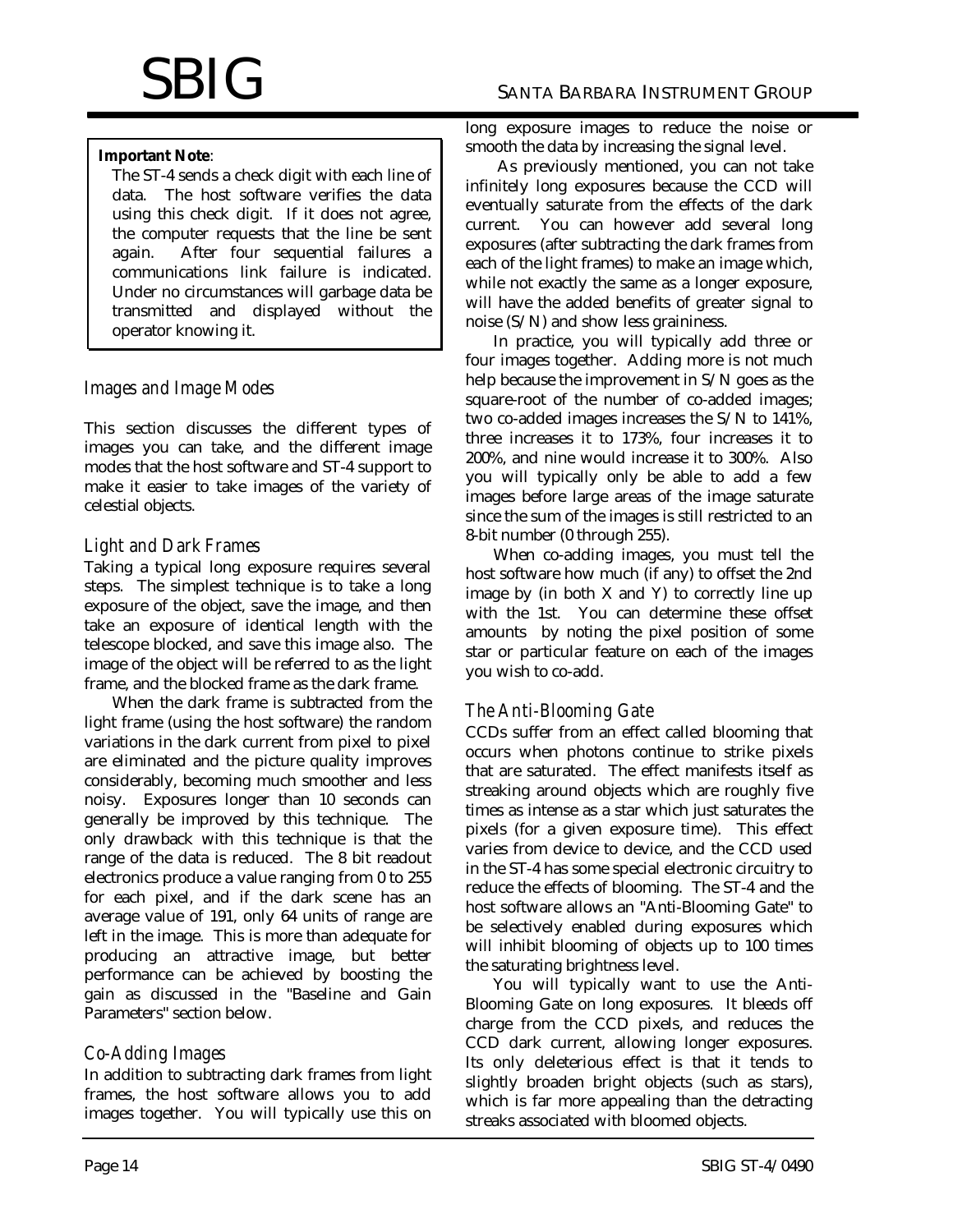# $\operatorname{SBIG}$  santa Barbara Instrument Group

# *The Baseline and Gain Parameters*

As previously mentioned, long exposures will reduce the dynamic range of images with the background level due to dark current taking up a good portion of the overall dynamic range available. Again, this is because with the dark current background using say 191 counts, only 64 remain for the image data itself. This can be avoided using a technique where one first takes a dark exposure of the intended duration, sets the electronic readout baseline level (referred to as the *baseline* in the host software) slightly lower than the background level value in the dark image, and then boosts the *gain* by 2, 3 or 4 times to reduce the effects of digitizing the data. The light frame and dark frame are then captured and subtracted as before.

This technique is also useful for short exposures of faint objects, which do not begin to saturate the CCD (levels of 255). Set the *baseline* to the dark sky level, and boost the *gain* by 4 if short exposures are unavoidable due to drive errors, etc. The noise of the CCD is greater at higher pixel values; a boost of four is useful for images in which the CCD pixel does not reach one quarter of saturation, while a boost of two is all that is useful at pixel levels near saturation.

#### **Note**:

The CCD has occasional "hot" pixels which saturate first in a long exposure. These hot pixels can show up in a subtracted image as a black pixel, since the saturated value is the same in light and dark exposures. Keeping the maximum exposure below that required to fill the CCD pixels 50% of the way will effectively eliminate this problem.

# *Automatic Dark Frame Subtraction*

As mentioned previously, the ST-4 has memory for two image buffers, a light buffer and a dark buffer. The host software allows you to capture a dark frame and retain it in the ST-4, then on subsequent light images, you can have the ST-4 subtract that dark frame from the light images immediately after the image is readout from the CCD and prior to it being sent to the host.

As always, you must manually cover the telescope when you ask the host software to take the dark frame. This is handy for searching an area for an object of interest, but for your final images (the ones you really want to keep) you will want to capture and download both light and dark frames and let the host software do the subtraction. This is so the time difference between the light and dark frames will be as small as possible and hence any possible change in the CCD's temperature and dark current will be minimized.

### *Focussing and Special Imaging Modes*

To facilitate focussing, imaging planets using the half frame mode alluded to above, taking a series of images and selecting the best, etc., the host software supports the following image submodes in a grouping under a mode of operation called the Focus Mode:

#### **Full Frame Mode**

In this mode the host software continually takes full frame images, and downloads them from the ST-4 and displays them.

#### **Half Frame Mode**

This mode allows using the upper half of the CCD as an image buffer for bright objects as described in the "Caveats of CCD Readout"section before. Because only half of the image is downloaded from the ST-4, the data transmission time is only half as long as in the full frame case. Finally note that the only way you can take Half Frame mode images is through the Focus Mode.

#### **Quarter Frame Mode**

In Quarter Frame Mode, the host software first takes and downloads a full frame image. The user then specifies an area of the full image equal to a quarter frame by positioning a square on the full frame image. The host software then takes full frame images but only downloads the pixels within the quarter frame specified by the user, resulting in a transmission time which is 1/4th as long as for full frame images.

#### **Low-Res Mode**

This mode, also called one of four mode, is also faster that the full frame mode at the cost of image resolution. After each image is taken, the ST-4 reduces the image to 1/4th the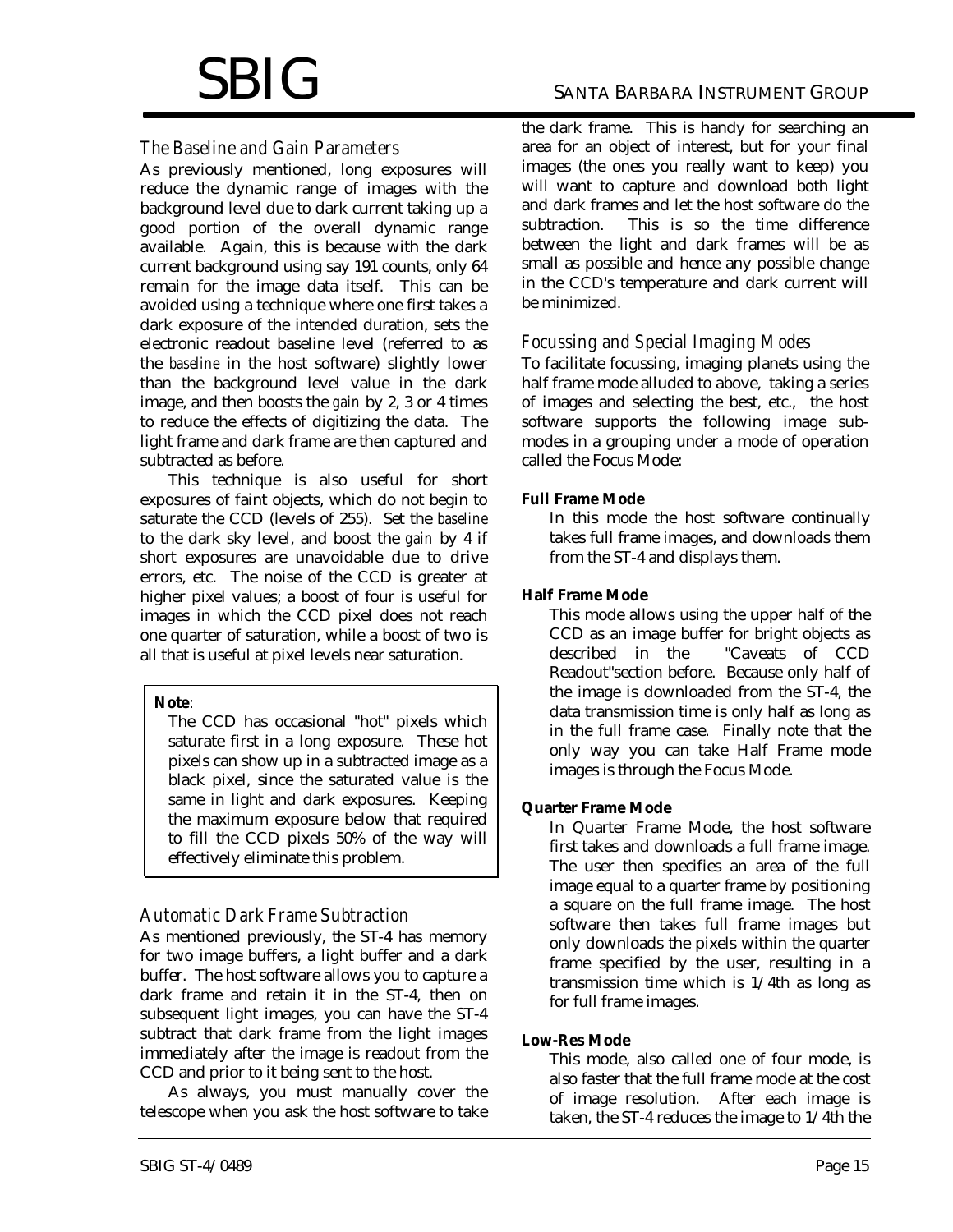number of pixels be replacing each group of 2 x 2 pixels by the average of the group. The host software then downloads that 1/4 sized image, which only takes 1/4th the transmission time of a full frame image. Prior to displaying the image, the host software expands the image up to its full size by interpolating between pixels. The resulting image has 192 x 165 pixels but has lower resolution than a full frame image due to the image reduction and expansion. This mode is very handy for finding faint objects since the entire field is transmitted and the update time is fast.

#### **Spot Frame Mode**

In this mode, after each image is taken, the ST-4 searches through the image and locates the brightest pixel. It then reports that value to the host, which in turn downloads a small subset of the image pixels surrounding the bright spot (33 x 27 pixels). The greatly reduced number of pixels drastically reduces the data transmission time which is quite handy for focussing on stars.

#### **Track Frame Mode**

Like Quarter Frame Mode, in Track Frame Mode the host software first takes and downloads a full frame image. The user then specifies an 33 x 27 pixel area of the full image by positioning a square on the full frame image. The host software then takes full frame images but only downloads the pixels within the 33 x 27 pixel area specified by the user, resulting in a short transmission time and hence a rapid frame update rate. The image is displayed with a cross hair drawn through the center, and while the screen is in the continuous update mode you (through the host software) can move the telescope (if the relays in the ST-4 are hooked up) or the telescope can be moved manually. The telescope can be guided on a faint star by viewing the screen and making corrections, which is much less fatiguing than guiding through an eyepiece in an awkward position. This mode can be used to guide on stars too faint for the ST-4 to lock on, since the eyebrain combination is better at recognizing a faint stellar image in the presence of grainy readout noise.

In all the Focus sub-modes described above, the host software displays the coordinates and intensity of the brightest pixel in the CCD. Additionally the host software can be configured to pause between images, until the user gives the go-ahead, and the host software can be configured to use the Auto-Contrast feature when displaying the data or can use *Background* and *Range* values set by the user. Although the host software has commands for simply taking an exposure and downloading the image you will find yourself using the Focus mode the majority of the time. Table 2 below shows typical pixel values you should see for various magnitude stars for a well focussed image. These assume a 1 second exposure and typical value of 10000 for the CCD calibration factor.

| Star      | <b>Star Intensities</b>   |     |  |
|-----------|---------------------------|-----|--|
| Magnitude | 60mm Refractor 8 inch SCT |     |  |
|           | 255                       | 255 |  |
| 5         | 150                       | 255 |  |
| 6         | 60                        | 255 |  |
| 7         | 24                        | 208 |  |
| 8         | 10                        | 83  |  |
| 9         |                           | 33  |  |
| 10        |                           | 13  |  |

#### **Table 2** *Typical Star Intensities*

## *Capturing and Viewing an Image*

Capturing and viewing an image at the telescope usually requires the following procedure:

- 1) Find a bright star.
- 2) Focus the star.
- 3) Center the telescope on the desired object.
- 4) Grab an exposure of the object.
- 5) Grab a dark exposure if desired.
- 6) Subtract the dark exposure from the light.
- 7) Display the image and optimize the contrast.

Start by inserting the CCD camera head into the eyepiece tube of the telescope and entering the Focus Mode. Configure the Focus Mode for an exposure time of 1 second, full frame, automatic update, no auto-contrast, and set the *Background* to 0 and the *Range* to 255.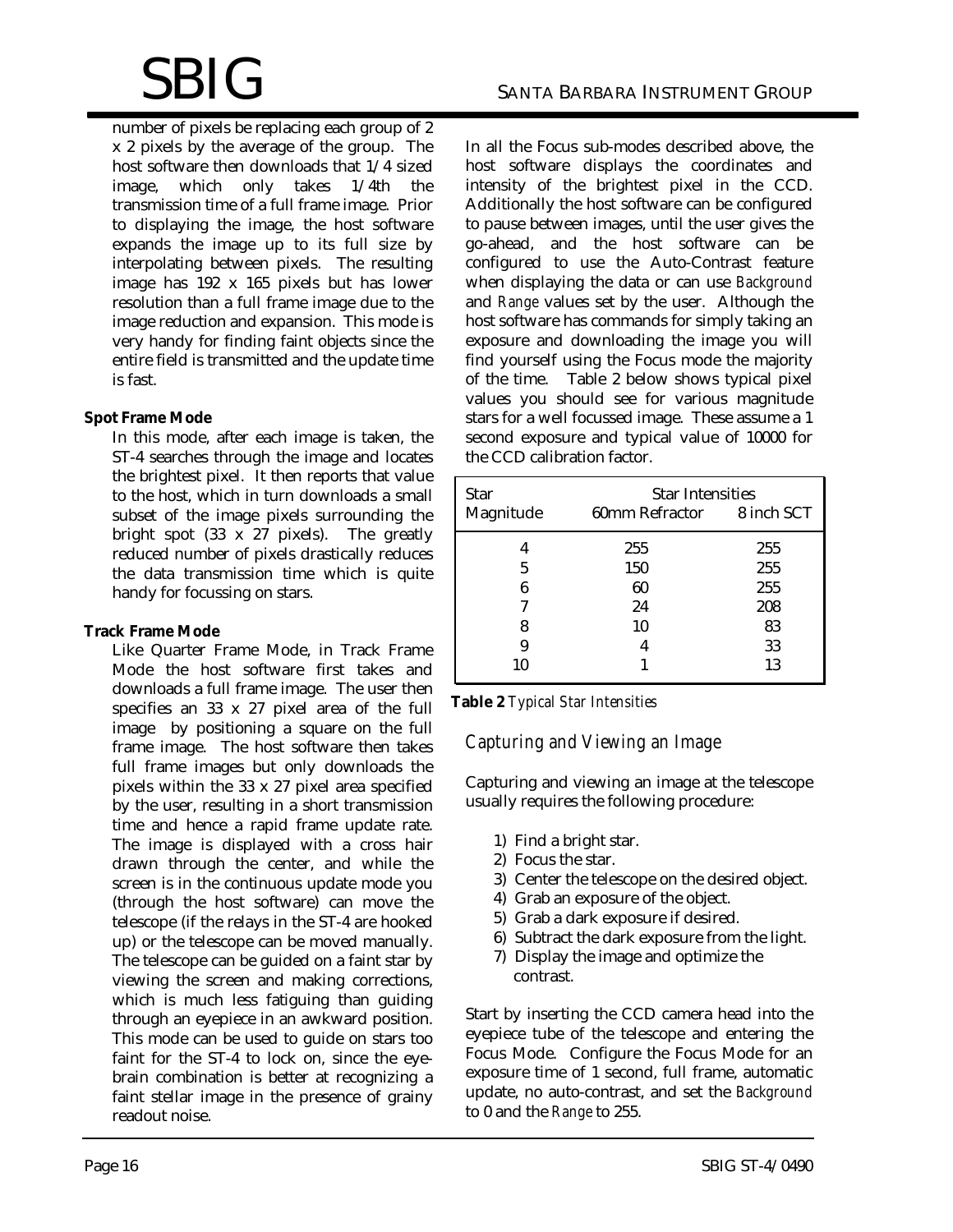The computer will begin displaying the field, updating the screen about every 10 seconds. Position a bright star (magnitude 3 to 5) in the center of the field and focus the image to achieve the smallest spot. It is usually best to maximize the peak value of the star image, which is displayed in this mode, rather than rely on the size of the spot to define the best focus.

Some difficulty may be encountered in finding the star in the field of view. Use an eyepiece in the tube to center the star before inserting the CCD head. The CCD is quite small, so try to position the star within the center 10% of the field of view of a low power eyepiece. When the star has been found, centered, and focused take the time to accurately center the star in the guide scope to make finding objects easier in the future. Also, remove the CCD head, insert an eyepiece in the tube, and focus the eyepiece by sliding it within the tube. When best visual focus is found scribe the side of the eyepiece so the telescope can be quickly set close to the optimum focus the next time. Replace the CCD head, taking care to always seat it securely against the tube.

Now that you have found an object, exit the Focus Mode, and vary the *Background* and *Range* parameters to modify the display. Small values of *Range* have the effect of increasing the contrast. Stars get fatter due to the fact that the stray light near the main image is being seen, but nebular detail becomes more visible. The *Background* should typically be set to correspond to the levels of the black regions in the image (these levels can be determined using the crosshairs).

Try out the different frame modes. Position the star in the bottom half of the display screen and then try the Half Frame mode. You will note that the star image appears in the upper portion of the screen. Move the star off the screen to the top by moving the telescope and you will note that the star reappears, but badly smeared (for a bright star). This is important. If, in the Half Frame mode, you have a badly smeared image it means that you need to move the star or planet down in the field to correctly position it for optimum imaging. Finally try out the Quarter Frame and Low-Res modes, and try out the two 33 x 27 pixel modes.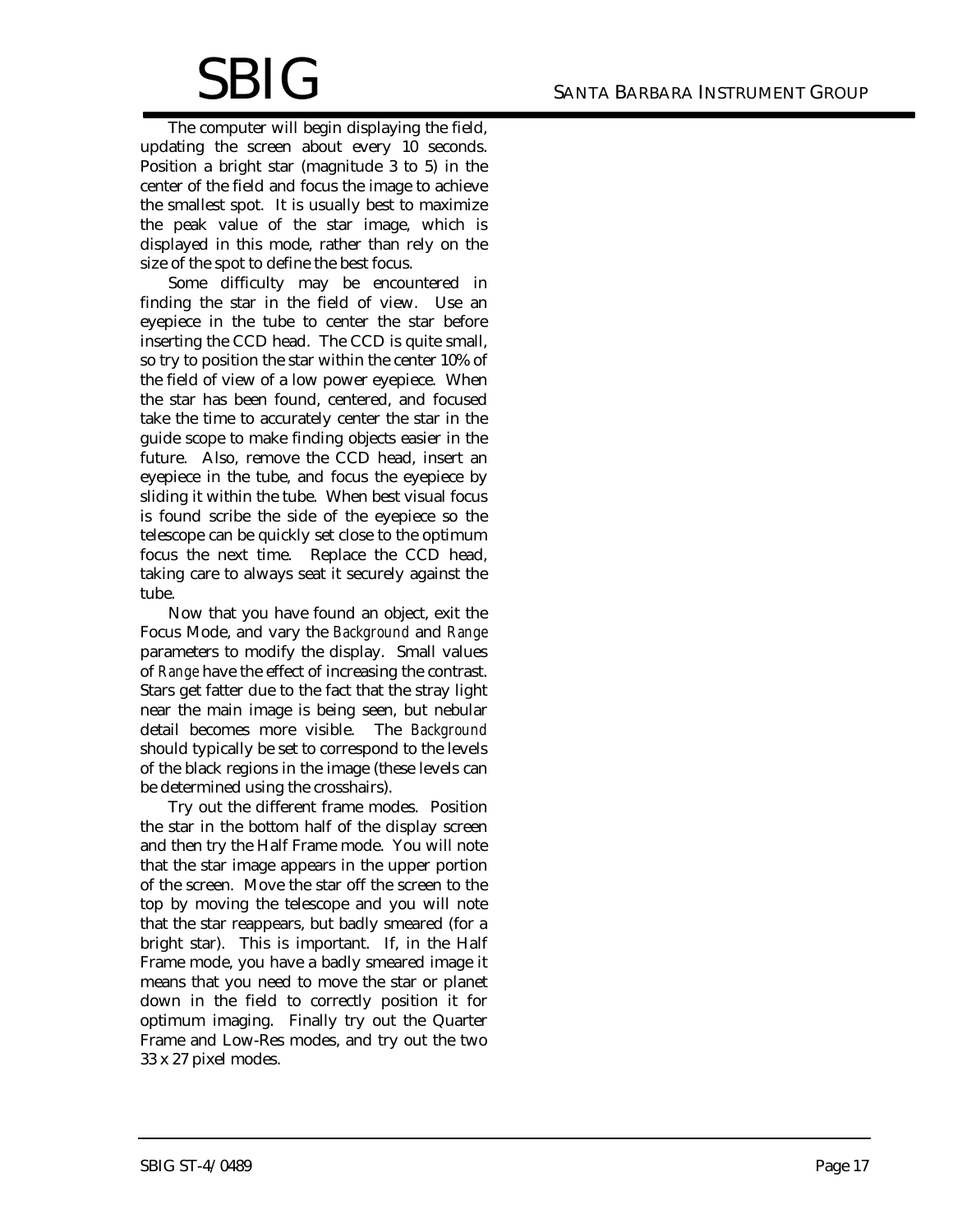*USING THE ST-4 WITH AN IBM PC OR COMPATIBLE*

This section describes the PC host software for using the ST-4 as an imaging camera. You will want to read it if you plan on connecting the ST-4 to an IBM PC or compatible computer. Also, prior to reading this section you should read the "Host Computer Software" section above.

## *Making the Camera Connection*

The ST-4 is connected to the computer using the serial cable provided with the unit. The cable should be connected between the ST-4 and the computer serial port, either COM 1 or 2. RS-232 serial connectors on PCs and compatibles generally come in 2 varieties, with either a 25 or 9 pin connector. Hopefully you specified the type you require when you placed your order and you have the necessary adapters in the box. If you did not, please contact SBIG or go to your local Radio Shack, and obtain the necessary adapters.

#### **Note**:

As the software comes on the distribution disk it is configured for using COM 1. If COM 1 is available you should initially use that port. Otherwise you can use the COM 2 port but the software will have to be configured for it (described later but for now don't worry about it). Also the software remembers the port for which it has been configured and will only have to be changed if you switch COM ports.

# *Running the Program*

Before running the ST4 program, please make a backup copy of it following the procedures described in the DOS manual, and save the original in a safe place. After successfully connecting the ST-4 to your computer, power up the ST-4 and computer, and run the program.

#### **Note:**

The PC version of the ST4 program (CCD.EXE) requires several other files found on the floppy disk to run. The CGA.BGI, EGA.BGI, etc. files are graphics drivers for the various types of graphics cards supported by the program, and the CCD.CFG file retains the settings of key parameters (exposure time, etc.). If you wish make an additional running copy of the program (say to run on your portable computer, etc.) make sure you copy these files in addition to the CCD.EXE file.

After you have made a backup copy of the program and stored the original away you may run the program by doing the following:

*If you do not have a hard disk:*

Insert the program disk into the disk drive, and get into the drive directory by typing:

A: (and then hit enter)

You can then run the program by typing:

CCD (and then hit enter)

## *If you have a hard disk:*

You can transfer the program and configuration files to your hard disk using the DOS copy command as described in your DOS manual.

After copying the files to your hard disk you can run the program by first getting into the directory that contains the CCD.EXE file, and then typing:

CCD (and then hit enter)

Once you are in the program, the program automatically initializes the serial port, and searches for the ST-4. Since the software has been configured (by the factory) for the Auto-Baud mode, if it finds an ST-4 it increases the baud rate up to the maximum the hardware will accept. A screen message will then inform you that communication has been established and show the baud rate.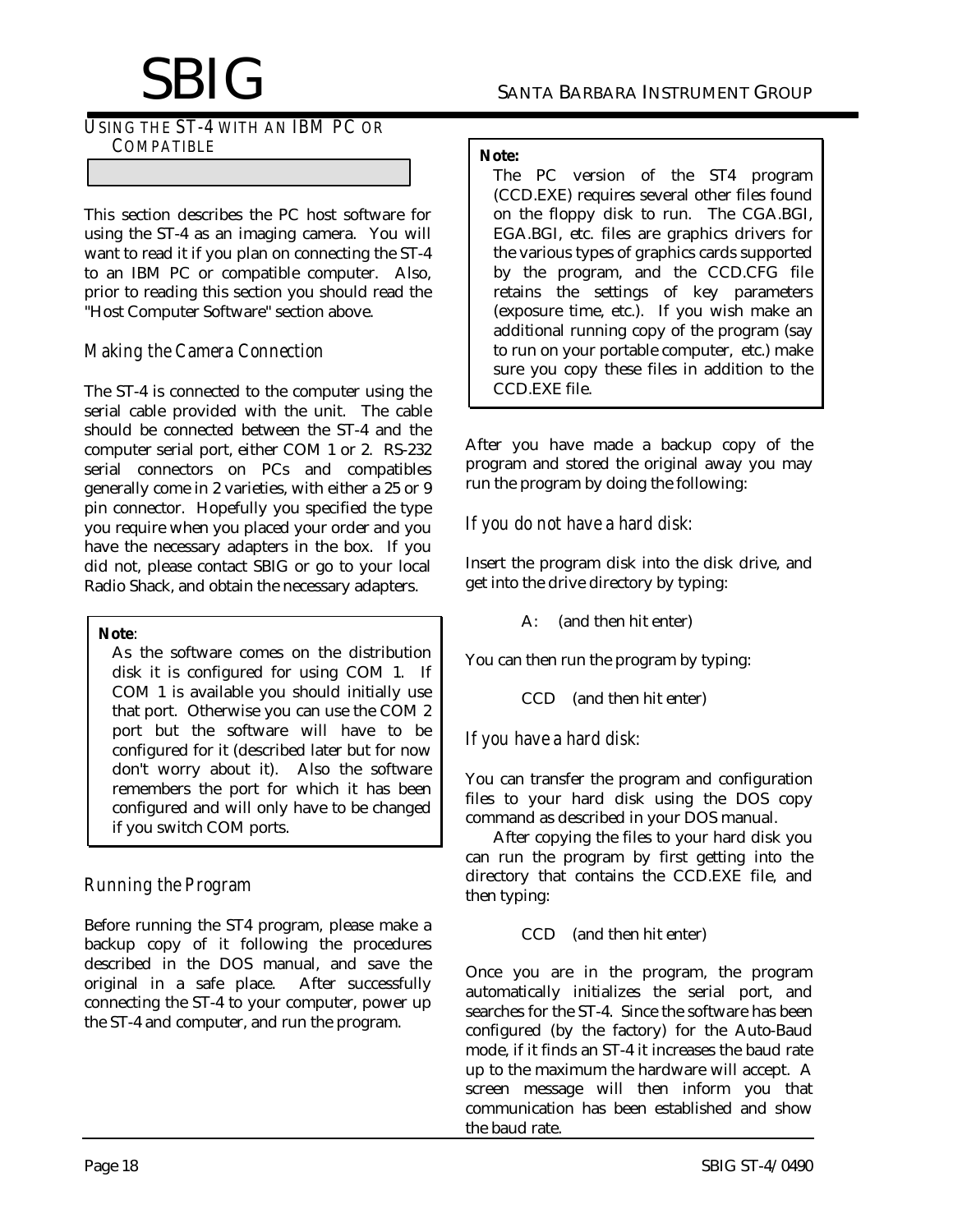# $\operatorname{SBIG}$  santa Barbara Instrument Group

If you get a communication failure message, recheck your cables, make sure the ST-4 is powered on (red numbers should appear on the display). Ignore any problems until you have read the section below describing the PC command. Then check the configuration of the COM port and use the Establish link command.

### *Elements of the User Interface*

This section describes the user interface of the CCD program. We hope you will find the user interface to be both friendly and efficient.

When you first enter the CCD program you are put into the Command Mode. The top line of the screen displays the main menu of commands and is referred to as the menu bar. A command can be selected by moving the highlighted menu cursor to the command name using the left and right arrow keys. The selected command may then be invoked by pressing the Enter key. An alternative to using the arrow keys to select the command and pressing the Enter key (to invoke the command) is to simply press the first letter of the desired command. To help you remember this, the first letter of each of the commands has been highlighted for you.

Below the menu bar towards the bottom of the screen are two boxed in areas called the Status box and the Data Buffer information box. The Status box is used by the CCD program to communicate passive information to the user such as the introductory message presented when the program is first run. The Data Buffer information box indicates whether any image data is currently held in memory, whether that data has been saved on disk or not, and whether the image has been zoomed (and thus could be un-zoomed).

The blank area between the Status box and the menu bar is used for interacting with the commands from the menu bar through pop-up command screens and for important messages from the CCD program which are also shown in pop-up message boxes.

Become familiar with the screen by looking at each of the commands shown on the menu bar, and by invoking the commands to examine their associated command screens. You can exit from a command screen and return to the menu bar by pressing the ESC key. If you hit the ENTER key within any of the command screens, that command will immediately execute.

Each command screen consists of several parameters which can be changed by moving to the desired line and changing the setting. You move the flashing cursor up and down through the command screen parameters using the UP ARROW and DOWN ARROW keys or using the TAB and SHIFT-TAB key combinations. Also note that the descriptive text to the left of each parameter contains a single highlighted character. The highlighted character indicates that you can move directly to that parameter by pressing the ALT key in conjunction with the highlighted character.

The method used to change a parameter's setting depends on the type of parameter, of which there are two: Ones where you select a single choice from a list of choices and ones where you type in some number or text. To select a specific setting use the LEFT and RIGHT arrow keys to highlight your choice. To change the setting of an entry type item you type in the value or text. You can use the BACKSPACE key to edit a value, or the DEL key to completely erase all the text entered in the parameter.

The **Grab**, **Focus**, **Display**, and **Image I/O** commands are routinely used in acquiring and viewing images, while the **Camera/Scope** and **PC** commands are used to control the computer and ST-4 configuration. Please keep in mind when using the command screens that the cursor keys or the TAB key are used to move around within the screen. Hitting the ENTER key will cause the command to immediately execute, and the ESC key will get you out of the screen and abort most commands.

## *Image Processing and Analysis*

This section describes the commands used for image processing and analysis; the **Image I/O**, and the **Display** commands as well as some portions of the **PC** command.

#### *The Image I/O Command*

As its name implies, the **Image I/O** command is used for storing and retrieving images to and from disk, and is also used for co-adding images, subtracting dark frames, and editing the telescope factors and calibration value used when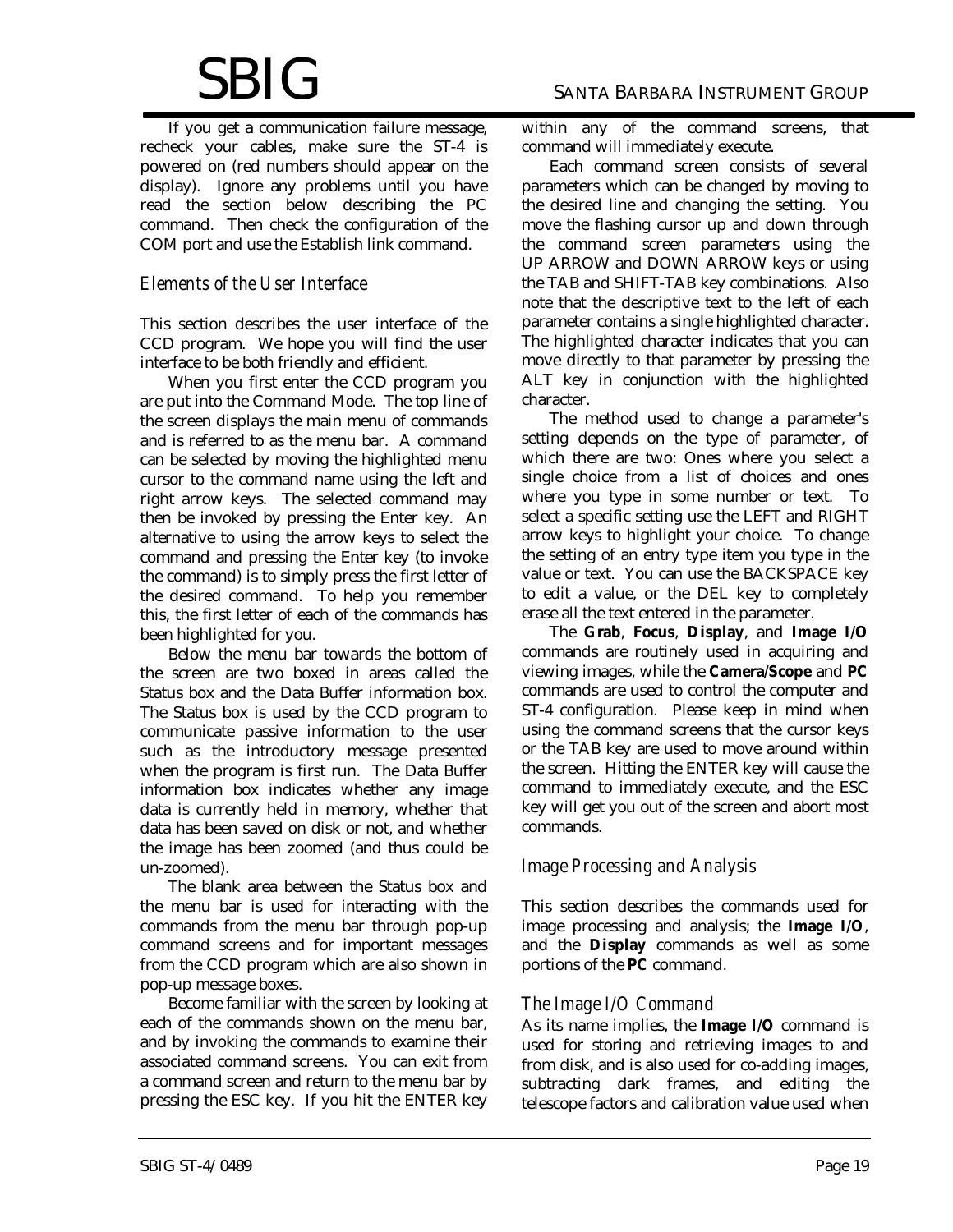capturing an image and saved with the image on disk.

The path parameter tells the computer which directory to look in for files used in the **Image I/O** command. The path should be blank (or set to ".\") to load and save files to the default directory (the one you were in when you ran the CCD program). Typically you will have a computer with a hard disk, or one with just floppy drives, and should follow the directions in the next two paragraphs:

#### **If you have a hard disk**

You will probably have the CCD program in a directory called CCD. You could save your files in another directory called DATA (that you had previously created) by using a path definition of C:\DATA\. You could save the files to a floppy disk drive by using a path of A:. Floppy disk drive operations are slower than hard disks, so it is best to save to the hard disk, and later save the valuable files to a removable floppy.

#### **If you do not have a hard disk**

First load the CCD program into memory from the A: drive, then remove the CCD source disk and insert a formatted blank disk for data storage. Use a path of A: or B:, whichever is appropriate. If you have two disk drives you can keep the source disk in A: and store the data in B:. Remember to reinsert the source disk into the A: drive before exiting the program (if you only have one drive) so that the configuration data can be saved upon exiting.

You can also set a filter in the **Image I/O** command. A filter tells the computer to only look for files with a certain name or extension. A filter entry might be \*.PIC or \*.ST4, where the asterisk is a wild card character. You can any any filter that is valid for MS-DOS, just like with most of the MS-DOS commands like copy, erase, etc.

To load a file with the Image I/O command, use the cursor to highlight the **Load** operation, and hit ENTER. You will be presented with another command screen showing the files in the specified path matching the filter parameter. Select the desired file using the cursor keys, and hit ENTER again. The file will be loaded, the Status box will show an annotation attached to the image, and the values of the telescope parameters associated with the image, and the Data Buffer information box will be updated to reflect that fact that an image has been loaded. After loading an image you would typically use the **Display** command to display it.

#### **Note**:

The directory command screen shows a maximum of 40 files. The files are sorted into alphabetical order, and you can move the cursor by hitting the starting letter of a file name. For example, hitting the "T" key positions the highlighting cursor on the first file name starting with "T". This same directory command screen is used when ever the CCD software asks you to pick a file from the disk. Since you will not be able to access any files beyond 40 in each directory, you should try to keep you images arranged with a maximum of 40 per directory.

To save a file that has been downloaded from the camera or has been changed, select the **Save** operation and hit ENTER. You will be asked for the name of the file, and the file will be saved in the directory specified by the Path parameter. If you pick the name of an existing file, the software will ask you if you wish to overwrite the file before it actually performs the Save operation.

The **Add image** operation can be used to co-add an image on disk to the one in memory. Upon invoking this operation you will be presented with the same command screen used in the **Load** operation where you can select the file you wish to add. After selecting a file you will be presented with a third command screen where you can specify an X and Y offset. The X and Y offsets are the offsets of the image to be added from the one in memory.

The **Dark subtract** operation can be used to subtract a dark frame stored on disk from the light frame currently in memory. A value of four is added to the light image before the subtraction is performed to insure that clipping of the image does not occur due to slight offsets between the two exposures.

Selecting the **Edit parameters** operation allows you to change the file annotation, and edit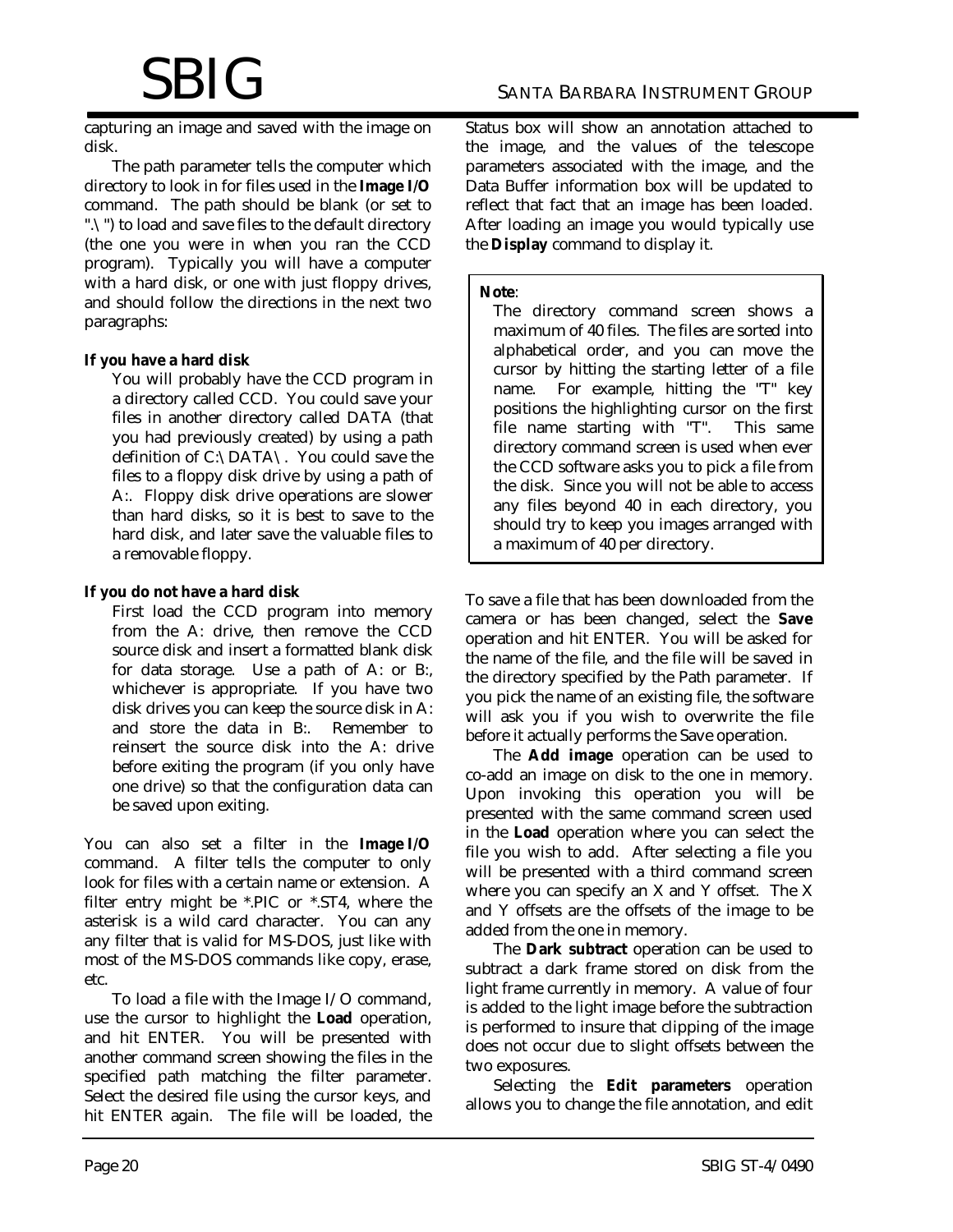the telescope factors (aperture area, focal length, and calibration factor) saved with the image.

#### **Note**:

Magnitude corrections made in the crosshair mode described below modify the calibration factor automatically.

### *The Display Command*

The **Display** mode (accessed through the **Display** command) is used to examine the image stored in the computer's memory by a previous **Focus**, **Grab**, or **Image I/O** operation. Each of the parameters in the Display command screen and their effects are discussed below:

#### **Format**

This item allows you to select whether the image itself is displayed (*Image* option) or whether the image's Histogram is displayed (*Histogram* option).

If selected, the Histogram is shown in a tabular format, with the Average intensity level and the 1% intensity levels shown. The Average intensity can be helpful in setting the *Background* parameter for adjusting the image contrast. The 1% Level can be used to determine the proper setting of the *Baseline level* to increase the dynamic range of long exposures as discussed in the The "Baseline and Gain Parameters" section above. Finally, if the Histogram is selected in the Display command screen, the settings of the other parameters have no effect, and needn't be changed.

If the *Image* option is selected, then the image is displayed using the graphics capability of your display adapter. In the *Image* mode, the other parameters in the Display command screen affect the image display as described individually below. Also note that some settings in the **PC** command will affect the image display, which will be discused later.

#### **Auto contrast**

Setting this item to *Yes* enables the Auto-Contrast mode where the computer sets the *Background* and *Range* parameters based upon the image's histogram. If you do want AutoContrast, don't change the setting of the *Background* and *Range* parameters below or the software will automatically deselect Auto-Contrast before displaying the image. This feature allows you to specify manual contrast mode by merely changing the setting of the *Background* or *Range* parameters and not worrying about whether you forgot to turn Auto-Contrast off.

#### **Background**

This is the *Background* parameter which determines the "black level" of the image.

#### **Range**

This is the *Range* parameter which controls the contrast of the image.

#### **Smoothing**

Setting this item to *Yes* causes the image to be smoothed prior to display, a feature which reduces the graininess of faint nebula, and brings out very faint stars. The smoothing process slows down the display process slightly and blurs the image slightly, so it is not desirable when close double stars are being examined, for example.

#### **Negative image**

Setting this item to *Yes* causes the image to be displayed as black on a white background, similar to a photographic negative. This can also be used on LCD type displays popular on portable computers to make the image appear as a positive, negating the effects of the LCD display's inherently "negative" graphics display (pixels turned on are black on an LCD vs white on a CRT).

#### **Display mode**

When this parameter is set to *Analysis* the image is displayed with its annotation, and several other pieces of textual information, including a Display Mode menu. In this mode you have full access to the crosshair routines, image zooming, etc., as discussed in detail below.

When this parameter is set to *Photo* the special Presentation Mode is activated, and you can not access the crosshairs, etc. In Presentation mode, the horizontal axis of the image is expanded or compressed by the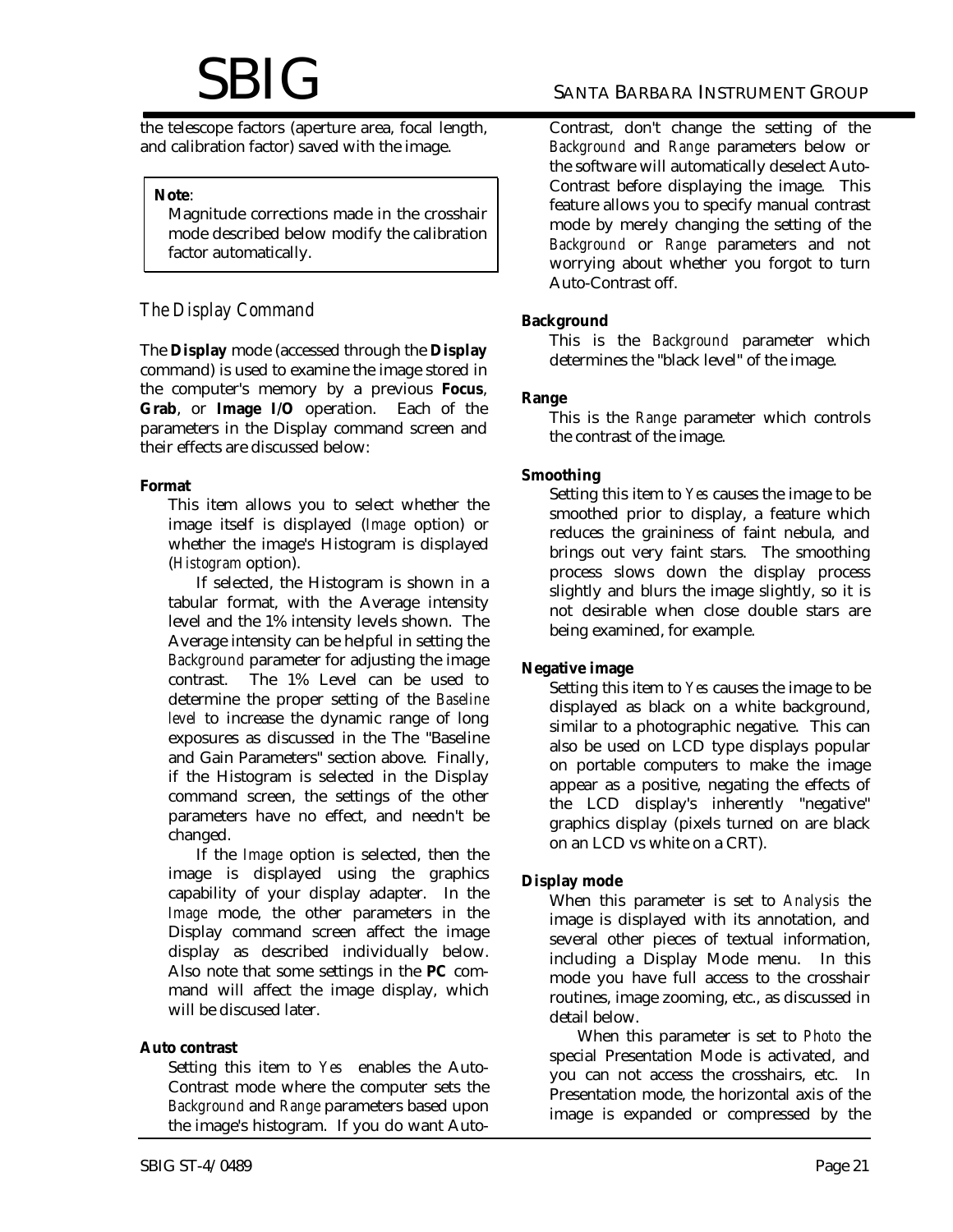amount specified in the *Aspect ratio* item in the **PC** command. Once entered, Presentation Mode is exited by hitting any key.

#### **Color select** *(VGA systems only)*

In color mode, images are displayed with 60 hues using a color table which is like color temperature, using blues for dark colors, progressing through reds and yellows up to white. In monochrome mode (this item set to *Grey scale*), images are displayed with 60 shades of grey. This works correctly even on a color monitor.

### *Display Analysis Mode*

In Display Analysis Mode, the image is shown to the right of the screen with the image annotation displayed above the image, a Display Menu below the image, and a block of text to the left of the image showing the settings of the *Background* and *Range* contrast parameters and whether the image has been smoothed or zoomed.

The Display Menu has four commands described individually below. Each of the commands can be accessed by pressing the first letter of the command which has been capitalized to help you remember.

#### **X-Hairs**

Executing this command enters Crosshair Mode used for examining pixel brightnesses and magnitudes. The Crosshair Mode is described fully below.

#### **Horiz flip**

Executing this command causes the image to be flipped about a horizontal axis, and redisplayed with that new orientation. This command actually flips the image data, and the effect will be remembered if the image is saved after this command is executed.

#### **Vert flip**

This command is identical to the **Horiz flip** command above except that the image is flipped about a vertical axis.

#### **Zoom**

Executing this command does one of two things, depending on whether the image had been previously zoomed or not (shown in the upper left of the screen). If the image had

been previously zoomed and was not saved on the disk, executing the **Zoom** command restores the image to its un-zoomed state. Otherwise executing this command enters Zoom Mode where a portion of the image can be enlarged to the full size of the image, and is described in more detail below.

#### **Esc**

Hitting the ESC key while in Display Mode returns you to the Command Mode and redraws the menu bar, Status box, etc.

#### *Crosshair Mode*

When Crosshair Mode is entered, the Display Menu below the image is replaced with the Crosshair Menu, the block of text in the upper left corner of the screen is replaced by 8 lines of Crosshair Parameters, and a '+' shaped Crosshair is shown superimposed over the image.

The Crosshair Parameters are updated as the Crosshair is moved around the image and are described individually below. You should refer to the "Crosshairs and Photometric Analysis" section of the host software description above for a description of the the Magnitude and Diffuse Magnitude calculations:

#### **Pixel**

These are the X and Y coordinates of the Crosshair. Location 1,1 is in the upper left corner of the image.

#### **Value**

This is the intensity of the pixel directly under the Crosshair as recorded by the ST-4, and is a number from 0 to 255.

#### **Sm-Value**

This is the average value of the pixel directly under the Crosshair and all the pixels inside a box centered under the Crosshair. The size of the box can be changed and is shown in the **Boxsize** parameter.

#### **Mag**

This the magnitude of the star underneath the Crosshair. This value is calculated from the pixel values within the box, and telescope and calibration data stored with the image. In most cases an accurate calculation of magnitude requires the sky background to be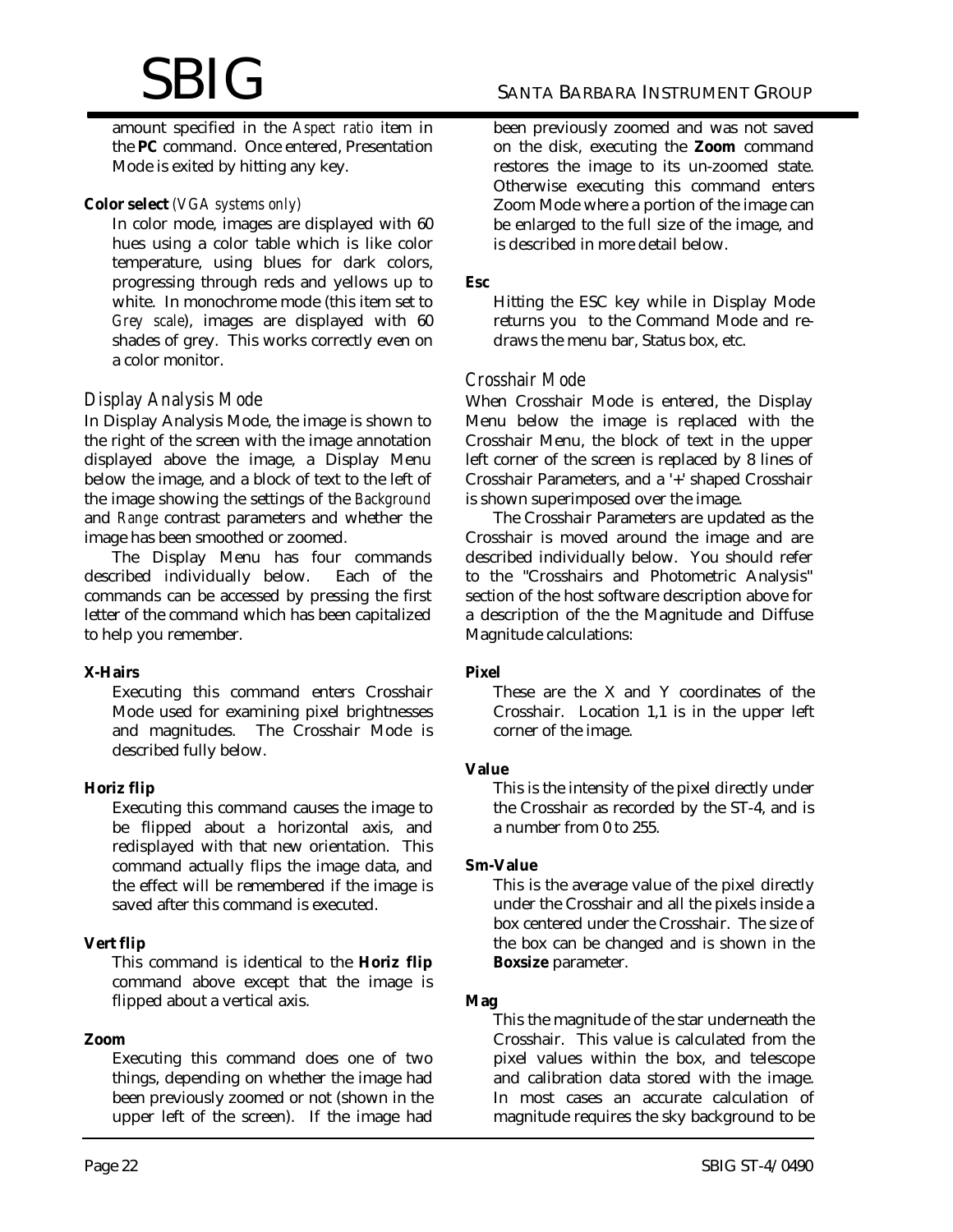subtracted. The Crosshairs should be moved to a dark region of the image, and the B key hit (executing the **Background** command) to take a background reading. The **Mag** parameter then displays a 99. The Crosshair should then be moved to the desired star; the background will be automatically subtracted and the correct magnitude displayed.

#### **Difmag**

This is the diffuse magnitude, and is used to measure the brightness of diffuse objects such as nebulae or galaxies in units of magnitude per square arcsecond. Using a large box size improves the accuracy of this reading (provided the box is smaller than the object), enabling extremely low surface brightness objects to be measured.

#### **Sep** and **Angle**

These are the separation (in arc-seconds) and the angle (in degrees, clockwise of vertical) between the current position of the Crosshair and the reference position fixed using the **Centroid** or **Star** commands in the Crosshair Menu.

The crosshairs can be moved using the cursor keys, or moved faster using the 2, 4, 6, and 8 keys on the numeric keypad (if you have one). The I, J, K, and M keys are also treated as a "pseudokeypad", and will move the Crosshair in addition to the SHIFTed versions of those keys. All in all, we find it easiest to keep one hand on the SHIFT key and use the other to work the cursor keys.

Each of the commands in the Crosshair Menu and their effects are discussed below. Each command can be executed by pressing the key corresponding to the first letter or character in that command.

#### **Star**

Executing this command fixes the reference position for the Separation and Angle measurements at the current position of the Crosshair.

#### **Centroid**

This command is like the **Star** command above, but higher accuracy positioning of the reference is achieved for stellar objects by determining the center to subpixel accuracy.

This command records the background level used in the magnitude calculations to the average value of the pixels inside the box centered under the current position of the Crosshair.

**Toggle box size** Executing this command toggles the boxsize used in the average pixel, magnitude, and diffuse magnitude calculations through the possible values of 3 x 3 through 11 x 11. The program goes back to the image point where a background measurement was last made and makes another reading at the new box size when this command is executed.

### **+Mag**, **-Mag**

These commands modify the image's calibration factor so that the calculated magnitude can be corrected as required for stars of known magnitude. The SHIFT + and SHIFT - keys change the magnitude by 0.01 magnitude, while the unshifted keys (= and -) change it by 0.1 magnitude. The keys on the numeric keypad work differently. The calibration factor can be expected to vary slightly with the transparency of the night, or the elevation angle of the stars. Atmospheric absorption is a significant factor when accurate measurements are desired

## **Esc**

When the ESC key is pressed in Crosshair Mode the program exits that mode and returns to Display Mode.

# *Zoom Mode*

When Zoom Mode is entered, a zoom-box is drawn superimposed on the image and the Display Menu is replaced with the Zoom Menu. The zoom-box can be moved around on the image using the same keys used to move the Crosshair (cursor keys and 2, 4, 6, and 8). When the zoom-box is positioned appropriately, pressing the ENTER key causes the image data within the zoom-box to be expanded to the size of a full image. The newly zoomed image is displayed, and Display Mode is entered. Pressing the ESC key while in Zoom Mode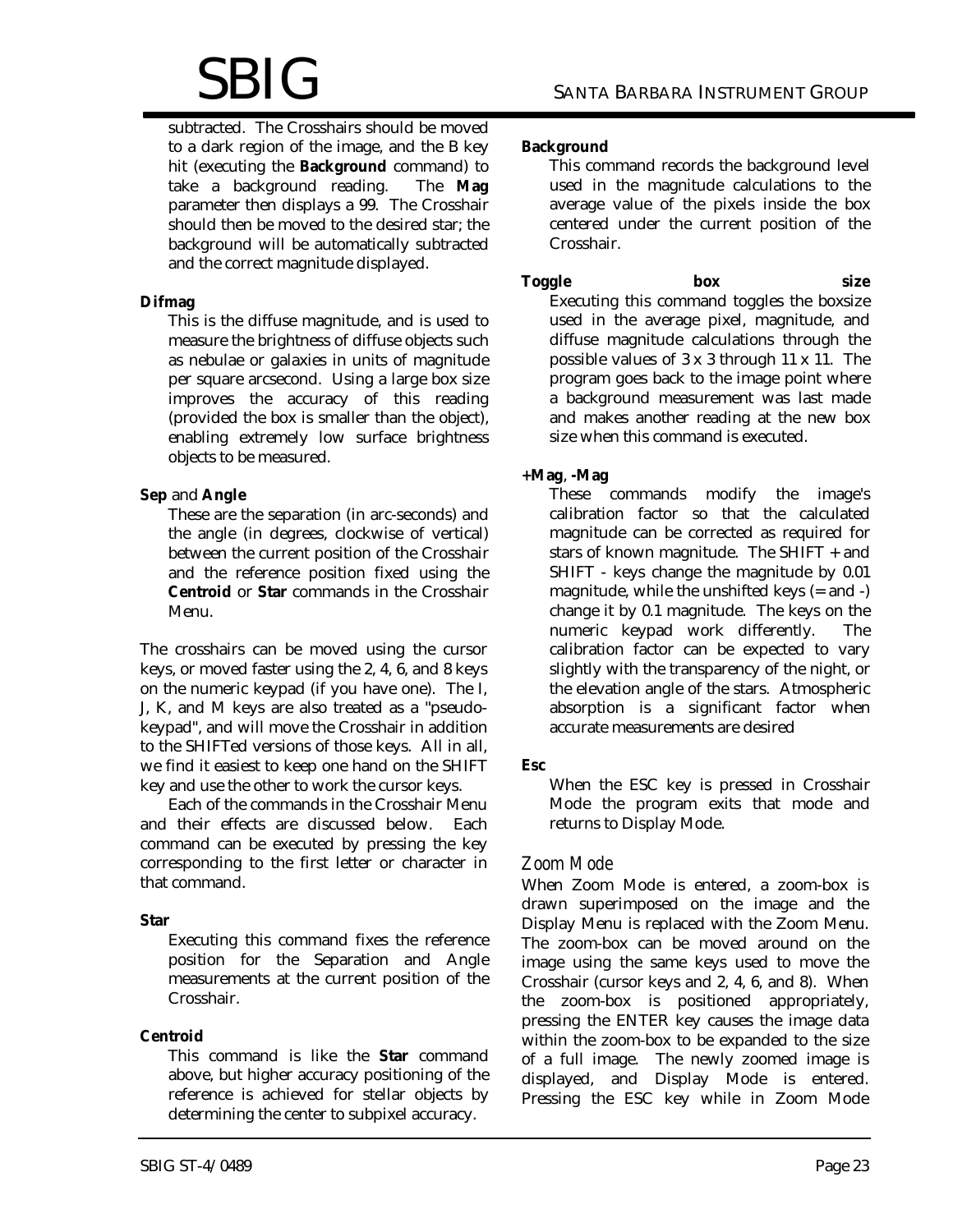merely cancels that mode and returns to Display Mode without performing the zoom.

Zooming actually replaces the image data in memory with the zoomed image. If the CCD program has enough memory, the un-zoomed image is retained, and the image can be unzoomed later by invoking the **Zoom** command a second time (unless the zoomed image is saved to disk in which case the un-zoomed image is discarded). If there isn't enough memory, you will have been warned when the CCD program was first started.

## *Fine Tuning - The PC Command*

The **PC** command contains items for configuring the serial port used in communicating with the ST-4 and for fine tuning the graphics software used for displaying images. The items in the **PC** command are discussed individually below:

#### **Serial port**

This item allows you to select which serial port is used to communicate with the ST-4.

#### **Baud rate**

This item allows you to select the baud rate used in communicating with the ST-4. Please refer to the "Making the Camera Connection" section above for a detailed discussion of how the host software uses the setting of this item in communicating with the ST-4.

#### **Graphics card**

You can usually leave this item set to *Auto* and the CCD software will automatically determine the graphics capability of your PC and use the best graphics mode for displaying images. Some combinations of PCs and graphics adapters aren't fully compatible with this auto-detection software, and in those cases you can set this item to to type of graphics adapter you have. *Strange and unusual results can occur if you specify a graphics card type that you don't have.*

#### **Note:**

Some graphics adapters will support multiple modes such as VGA adapters that will also do CGA and EGA emulation. These adapters can be used in any of their supported modes. Also, each supported graphics adapter requires a BGI file in the same directory as the CCD program. For example CGA mode requires the CGA.BGI file. All the necessary BGI files are contained on your master CCD program disk.

#### **Color display**

In general you will set this item to *Yes* if you have a color display or monitor attached to your graphics adapter. The setting of this item affects whether the Command Mode screens are in color or not, and affects the Display Mode as shown below for the various types of graphics adapter:

#### **EGA**

In color mode (this item set to *Yes*), images ares displayed with 32 hues using blues for dark colors, progressing through light blues and greens up to white. In monochrome mode (this item set to *No*), 60 shades of gray are used. Due to the way EGA cards display colors, monochrome mode will only work correctly with a monochrome monitor.

#### **CGA**

Images displayed on CGA monitors are displayed using 4 colors. In monochrome mode (this item set to *No*), the order of the colors are rearranged to correspond to gray scale when used with a monochrome monitor.

#### **Hercules**

When used with Hercules adapters the setting of this item has no affect on the displayed image.

#### **Aspect ratio**

This item is used in the Presentation Mode of the **Display** command, and specifies how much the horizontal axis of the image should be shrunk (values  $<$  1) or expanded (values  $>$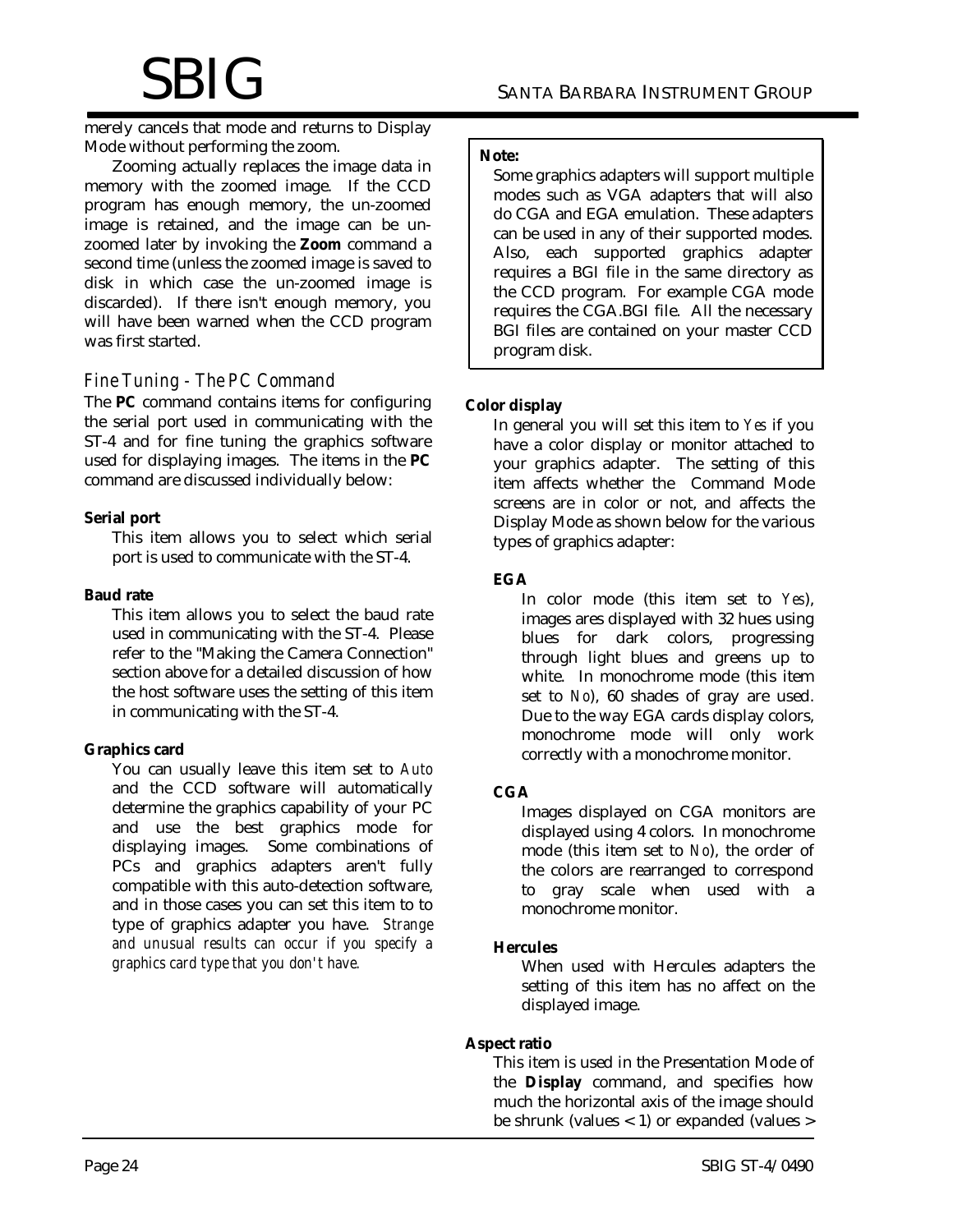1) to produce a square image on the monitor. The required settings will vary depending on the type of graphics adapter and monitor you have.

## *Taking Images*

This section describes the commands used for taking and downloading images from the ST-4, i.e. the **Camera/Scope**, **Grab**, and **Focus** commands.

### *The Camera/Scope Command*

The Camera/Scope command screen allows the user to setup the ST-4 and computer for optimum performance in taking images, and for indicating the telescope parameters. The items in this command screen affect images taken with both the **Grab** and **Focus** commands, and are described individually below:

#### *Camera Setup Parameters*

#### **Establish link**

Setting this item to *Yes* and executing this command causes the CCD program to try to establish the communications link with the ST-4 as described in the "Making the Camera Connection" section before.

#### **Anti-Blooming gate**

This item allows enabling or disabling the Anti-Blooming gate during exposures as described in "The Anti-Blooming Gate" section before.

#### **Dark subtract**

This item enables or disables the ST-4's dark frame subtraction at the end of exposures as described in the "Automatic Dark Frame Subtraction" section before. Enabling this item *does not* cause the camera to automatically capture the dark frame. That must be done manually using the **Grab** command.

#### **Camera baseline level**

Set this item to the desired baseline level as described in the "Baseline and Gain Parameters" section before.

#### **Gain expansion**

Set this item to the desired gain as described in the "Baseline and Gain Parameters" section before.

#### *Telescope Setup Parameters*

#### **Focal length**

Enter in this item the focal length (in inches) of the telescope you are using. When images are downloaded from the ST-4 the settings of this item and the two shown below are copied to the image.

#### **Aperture**

Enter in this item the aperture area (in square inches) of the telescope you are using.

#### **Response factor**

Enter in this item the desired setting of the calibration factor for the CCD. A typical value is 12,000.

#### **Note**

Enter in this item any desired annotation for the image. The note can be up to 78 characters long, but note that images displayed on CGA monitors will only show the first 40 characters.

#### *The Grab Command*

The **Grab** command allows taking a single exposure, downloading, and displaying that image and is most convenient for long exposures. The exposure is taken after the command is executed (you hit ENTER), and pop-up message boxes indicate the progress of the exposure and image downloading. The parameters in the Grab command screen are discussed individually below:

#### **Exposure time**

This is the exposure time, and allowed settings range from 0.01 seconds through 10 minutes. The value is always entered in seconds.

#### **Take dark frame**

Setting this item to *Yes* causes the CCD software to have the ST-4 take an exposure and store it in the ST-4's internal dark frame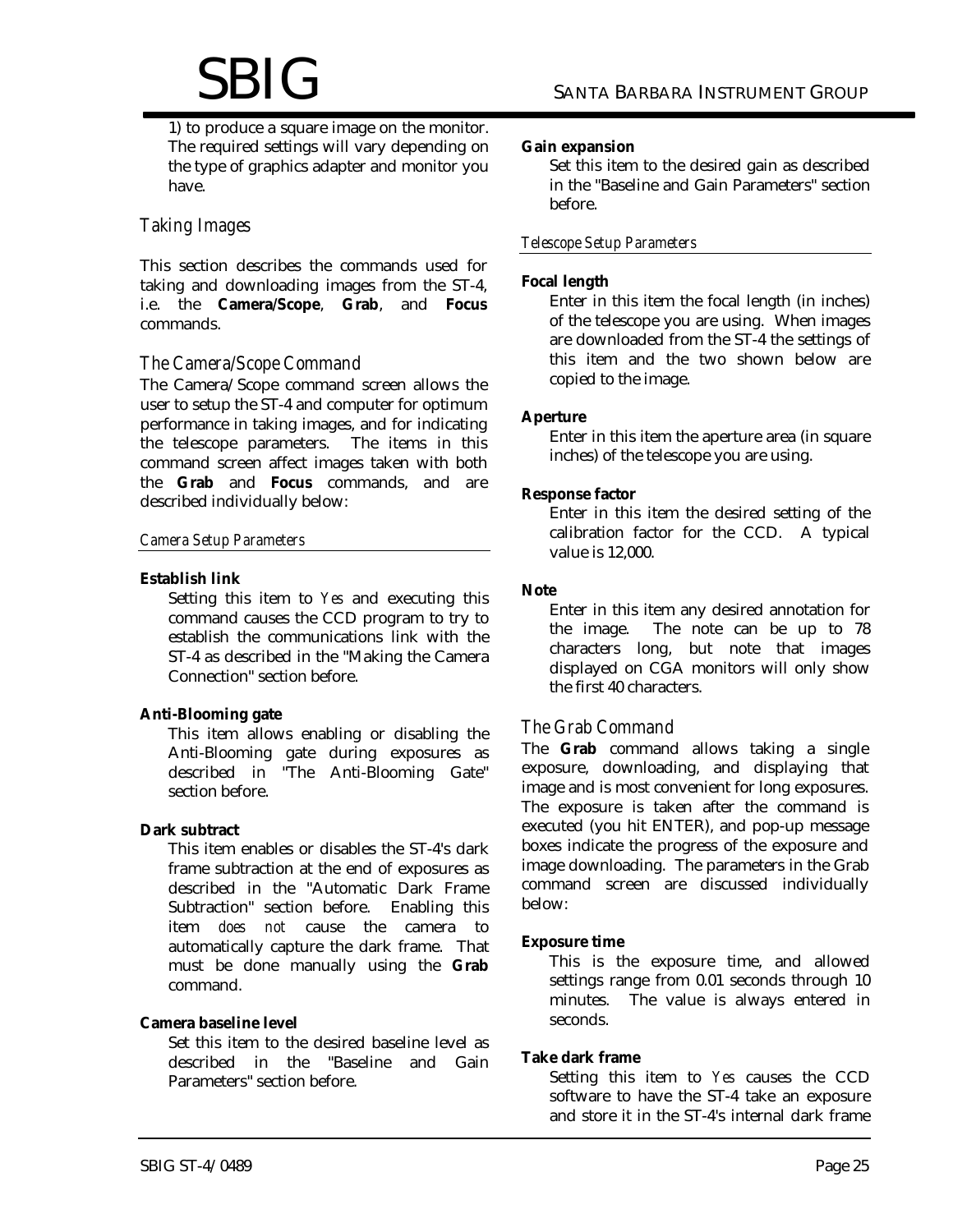memory (The image is not downloaded). This dark frame can then be subtracted from future images if the *Dark subtract* item in the **Camera/Scope** command is enabled.

#### **Auto display**

Setting this item to *Yes* will cause the image to be displayed after it is downloaded from the ST-4.

#### **Auto contrast**

Setting this item to *Yes* enables the Auto-Contrast feature if the image is automatically displayed after downloading.

#### **Background** and **Range**

These items are the *Background* and *Range* parameters used in displaying the image if it is automatically displayed after downloading but the Auto-Contrast feature is not enabled.

#### **Exposure delay**

Setting this to any non-zero value causes a delay to occur after the **Grab** command is executed and prior to the exposure taking place. The software will beep every second until the last three seconds where it will beep every half second.

#### **Skip exposure**

Setting this item to *Yes* causes the software to not take a new exposure, but download the image in the ST-4's memory (from the previous exposure).

## *The Focus Command*

The **Focus** command allows taking a series of exposures. It is the recommended mode to use when taking short exposures of planets or double stars, since many frames of data can be examined and the best one, least corrupted by atmospheric seeing, saved to disk. The parameters in the<br>Focus command screen are discussed Focus command screen are individually below:

#### **Exposure time**

This is the exposure time, and can range from 0.01 seconds to 10 minutes. The value is always entered in seconds.

#### **Auto contrast**

Setting this item to *Yes* enables the Auto-

Contrast feature when displaying the images downloaded from the ST-4.

#### **Background** and **Range**

These items are the *Background* and *Range* parameters used in displaying the images after downloading when the Auto-Contrast feature is not enabled.

#### **Frame size**

Set this item to the desired frame mode as discussed in detail in the "Focussing and Special Imaging Modes" section before.

#### **Note**:

The CCD software will only let you save images captured in the Full Frame, Half Frame, or 1 of 4 (Low-Res) Frame modes.

#### **Update mode**

Setting this item to *Manual* causes the CCD software to pause until the SPACE bar is hit after each image has been downloaded and displayed. This is quite handy when you are trying to select one good image from a series of images, waiting for a stable atmosphere, etc. The CCD software will only let you save a complete image, not one that was paused in mid-frame. Since in some frame modes it is difficult to exit the Focus Mode at just the correct time, using the *Manual* option alleviates this problem. Setting this item to *Automatic* enables Auto-Update mode where the software does not pause unless instructed to by the user.

After all the parameters have been set as desired and the ENTER key has been hit the CCD software goes into Focus Mode.

The Focus Mode screen looks similar to the Display Mode screen and shows a block of text in the upper left corner, a menu at the bottom, and as images are downloaded they are shown on the right edge of the screen, with a white box encompassing the image.

The block of text includes items displaying the frame mode, whether the Automatic update is enabled, the settings of the *Background* and *Range* parameters, and the value and X and Y coordinates of the brightest pixel (Peak) from the CCD. The Peak parameters are updated after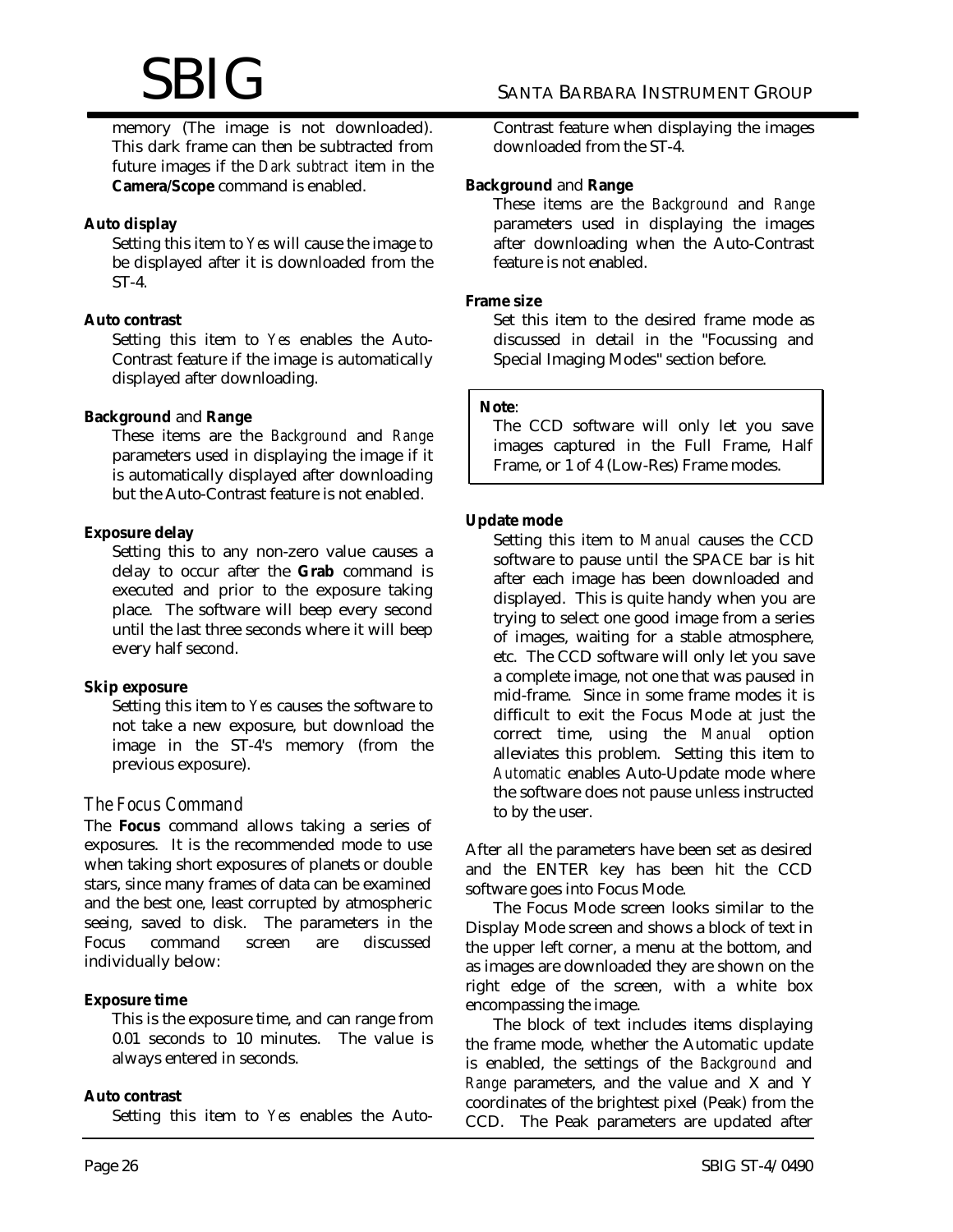each exposure, before the image is downloaded and displayed.

The menu bar and image will vary depending on the frame mode selected in the Focus command screen. In general the commands in the menu allow the frame mode to be changed (without exiting the Focus Mode), and the Auto-Contrast and Auto-Update features to be toggled on and off. Hitting the SPACE bar momentarily pauses the Focus Mode until it is hit again, and hitting the ESC key exits the Focus mode and returns to Command Mode. Finally, some of the frame modes require some more detailed explanations given below:

#### **Quarter Frame**

When Quarter Frame mode is first entered, a full frame image is down-loaded and displayed. The Focus Mode then pauses, and a quarter frame sized rectangle is drawn superimposed over the image. The rectangle can then be positioned as required using the same keys used with the Crosshair ( cursor keys and 2, 4, 6, and 8). After positioning the rectangle, hitting the ENTER key causes the Focus Mode to resume, taking and downloading the quarter frame images. If the position of the quarter frame image needs to be changed at any point you should switch to Full Frame mode and then back to Quarter Frame mode, starting the process over again.

#### **Track Frame**

Initially this mode works like the Quarter Frame mode described above, except that the rectangle is not quarter frame sized but 33 x 27 pixels in size. After the rectangle is positioned, hitting the ENTER key causes the Focus Mode to resume, taking and downloading the 33 x 27 pixel images, shown with a crosshair superimposed over the image. Zooming the images 4:1 can be invoked using the **Zoom** command in the Track Menu displayed at the bottom of the screen. Zooming makes it easier to see the image but slows down the display process, so use it as required. Finally, the cursor keys can be used to control the relays in the ST-4, where each key press causes one of the four relays to close for 0.2 seconds. Be careful to not hold the keys down too long or else the

keyboard's auto-repeat feature will make it tough to control.

#### **Note**:

Although each cursor key will close one relay in the ST-4, the orientation of the cursor keys, compared to the direction the star will move as a result of closing the relays may not be correct. Essentially it's like using the hand controller; you will have to determine which cursor key is require to move the image in the correct direction.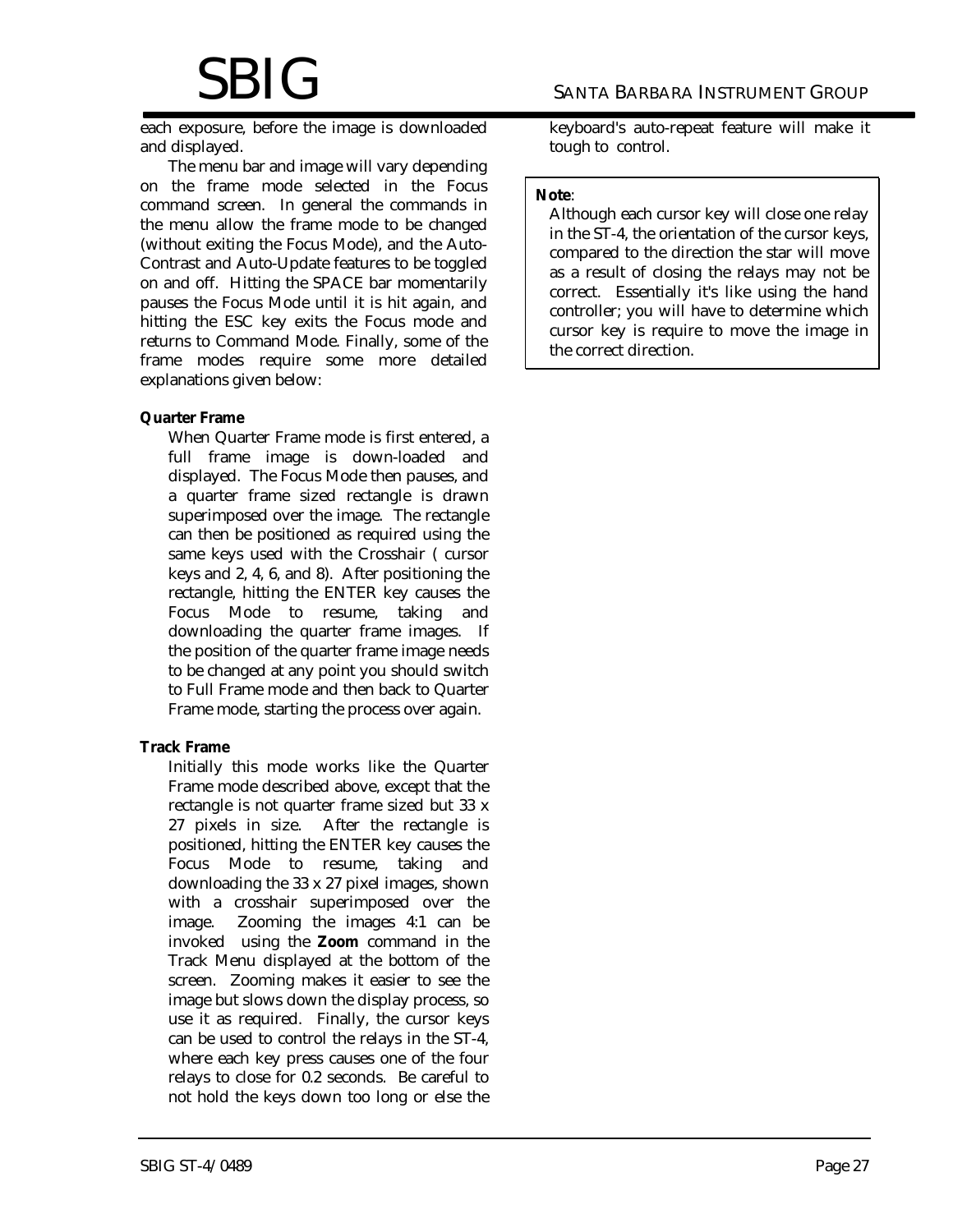### *USING THE ST-4 WITH A MACINTOSH*

This section describes the Macintosh host software for using the ST-4 as an imaging camera. You will want to read it if you plan on connecting the ST-4 to an Apple Macintosh computer. Also, prior to reading this section you should read the "Host Computer Software" section above.

## *Running the Program*

Prior to running the Macintosh software (called SBIG ST4), please make a backup copy of the distribution diskette and put the original away in a safe place.

After the backup has been made, you should connect the ST-4 to your Modem port using the supplied serial cable, being careful to note the orientation of the cable since it has the same type connector on both ends. The cable supplied with the ST-4 will mate to the older style 9-pin connectors, and if you have a Mac Plus or later model computer you will need one of the minidin to 9-pin adapters which can be purchased at your local Apple retailer if required.

At this point, the software can be run just like all other Mac programs; by double clicking on the application icon (the one with the telescope) or by double-clicking on any of the image icons (such as the Dumbbell image file). The later is preferred for now so you can try out a few of the image processing commands.

When the program is first started, it will display the About Dialog which can be dispensed with by clicking in the dialog or hitting the Return key. The program will then go out and look for a ST-4. It will tell you whether it finds one or not. If it didn't find one and it should have don't worry for now, but after you read the section dealing with configuring the serial port you should use the **Establish link** command to establish a communications link with the camera.

If you didn't double-click on one of the image files, use the **Open** command in the **File** menu to open one of the image files such as the Dumbbell image file.

## *Elements of the User Interface*

This section describes the basic elements of the user interface for the SBIG ST4 application program. We hope you'll find the program works like all other Mac programs, taking full<br>advantage of the Mac's user friendly advantage of the Mac's user friendly environment.

## *The Standard Windows and Dialogs*

A good portion of the user interface of many Mac programs, and this one in particular, involves the various windows used to let the user communicate with the program. The windows found in the SBIG ST4 program are introduced below and discussed in more detail later:

#### **Picture**

The **Picture** window is where the image is shown, and the title of the window is the name of the image file. Although this window has no size-icon in the lower-right hand corner, the image and hence the window can be resized using the *Expand 2x* Check Box in the **Contrast** Window.

#### **Note:**

Those users with Mac IIs and gray scale or color graphics will achieve the best image display. The older monochrome Macintoshes (Plus, etc.) produce interesting images, but the lack of gray scale does not allow all the detail in the image to be seen. The photometric capabilities of the device are readily available, though. Also note the the software determines the color or gray scale capabilities of your system when it is first run. If you have a color display card and want to access the gray scale capabilities you will need to make sure your card is configured for more than 2 color or Black & White mode when you start the program.

#### **Contrast**

The **Contrast** window contains controls which affect the image display.

#### **Crosshair**

The **Crosshair** window shows several image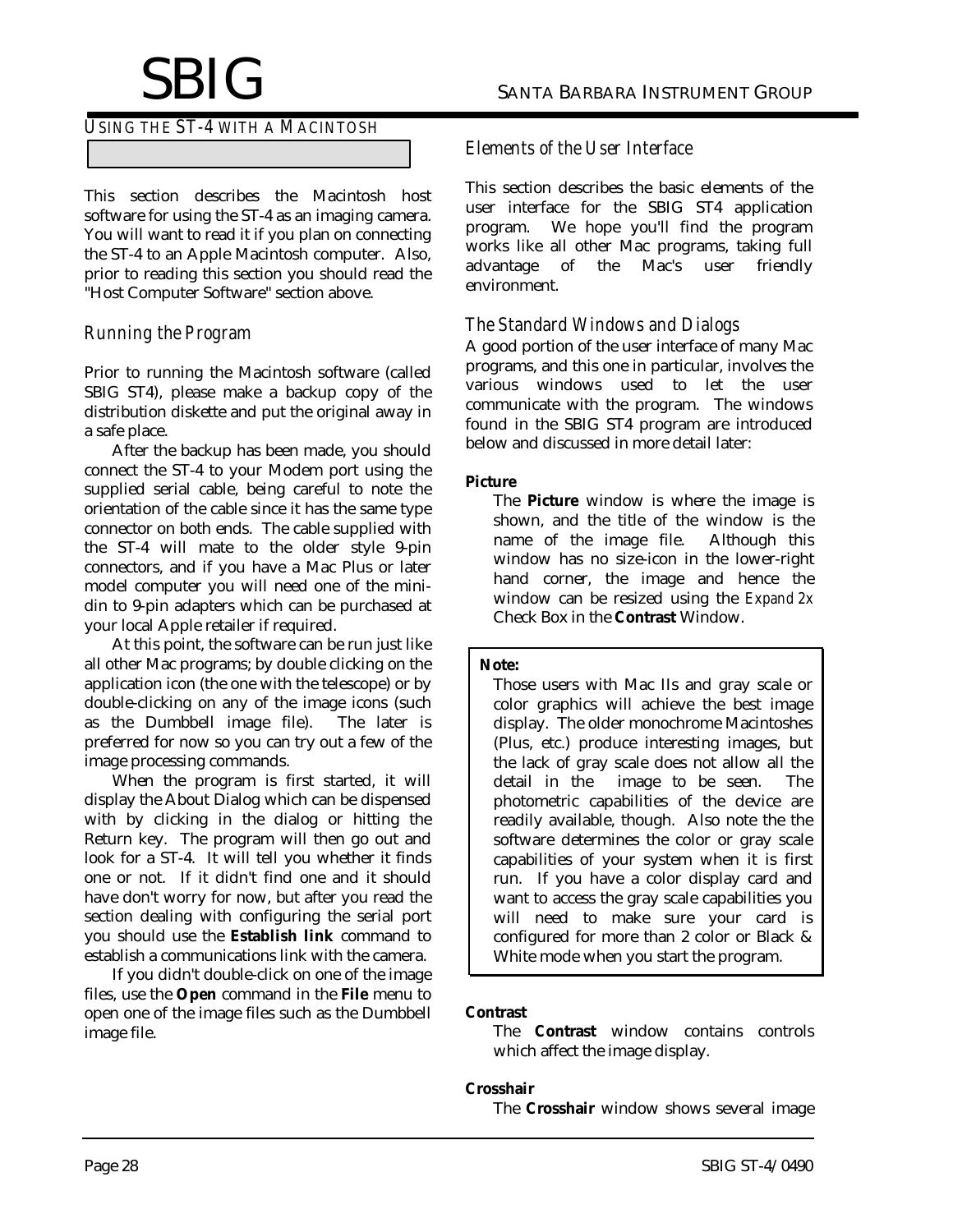# $\operatorname{SBIG}$  santa Barbara Instrument Group

factors resulting from the use of the Crosshairs.

#### **Histogram**

The **Histogram** window shows the image's histogram in a graphical format.

#### **Focus**

The **Focus** window is shown in Focus Mode and displays information about the status of that mode, and gives the user some control over focussing operations.

#### *General Purpose Menus*

The other half of the user interface of any Macintosh program is the menu bar and its menus. This section describes a few of the standard menus in the SBIG ST4 program.

The menu gives you access to all the desk accessories you have installed in your system, and an **About SBIG ST4** command which shows the information about the program, including the version. Knowing which version you are using is important if you ever have trouble with the program and contact us for technical assistance.

The **Edit** menu is common to all Mac programs, and probably needs no explaining except to say that the commands in this menu are provided for support of desk accessories only. Finally, the **Windows** menu allows you to bring an opened but buried window to the top by invoking the appropriate item in this menu.

#### *Image Processing and Analysis*

This section describes the actions and commands used in image processing and analysis. This includes commands from the **File**, **Image**, **Dither**, and **Ops** menus, and elements of the **Contrast** and **Crosshair** windows.

#### *Loading and Saving Images*

The commands in the file menu allow you to load and save images files to and from disk. Each of the commands for this purpose are described below:

#### **Open**

Use this command to load an image file from the disk. When an image file gets opened, the image is displayed in the **Picture** window and the **Contrast** window is opened. You can only have one image file open at a time, so you must close the current one if you want to open a different one.

#### **Close**

Use this command to close an image file, releasing it from memory. If the image is new or has been changed due to some image processing functions, you are asked if you want to save the changes or not. Unlike some Mac programs that use the **Close** command to close the front most window, this command always closes the image, independent of which window is active.

#### **Save**

Using this command saves any changes you have made to an image, and saves those changes in the original file, replacing the old image with the changed one. If the file is new and hasn't been saved yet you are bounced into the **Save As** command described below.

#### **Save As**

This command allows you to save the image into a different file that the original. If you happen to pick a name that is used by another file you are asked if you want to replace that file with the image file.

#### **Revert to Saved**

This command allows you to discard any changes you have made to an image by discarding the image and re-loading it from the disk. This command will only be enabled if some change has been made to the image.

If you haven't already done so, you should use the **Open** command to open one of the image files to try out with the image processing techniques discussed in the next few sections. A good example image is the Dumbbell image.

#### *The Contrast Window*

As previously mentioned, the **Contrast** window contains controls which affect the displayed image, and will always be open whenever an image is loaded (from the disk or downloaded from the ST-4). In order to access any of the buttons or controls in this window, it must be made active first. Like any window, it may be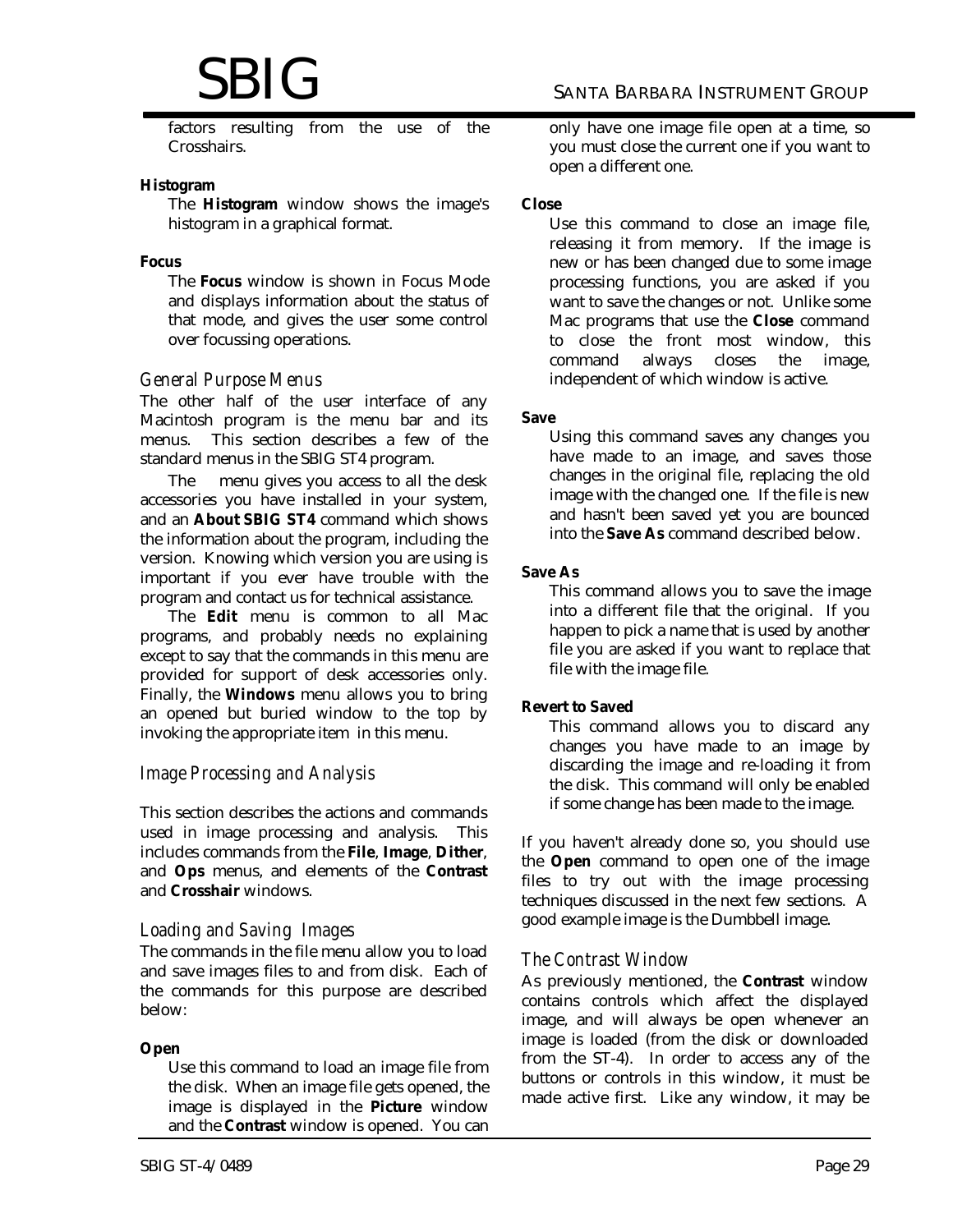activated by clicking in the title bar (or any other portion of the window).

Hitting the **Do It** button by clicking in it or by hitting the RETURN key causes the computer to read the settings of the other buttons and controls in the **Contrast** window and re-draw the image in the **Picture** window based on those settings. You will also have to do this when ever you change the dithering using the commands in the **Dithering** menu.

#### **Note**:

While having to hit the **Do It** button may seem like extra work, changing the image is not instantaneous for all display modes and varies from model to model. You would not be happy if every time you tried to bump the contrast up you had to wait a few seconds while the **Picture** window was updated.

The *Background* and *Range* parameters are shown and allow the image contrast to be adjusted as described in the "Adjusting the Contrast" section of the host software description above. The setting of these parameters can be changed in several ways. First, the value of each can be entered directly by clicking in the appropriate cell and typing in the desired value. You can also use the TAB key to switch back and forth between the *Back* and *Range* parameters. Second, there are four small buttons adjacent to each of the parameters. Clicking in the single or double upbuttons to the right of the parameter will increase its setting by 1 or 10 respectively. Likewise the down-arrow buttons to the left will decrease the parameter by 1 or 10. If you continue to hold the mouse button down, the parameter will continuously be adjusted until it reaches its limit or you release the mouse button.

Clicking the **Auto** button lets the computer determine appropriate settings for the *Background* and *Range* parameters (the Auto-Contrast feature) and updates the image display with those settings.

Finally, there are several check boxes in the "Processing" section of the **Contrast** window which are described below:

#### **Expand 2X**

Selecting this item makes the image be expanded to twice its normal size.

#### **Note**:

Since the pixels on the Macintosh are square, and the pixels from the CCD are not, the software transforms the image into a 192 x 192 pixel image for display purposes. This preserves the image's overall aspect ratio.

#### **Smoothing**

Selecting this item causes the image to be smoothed prior to display.

#### **Interpolate**

Selecting this item when both the **Expand 2X** and **Smoothing** options above are selected enables interpolation whereby the "expanded pixels" between the 192 x 192 image pixels are the average of their neighboring pixels rather than just a copy of the neighboring pixels. This removes a fine graininess associated with expanded images.

#### **Invert**

Selecting this option makes the image appear as black on a background of white, much like a photographic negative.

#### *The Dithering Menu*

The commands in the **Dithering** menu select the type of dithering done on the image displayed in the **Picture** window. Macs with gray scale and color capabilities can choose from 16 and 256 gray scales, and all models can choose from the 2 color (black and white pixels) modes. Each of the options are described below:

#### **1 x 1 - 256 Color**

This mode is the highest resolution mode, allowing each of the 256 possible pixel values to represented by a unique color. You will probably want to stick with this mode if you have an 8 bit video card. Technically a 1 x 1 dithering pattern actually corresponds to no dithering at all.

#### **1 x 1 - 16 Color**

In this mode the image is made by assigning one of 16 colors to each possible pixel value. This mode can produce some interesting displays, but users with only 4 bit video cards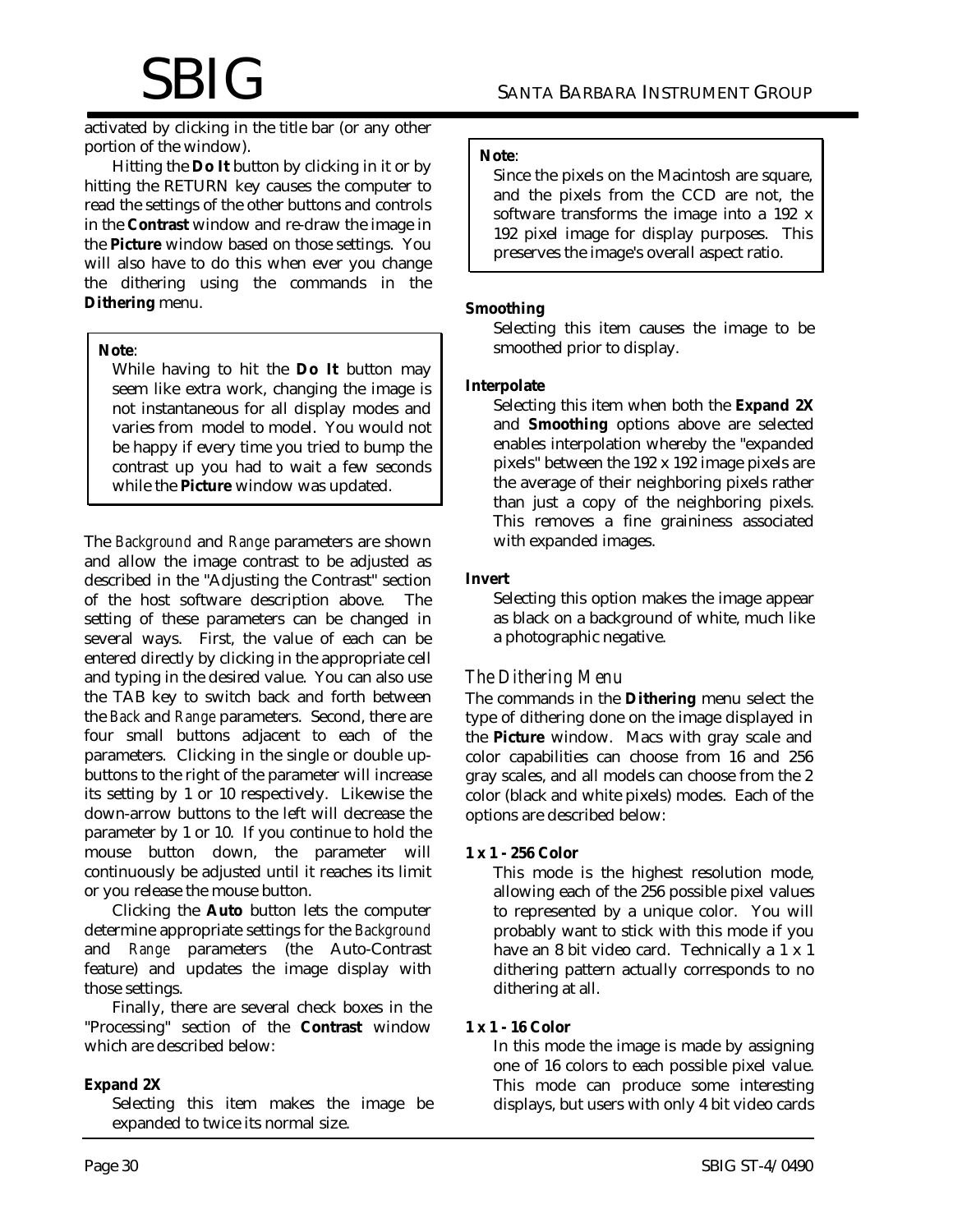will probably want to use the 2 x 2 mode discussed below.

#### **2 x 2 - 16 Color**

In this mode, a 2 x 2 dither cell is used, with each pixel in the cell having one of 16 colors, yielding 61 hues. This is the best mode for users with 4 bit video cards. Images displayed in this mode without the **Expand 2X** option enabled will suffer a loss of spatial resolution.

#### **2 x 2 - 2 Color**

In this mode a 2 x 2 dither cell is used, with each pixel in the cell either being black or white, yielding 5 gray scales. This is the fastest display mode for Macs lacking true gray scale capability. Images displayed in this mode without the **Expand 2X** option enabled will suffer a loss of spatial resolution.

#### **3 x 3 - 2 Color**

This is identical to the 2 x 2 mode above except the dither cell is 3 x 3 yielding 10 gray scales.

#### **4 x 4 - 2 Color**

This is identical to the 2 x 2 mode above except the dither cell is 4 x 4 yielding 17 gray scales. While offering the greatest gray scale on black and white displays, the large size of the dither cell sacrifices image spatial resolution to provide the increased gray scale.

#### *Photometric Analysis*

This section describes how to access and use the photometric capabilities of the SBIG ST4 program. For reference, the photometric capabilities were discussed in detail in the "Crosshairs and Photometric Analysis" section of the host software description above.

Prior to using the the crosshairs to investigate an image you should become familiar with two commands in the **Image** menu: **Edit info** and **Note**.

Invoking the **Edit Info** command brings up a dialog containing the telescope parameters associated with the image (discussed in the "Telescope Factors" section of the host software description above) as well as some image cropping parameters. Each item is discussed individually below:

#### **Focal length**

This is usually the focal length of the telescope used to take the image but can be changed by zooming, etc.

#### **Aperture**

This is the aperture area of the telescope used to take the image.

#### **Exposure time**

This is the image exposure time or integration interval.

#### **Calibration factor**

This is the calibration factor for the CCD. A typical value is 12000 and will scale with the gain (24000 at 2x, etc.).

#### **Cropping**

These four parameters determine the amount the image is cropped prior to display in the Picture window. The values correspond to the number of pixels to crop from each side, and are handy for removing the sometimes unsightly top line from the images.

These parameters are saved with the image, and the program also has a default set of parameters that are copied to newly acquired images. You can edit the default parameters by invoking the **Edit info** command and selecting the *Scope/Default* check box at the top of the dialog.

Each image can also have some descriptive text or annotation saved with the image. This text can be reviewed or changed by invoking the **Note** command. Also, newly acquired images initialize this text to contain the date and time the image was downloaded.

#### *The Crosshair Command and Window*

You can activate the crosshairs when an image is open by invoking the **Show Crosshairs** command in the **Image** menu. Doing this opens the **Crosshair** window. When the mouse pointer is moved around in the **Picture** window, it will change its shape to a crosshair and values displayed in the **Crosshair** window will be updated to reflect the position of the crosshair. Each of the parameters are discussed below:

#### *Pixel Data*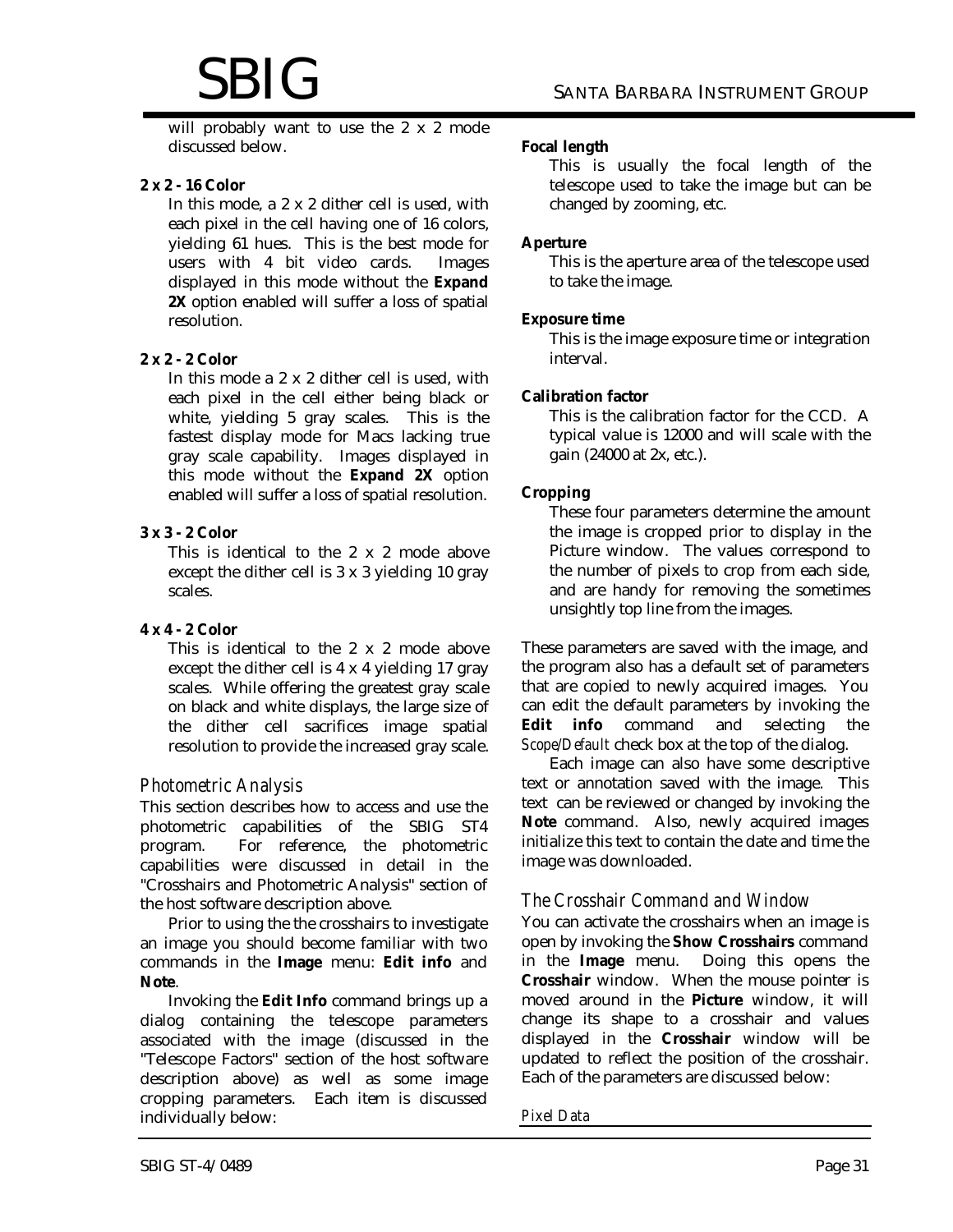## **X, Y**

These are the X and Y coordinates of the Crosshair. Location 1,1 is in the upper left corner of the image.

#### **Value**

This is the intensity of the pixel directly under the Crosshair as recorded by the ST-4, and is a number from 0 to 255.

#### **5X5 Ave**

This is the average value of the pixel directly under the Crosshair and all the pixels inside a 5 x 5 box centered under the Crosshair.

*Stretched Data*

#### **Value**

This is the intensity of the pixel directly under the Crosshair as stretched by the *Background* and *Range* parameters to a value between 0 and 255.

#### **5X5 Ave**

This is the average stretched value of the pixel directly under the Crosshair and all the pixels inside a 5 x 5 box centered under the Crosshair.

#### *Magnitudes*

#### **Absolute**

This the magnitude of the star underneath the Crosshair. This value is calculated from the pixel values within the 5 x 5 box, and telescope and calibration data stored with the image. In most cases an accurate calculation of magnitude requires the sky background to be subtracted. The Crosshairs should be moved to a dark region of the image, and the mouse clicked to take a background reading (also, a square will be drawn on the image to highlight the location of the background). The **Absolute** parameter then displays a 99. The Crosshair should then be moved to the desired star; the background will be automatically subtracted and the correct magnitude displayed.

#### **Diffuse**

This is the diffuse magnitude, and is used to

measure the brightness of diffuse objects such as nebulae or galaxies.

#### *Geometry*

#### **Separation** and **Angle**

These are the angular separation and the angle (in degrees, clockwise of vertical) between the current position of the Crosshair and the background reference marker fixed by clicking the mouse in the **Picture** window.

#### **Note**:

The **Picture** window must be active before clicking in it will place the background reference box/marker used in the Magnitude and Geometry calculations. This is why it appears that you need to double click sometimes to place the reference marker: The first click is used to activate the window.

If you find that the calculated magnitudes or separations are in error you can correct them by adjusting the telescope parameters with the **Edit info** command in the **Image** menu. Changing the calibration factor or the telescope aperture will change the calculated magnitudes. Changing the telescope focal length will change the calculated separation.

#### *The Histogram*

When an image is open, the **Show Histogram** command in the **Image** menu can be used to open<br>the **Histogram** window. The histogram is the **Histogram** window. normalized, with the greatest histogram point representing a vertical value of 100. Also note that the histogram data points corresponding to pixel values of 0 and 255 are never allowed to determine the scaling factor, so half frame images, etc. will not have their histogram hidden due to the large number of zero valued pixels. On Macs with color or gray scale capability, a color bar is shown under the histogram showing the effects of stretching the image with the *Background* and *Range* contrast parameters. The histogram window can be closed by clicking in its close box or by invoking the **Hide Histogram** command in the Image menu.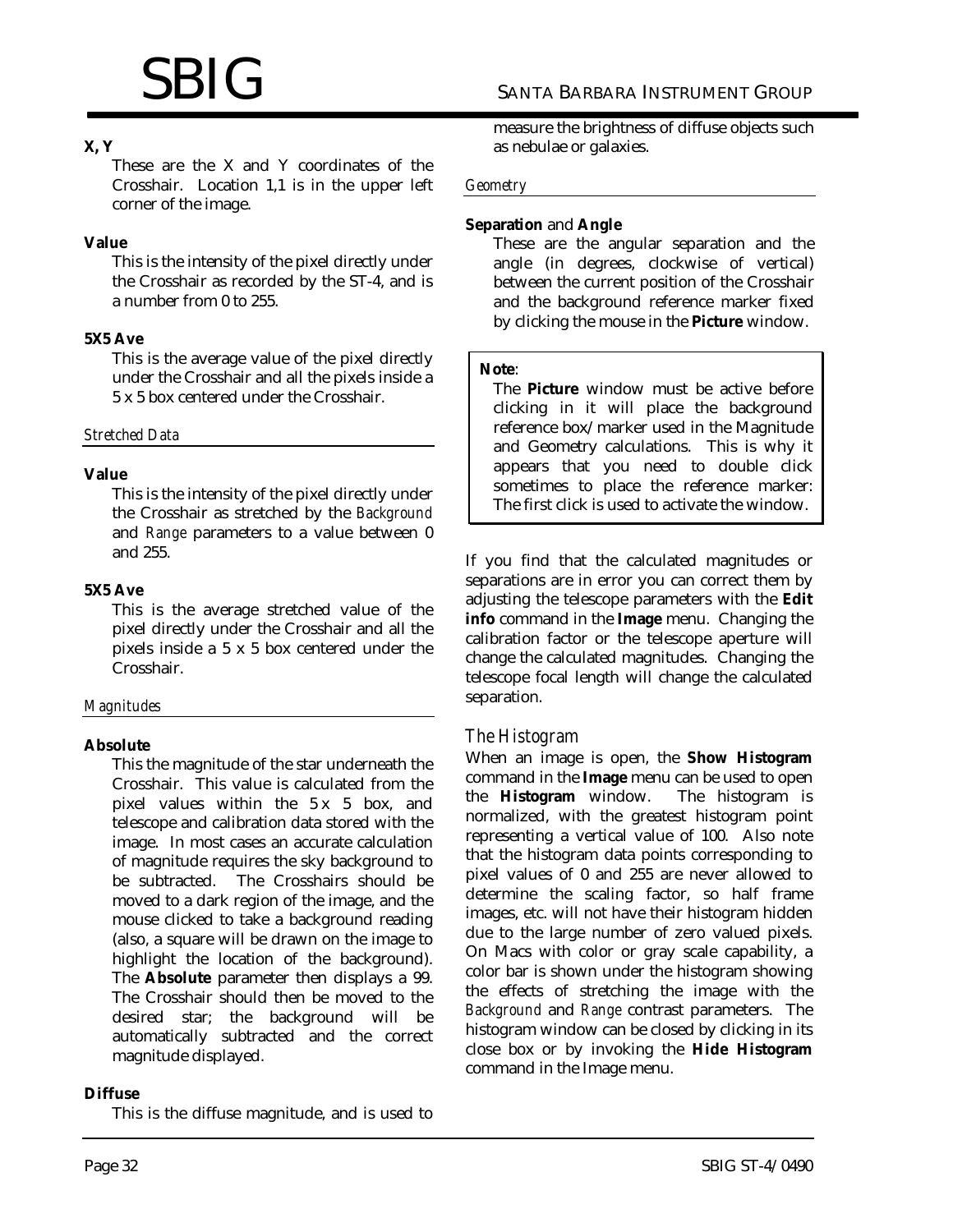#### *Image Processing from the Image Menu*

This section describes the commands in the Image menu which have not been described yet: **Color Table** and **Presentation**.

If your Mac has color or gray scale capability you can use the **Color Table** command to produce some dramatic and vibrant image displays. Using the **Color Table** command you can select from eight different color tables and modify or create them as you wish. A color table is a mapping from the 256 possible pixel values to display colors.

Invoking the Color Table command reveals a dialog with a box of 256 color table entries or cells, a pop-up menu, and several buttons. The pop-up menu is used to select an individual table from the 8 (maximum) possible tables. As the mouse is moved around in the box of color cells, a white highlighting rectangle as shown, and text in the lower left corner of the dialog indicates the cell number of the currently highlighted cell. The cell number shows the correspondence between the 256 possible pixel intensities or values and the colors used to display those pixel values. The color of any one cell can be changed using the familiar Color Picker dialog by double clicking in that cell. Finally, the buttons are described individually below:

#### **New**

This button creates and selects a new color table. The color table is in gray scale color table. This button will be grayed-out if the maximum number of 8 color tables already exists.

#### **Delete**

This button deletes the currently selected color table. This button will be grayed-out if there is only 1 color table left.

#### **Rename**

This button allows you to rename the currently selected color table. Color table names can be up to 16 characters in length.

#### **Dup**

This button creates and selects a new color table which is an exact copy of the currently selected color table. We suggest you use this command whenever you wish to modify an

#### **Ramp**

This button can be used to create a blend of colors between two cells. If you click in a cell and drag the mouse, a range of cells can be selected. Once a range of cells is selected, hitting this button causes the cells in the selected range to become a blend of colors between the two endpoints of the selection range. If the OPTION key is held down when this button is hit, you are first allowed to pick the color for the two endpoint cells using the Color Picker prior to the cells being blended.

#### **Done**

Hitting this button dispenses with the **Color Table** dialog and uses the currently selected color table for displaying the image in the **Picture** window.

#### **Note**:

You may wonder what causes the interesting effects sometimes visible in the **Picture** window while you are using the **Color Table** command. Essentially it is the Macintosh's system software. Each window can have its own color table, and with over 16 million possible colors, of which only a small sub-set (such as 256) can be displayed at one time, the system software gives the highest priority to the front most window. As the system software juggles the available colors, windows in the background don't get updated when the Color Table dialog is open and hence show the effects of the changed color environment. While this produces some interesting looking displays, it is not lasting or repeatable.

Finally, the **Presentation** command can be used to access the Presentation Mode where the image is drawn centered on the screen, with all the background (including the menu bar) being hidden and blacked-out. You can exit from Presentation Mode by simply clicking the mouse button.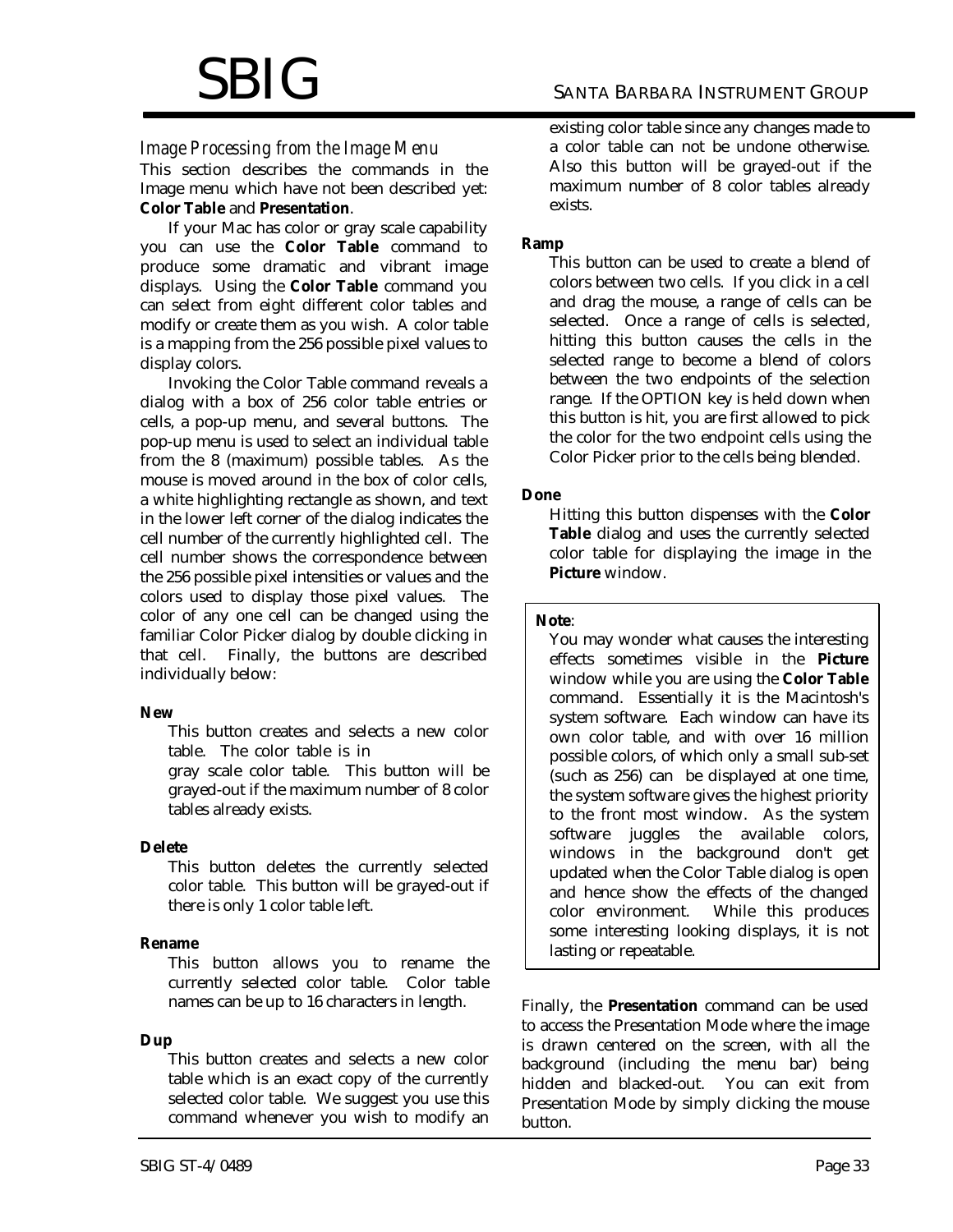# *Image Processing from the Ops Menu*

This section describes the image processing commands available in the **Ops** menu.

#### **Note**:

The commands in the **Ops** menu modify the image data in memory, so the file will have to be reloaded (using the **Revert to Saved** command for instance) in order to return to the original display (except in some cases of the **Zoom** command).

Images can be co-added to one another using the **Mem+Disk->Mem** command. An offset can be entered to allow two images of the same object to be registered to increase the image quality. The **Mem-Disk->Mem** command is typically used to subtract off a dark background reading (to remove dark current fluctuations).

The **Flip Horizontal** and **Flip Vertical** commands allows flipping an image to match some preferred orientation. The **Highpass** command allows a highpass filter to be applied to accentuate the "edges'" in the image, or the **Lowpass** command can be applied to smooth the image. The **Highpass** command will tend to bring out stars from an image showing both stars and nebulosity, but once applied to an image, any measurement of magnitudes is not applicable or even accurate.

The **Zoom 4 x 1** command allows a portion of the image to be magnified four times. Move the zoom-box which appears in the **Picture** window when this option is selected to the desired location (the zoom-box follows the motion of the mouse), and click the mouse button to update the display. If enough memory was available to save the un-zoomed image, the **Zoom 4 x 1** command will change to **Unzoom Image** which will restore the image to its un-zoomed state.

# *Making the Camera Connection*

Prior to taking and downloading images from the ST-4 you need to make sure the physical communications link between the Mac and the ST-4 have been established. When the software is first run it will try to find the ST-4. If successful you can probably skip this section unless you desire to change the communications speed, etc.

The **Communications** command in the **Camera** menu allows you to select which of the Mac's two serial ports to use, and the baud rate which is selected from a pop-up menu. Please refer to the "Making the Camera Connection" section of the host software description above for a detailed discussion of recommend baud rates, etc.

#### **Note**:

Not all Macs will actually have pop-up menus, depending on which version of the system software you are using. On those Macs without pop-up menus, clicking (and releasing the mouse button) in the shadowed box to the right of the Baud Rate title will reveal a dialog with a list of items that can be used to select the desired baud rate. All other pop-up menus will work the same way on these machines.

The **Establish link** command in the **Camera menu** will cause the software to go search for the ST-4 and establish the communications link, reprogramming the ST-4's baud rate if necessary. This is a good thing to do if the software didn't find the ST-4 when it first started up or if you changed the serial port selection with the **Communication** command.

# *Taking Images*

This section describes the five commands from the Camera menu used in taking and downloading images from the ST-4: **Camera Setup**, **Grab Setup** and **Grab**, and **Focus Setup** and **Focus**.

# *The Camera Setup Command*

The **Camera Setup** command is used to select options that apply to both the **Grab** and **Focus** commands discussed below. Each item in the Camera Setup dialog is discussed individually below:

## **Gain**

This is the *gain* parameter discussed in the "Baseline and Gain Parameters" section of the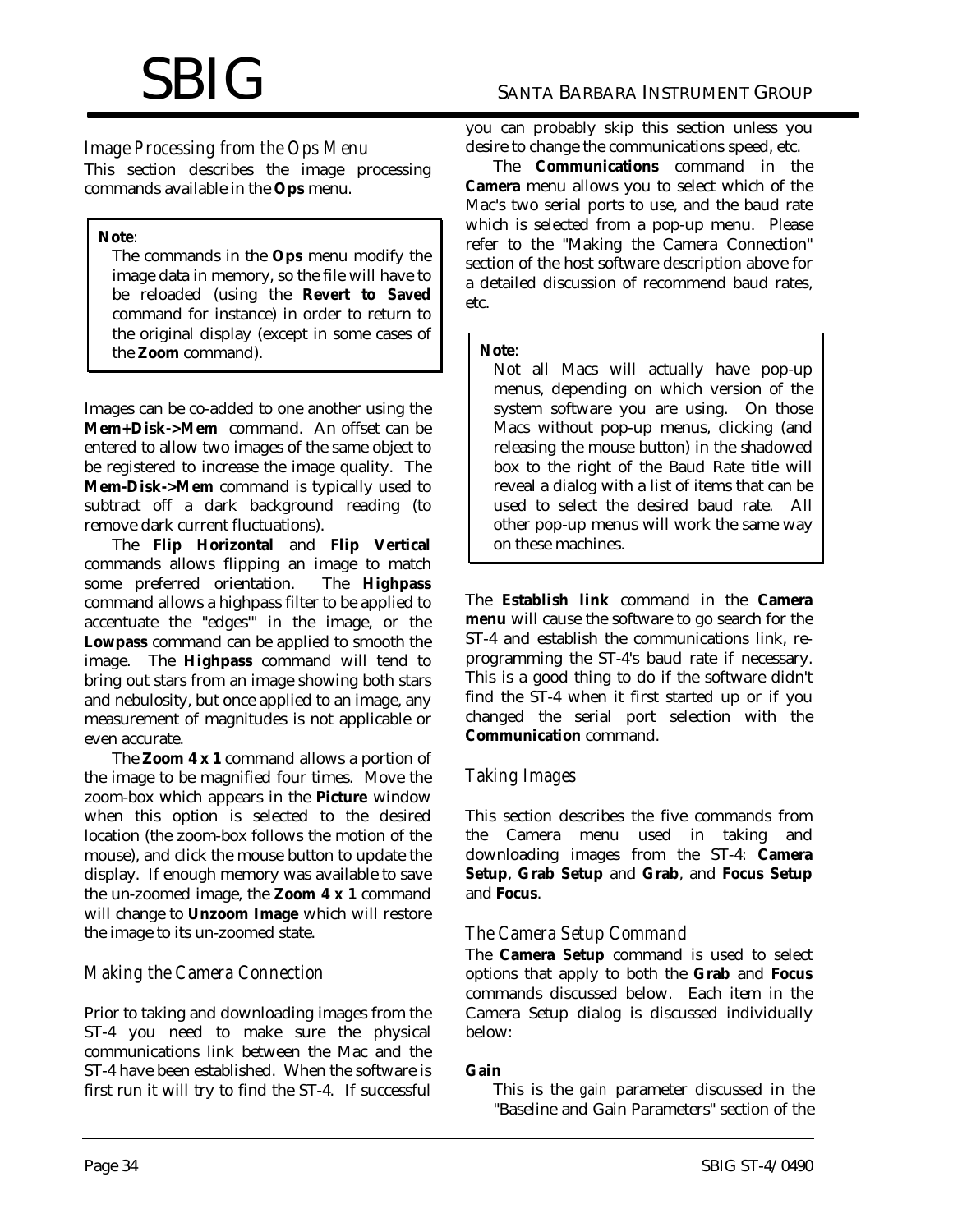# $\operatorname{SBIG}$  santa Barbara Instrument Group

host software description above. The settings above 1x can be used to reduce the image graininess for exposures where the dynamic range is reduced due to long exposure buildups of dark current where short exposures are necessary.

#### **Camera baseline level**

This is the *baseline* parameter discussed in the "Baseline and Gain Parameters" section of the host software description above. Setting a value slightly lower than the background due to dark current or sky background and increasing the **Gain** can reduce image graininess.

#### **Enable Anti-Blooming Gate**

Checking this option enables the Anti-Blooming Gate feature during the exposure as discussed in "The Anti-Blooming Gate" section of the host software description before.

#### **Dark Subtraction**

Checking this option enables the automatic dark frame subtraction feature of the ST-4 described in the "Automatic Dark Frame Subtraction" section of the host software description before. Enabling this feature allows you to more easily search for dim objects with short exposures since the uneven and obscuring background will be removed from the image.

#### *The Focus Setup and Focus Commands*

The first operation with the ST-4 is typically to find and focus on an object. This is most easily done by first using the **Focus Setup** command followed by the **Focus** command from the **Camera** menu.

The **Focus Setup** command brings up a dialog box which has items which control the operation of the Focus Mode. The *Exposure time* should be set to the desired value ranging from 0.01 to 600 seconds. Checking the *Auto Update* check box causes the Focus Mode to not pause automatically between images. Finally, the *Frame Mode* pop-up menu allows you to select the desired frame mode as discussed in detail in the "Focussing and Special Imaging modes" section of the host software description above. Some of the frame modes require further discussion below:

#### **Quarter**

In this mode, a full image is first downloaded, and the Focus Mode is paused. You then position a quarter frame sized square drawn in the **Picture** window and click the mouse to designate the desired portion of the image to download on subsequent images.

#### **Track**

Like Quarter Frame mode above, a full image is first downloaded and the Focus Mode is paused. You then position a 33 x 27 box drawn in the **Picture** window and click the mouse to designate the desired region of the image to download on subsequent images. The downloaded images are then blown-up 4:1 for display and shown with a superimposed crosshair. Also the **Focus** window is expanded to show 4 arrow shaped buttons. Clicking in any of the buttons closes one of the relays in the ST-4 for 0.2 seconds, enabling the drive correction for that button.

#### **Note**:

Although each arrow shaped button will close one relay in the ST-4, the orientation of the buttons compared to the direction the star will move as a result of closing the relays may not be correct. Essentially it's like using the hand controller; you will have to determine which button is require to move the image in the correct direction.

The Focus Setup command can also be invoked while in Focus Mode to change the exposure time, frame mode, or Auto-Update feature.

The **Focus** command brings up the **Focus** window and enters the software into Focus Mode. The **Focus** window has two bar graphs in the "Progress" box which show the progress of the Exposure and Download portions of the Focus Mode cycle. After each exposure is completed and prior to the image being downloaded, the parameters in the "Max. Intensity" box are updated with the position and value of the brightest pixel in the image.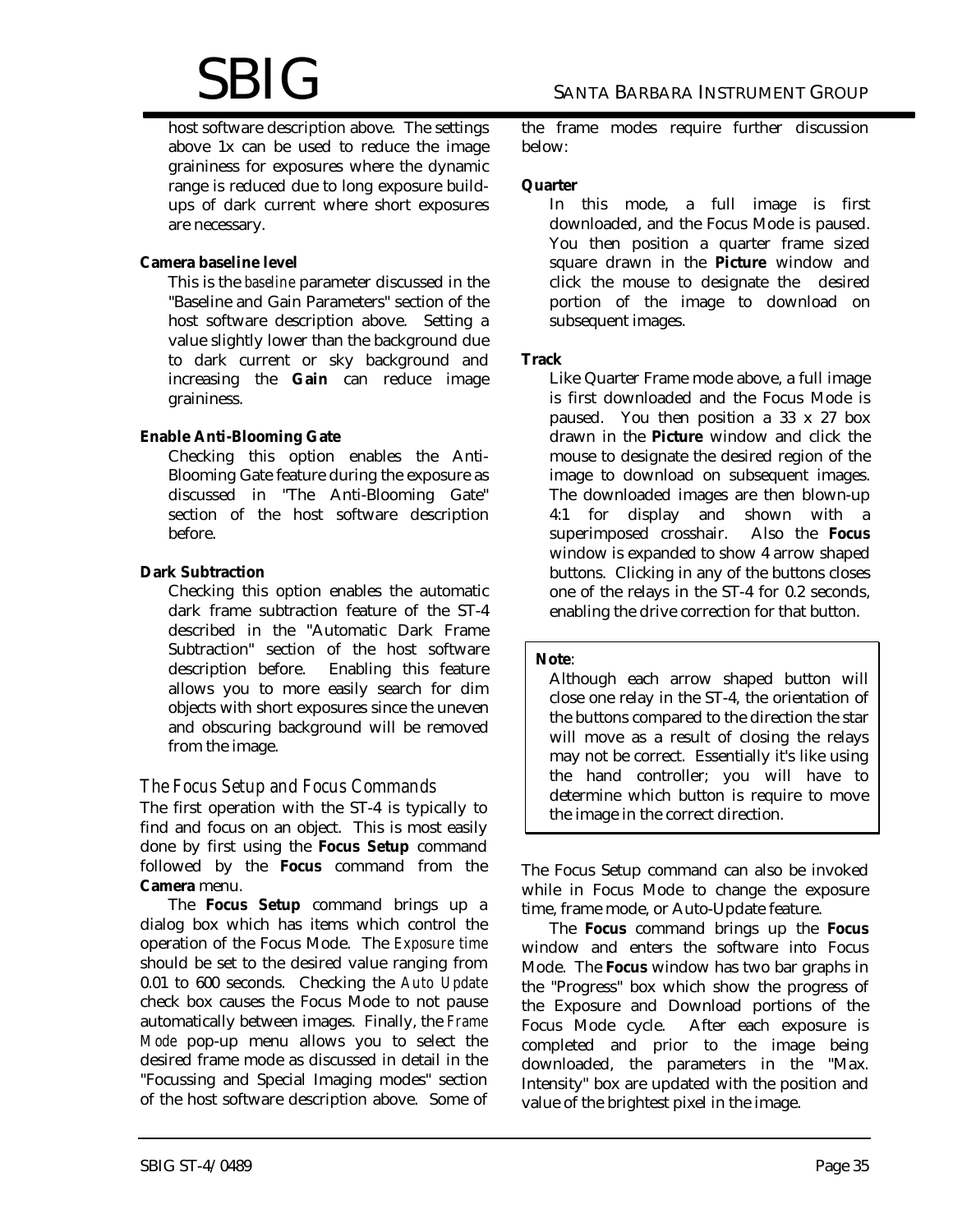The **Pause** / **Resume** button can be used to momentarily pause the Focus Mode. The button's title indicates the function that will be applied. Hitting the **Restart** button causes the Focus Mode cycle to start over at the beginning. For most frame modes, this means just restarting the exposure, but for the Quarter Frame and Track Frame modes, the entire process is started over with the downloading of the full image and specifying the desired region to work with on subsequent images.

Images captured in the Focus Mode can of course be saved using the **Save** or **Save As** commands in the **File** menu. Also, when the Focus Mode is active, several of the other features are unavailable such as image zooming. You can exit from the Focus Mode by clicking in the **Focus** window's close box or by reinvoking the **Focus** command a second time. Finally, there are some items in the **Customize** command pertaining to the Focus Mode described below.

## *The Grab Setup and Grab Commands*

If you have already focussed the system, and just want to take a single image, fussing with the Focus Mode can be a lot of work. Instead, you might use the **Grab Setup** and **Grab** commands to take, download, and display a single exposure.

Use the **Grab Setup** command to set the *Exposure time* and *Exposure delay* items as desired. Again, the *Exposure time* can range from 0.01 to 600 seconds. Setting the *Exposure delay* item to a non-zero value causes the software to delay by that amount prior to taking the exposure, giving you time to get back to the telescope and prepare for tracking, for example.

# *The Customize Command*

The **Customize** command in the **File** menu contains items which allow you to customize the operation of the software to your personal taste. The items are individually selectable and are discussed below:

#### **Auto Show Crosshair**

Selecting this option makes the Crosshair window be opened automatically whenever an image is opened or downloaded from the ST-4.

#### **Auto Show Histogram**

Selecting this option makes the Histogram window be opened automatically whenever an image is opened or downloaded from the ST-4.

#### **Auto Contrast on DL**

Selecting this option enables the Auto-Contrast feature for images downloaded from the ST-4.

#### **Don't Ask to Save on DL**

If you invoke the **Grab** or **Focus** commands when you have an unsaved image in memory, you will be asked if you want to proceed (which will overwrite the image in memory). Selecting this option makes the software skip the warning and overwrite the image.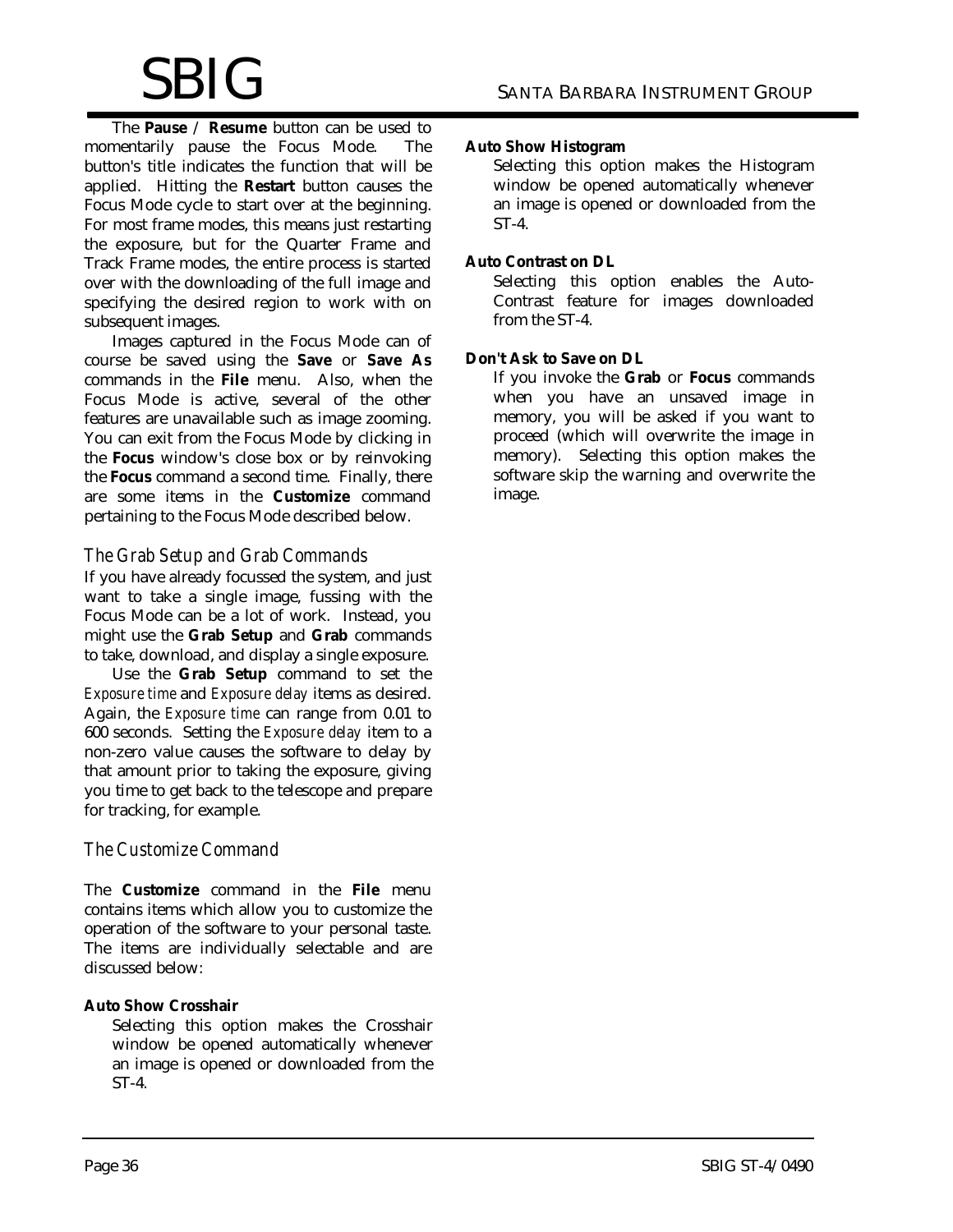*OBSERVING SUGGESTIONS WITH THE ST-4 IMAGING CAMERA*

The ST-4 lends itself well to many types of observations. Even a modest 2.4 inch refractor with no drive can be used to do scientific work. As an example, taking several images of the planet Jupiter over a two hour period and then measuring the position of the moons using the crosshairs will allow the relative motion of the moons to be easily determined. The apparent increase in the size of Mars can be measured during an opposition. The diameter and phase of Venus can be determined. Double stars down to 7th magnitude with separations of 5 arcseconds can be measured, using exposures only 0.1 seconds long to avoid blurring of the star due to the earth's rotation. Photometry of variable stars can be performed. If a drive is added, allowing the exposure to be extended to 10 seconds, stars down to 12 magnitude can be detected. Planetary nebula become detectable, along with the center of prominent galaxies.

If a more powerful telescope is available, such as an 8 inch Schmidt-cassegrainian, much fainter stars can be reached. A one second exposure will reveal 12 magnitude stars. A five minute exposure will reveal 18th magnitude stars, and faint nebulosity. Use of a field compressor to reduce the f- number of the telescope to f/4 or f/5 is recommended, since it not only increases the field of view but it reduces the required exposure to see faint nebulosity by at least 4 times. Adding a high quality Barlow lens will allow detail at the limit of the telescope's resolution to be captured. Quite often close double stars can be detected and measured by noting the elongation of the image, a simple measurement when examining an image in the zoom mode at your leisure. The rotation of Jupiter can be easily seen in exposures only a half hour apart; similar measurements can be made of Mars. Use of color filters improves the contrast of planetary surface features. Not as well known is that galaxies also change in appearance when color filters are used. Old pictures of many galaxies were taken with blue sensitive emulsions, and the dust lanes in the arms are very prominent. At red wavelengths, the dust is more transparent, and the galaxy takes on a different appearance. Stars partially hidden by the dust may become more visible. Color filters can also be used to make stellar temperature measurements. This is not mathematically simple. SBIG plans to sell a filter set and program which will make this measurement automatic, allowing an entire field of stars to be portrayed in different colors corresponding to their temperatures, and not their intensities. The temperature of a variable star can be plotted along with its intensity.

The tremendous sensitivity of the ST-4 allows supernova searches to be conducted with greater sensitivity, and less work. The position determination capability enables motions of the planets, asteroids, and faster moving stars to be quantified in a short period of time. Relative motion of double and triple stars can be followed over the years.

Our company philosophy is to put the greatest astronomical capability in the hands of the amateur that we can. We feel this quantitative measurement power in the hands of so many enthusiastic individuals can only advance the state of astronomical knowledge, and enable organized observing programs heretofore impossible. This product has only become possible in recent years, due to the freefall in the price of computers and CCD imaging devices. We intend to upgrade our software often to take advantage of the rapid improvement in computer graphics taking place. Enjoy using the ST-4, and appreciate that you are using equipment superior to anything available when man first went to the moon.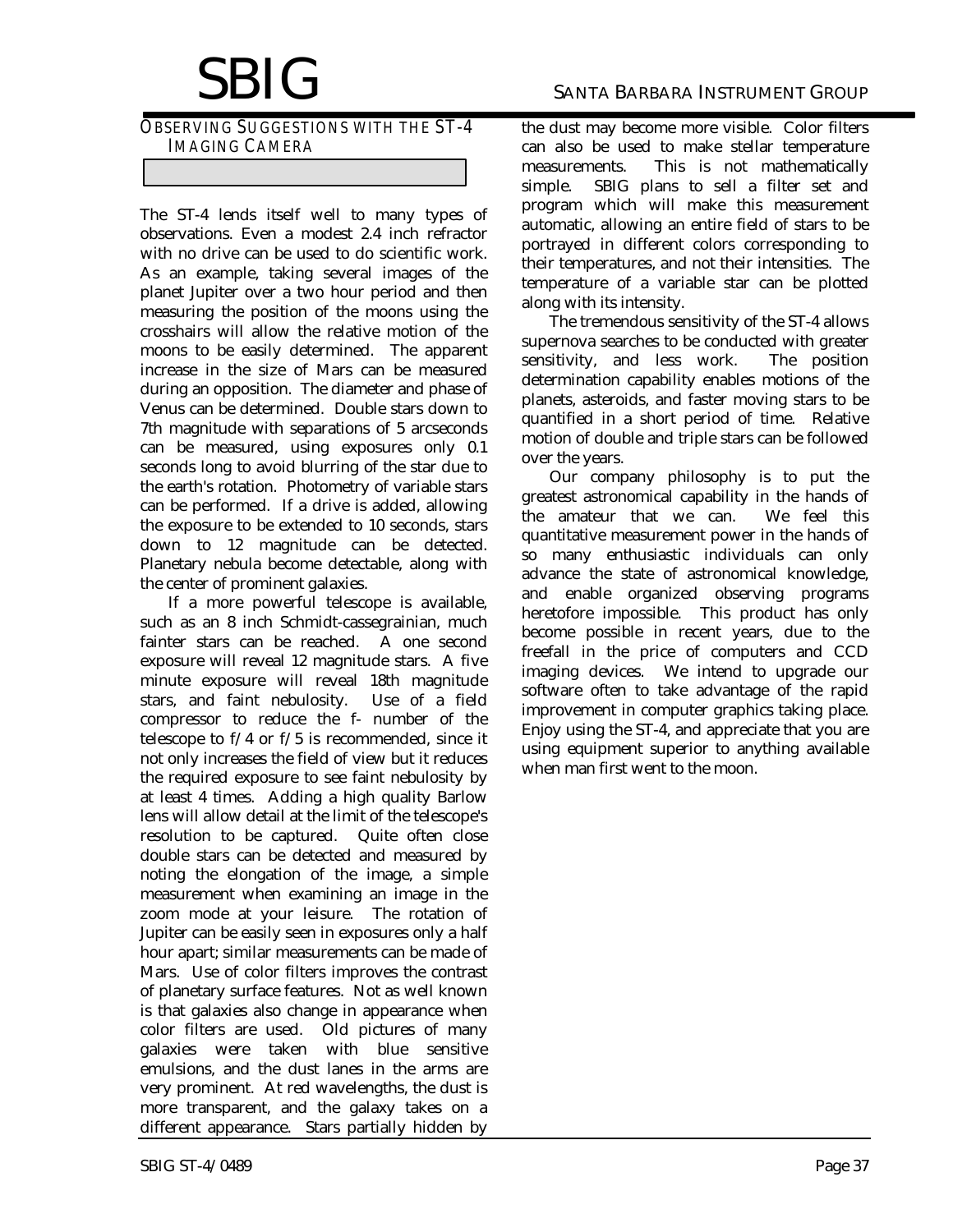# *PROBLEM SOLVING WITH THE ST-4*

This section discusses common problems you may experience while using the ST-4 and discusses possible solutions to those problems.

#### **PROBLEM**: Can't find the star!

This problem is usually due to the telescope being badly out of focus. Remove the CCD and put a piece of ground glass or strip of Scotch Tape over the end of the telescope eyepiece tube. Point the telescope at a bright object such as the moon or a planet and focus the image on the diffuse screen (this is easiest if you look at the screen as if you were sighting down the eyepiece, but from 12 inches away. (The CCD optical position is actually about 1/8th inch in from the end of the tube). Move to a bright star. Center the image in the tube and then insert a high power eyepiece.

Without changing the focus, adjust the telescope to center the image in the eyepiece. Then insert the CCD and the star should be readily apparent in the display values. It is very handy to boresight another telescope to the guide telescope during initial use of the CCD. This allows the CCD to be rapidly moved to a variety of stars of different brightness.

**PROBLEM**: Error message appears after the drive calibration step.

#### MESSAGE: E1 1 (or 2, 3 or 4)

This message appears when the instrument did not 'see' the star move at all in one or more of the four directions  $(+X, -X, +Y, -Y)$ during calibration. Re-check the drive controls using the four drive adjustment buttons on the box.

#### MESSAGE: E2 1 to 4

This message appears when the ST-4 did not see an adequate correction in one of the four correction directions. A correction of at least 5 pixels (2 units) must be seen in all four directions. If this is not the case, the instrument assumes these is no correction equipment for that direction and ignores corrections in that axis in the future. This feature is helpful, for example, when no

Declination motor is installed on the telescope mount.

#### **PROBLEM**: Star images in photos are not round!

First, check to see in what direction the images are smeared. If it is in Right Ascension, which is most likely, consider the following possible problems.

- 1. The guide telescope focal length is so short that adequate tracking is not possible. The guide telescope should have a focal length of at least 1/4 that of the primary telescope doing the photography.
- 2. The telescope drive is very poor quality or ST-4 exposure times are too long. Some telescope drives produce rather abrupt hops in their position which create motion too rapid for the ST-4 to follow. Also, some drives drift so badly that they can not go uncorrected for even five seconds. In these cases, the tracker exposure time (which controls the time between corrections) must be reduced. This may limit the ability of the ST-4 to track faint guide stars.

If the error is not only in Right Ascension, it is possible that differential deflection is occurring between the guide telescope and the primary telescope. The simplest solution in this case is to use an off-axis guider, or the on-axis guider offered by SBIG.

Note that the ST-4 tracker is capable of better correction than a human because it averages the position of the star over a period of seconds, while a human sees the star dance about an ambiguous central position due to atmospheric turbulence. Also the ST-4 makes precise drive adjustments in response to a guiding error, while a human stabs away at the pushbuttons until the star is again centered.

Another error can occur when guiding on a star some distance off-axis with an improperly adjusted mount. The guide star is tracked accurately, but stars within the camera field of view will rotate slightly about the guide star. This effect is small, but significant in careful work. A one half degree error in correctly positioning Polaris could produce an image rotation in the telescope of 5 minutes of arc per hour. If you were to take a 0.5 hour exposure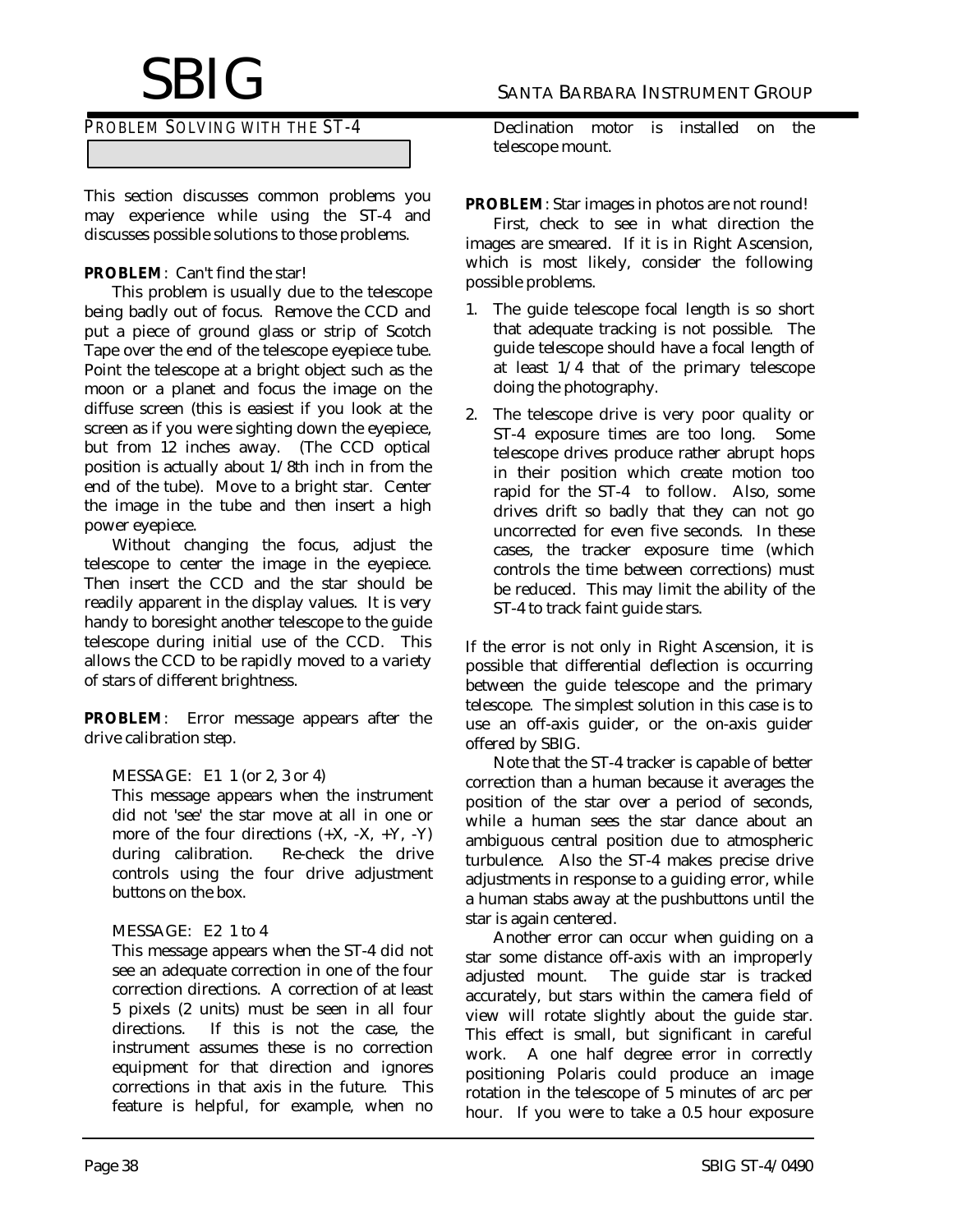# SANTA BARBARA INSTRUMENT GROUP

using a guide star centered 1 degree away from the field of view of your camera this effect would cause each star to form a streak about 2.6 arcseconds long.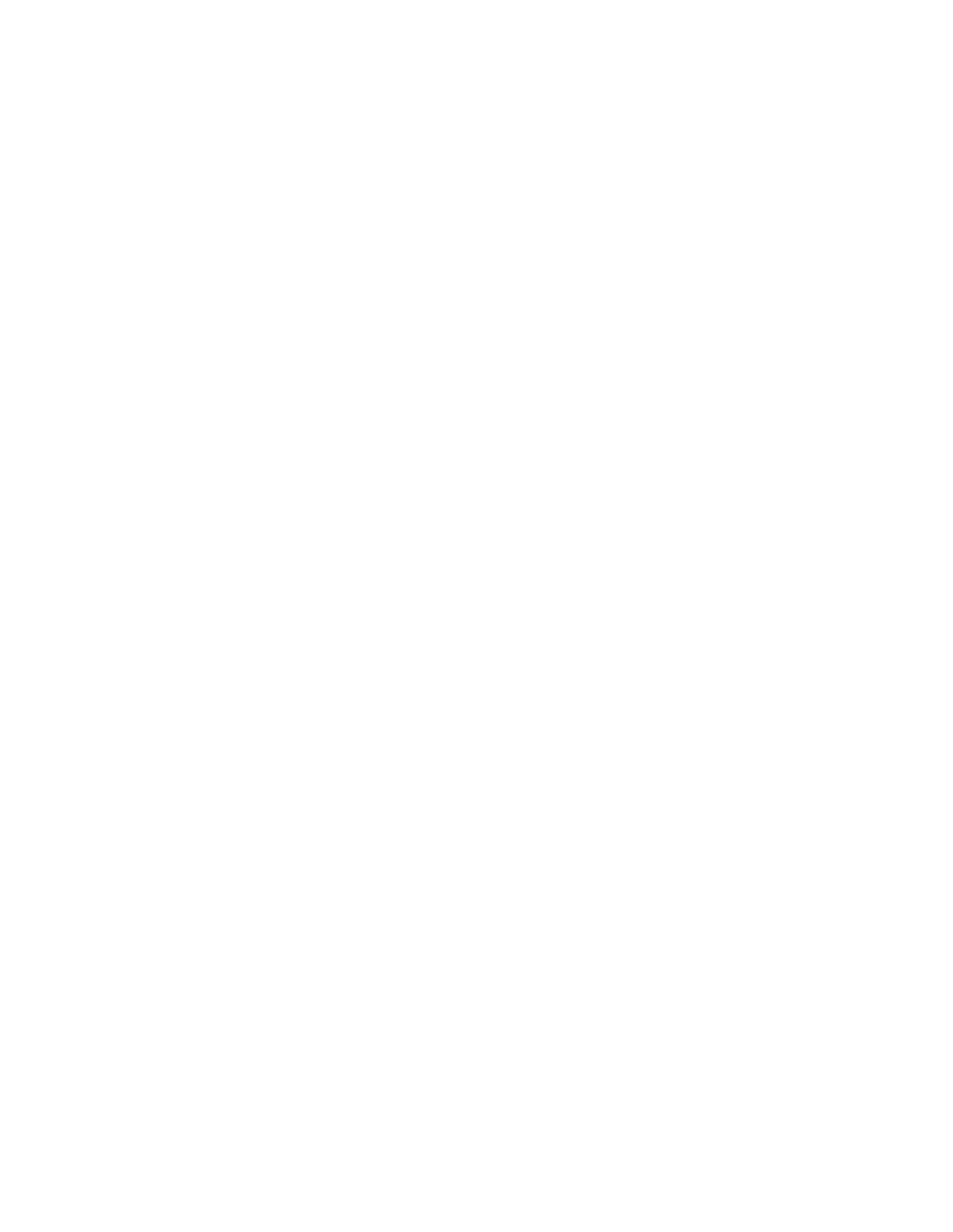#### *APPENDIX A*

The tables below show the pin-outs of the four connectors on the ST-4 and the colors of the wires on the cables supplied with the unit.

| Pin Number | Function                 | Color        |
|------------|--------------------------|--------------|
| 11         | $+X$ , Common            | Gray         |
| 3          | +X, Normally Closed (NC) | Pink         |
| 10         | +X, Normally Open (NO)   | Tan          |
| 5          | -X. Common               | <b>Brown</b> |
| 12         | -X, Normally Closed (NC) | Yellow       |
| 4          | -X, Normally Open (NO)   | Violet       |
| 14         | $+Y$ , Common            | Green        |
| 6          | +Y, Normally Closed (NC) | Orange       |
| 13         | +Y, Normally Open (NO)   | Blue         |
| 8          | -Y, Common               | <b>Black</b> |
| 15         | -Y, Normally Closed (NC) | Red          |
| 7          | -Y, Normally Open (NO)   | White        |

#### **Table A1** *Relay Connector/Cable*

| Pin Number | <b>Function</b>                              | Color        |
|------------|----------------------------------------------|--------------|
| 5          | <b>Chassis Ground</b>                        | Green        |
| 4          | $+12$ VDC, 1 amp, or 12 VAC                  | Red          |
| 9          | Other side of 12 VAC, or DC ground           | <b>Black</b> |
| 2          | Alarm relay <sup>1</sup> , common connection | Orange       |
| 6          | Alarm relay, normally closed                 | Blue         |
|            | Alarm relay, normally open                   | White        |

#### **Table A2** *Power Connector/Cable*

| $ST-4$ |                         | Wire  | <b>PC Cables</b>                                              | Mac Cables |           |
|--------|-------------------------|-------|---------------------------------------------------------------|------------|-----------|
| Pin    | <b>Function</b>         | Color | $PC/XT(25 \text{ pin D}) AT(9 \text{ pin D}) 9 \text{ pin D}$ |            | 8 pin DIN |
|        | Transmit data from ST-4 | Red   |                                                               |            |           |
|        | Receive data to ST-4    | White |                                                               |            |           |
|        | Ground                  | Black |                                                               | 22         | $4^3$     |

**Table A3** *RS232C Connector/Cable*

For additional information regarding the operation of the ST-4 Star Tracker / Imaging Camera, please contact the Santa Barbara Instrument Group:

#### **SANTA BARBARA INSTRUMENT GROUP**

1482 East Valley Road, Suite 601 Santa Barbara, CA 93108

-

<sup>&</sup>lt;sup>1</sup> The alarm relay in the ST-4 can activate an external alarm or light (110 volt).

 $^2$  Longer cables may require jumpering pin 8 to pin 3 to make the Mac's RS422 compatible with RS232.

 $^3$  Longer cables may require jumpering pin 8 to pin 4 to make the Mac's RS422 compatible with RS232.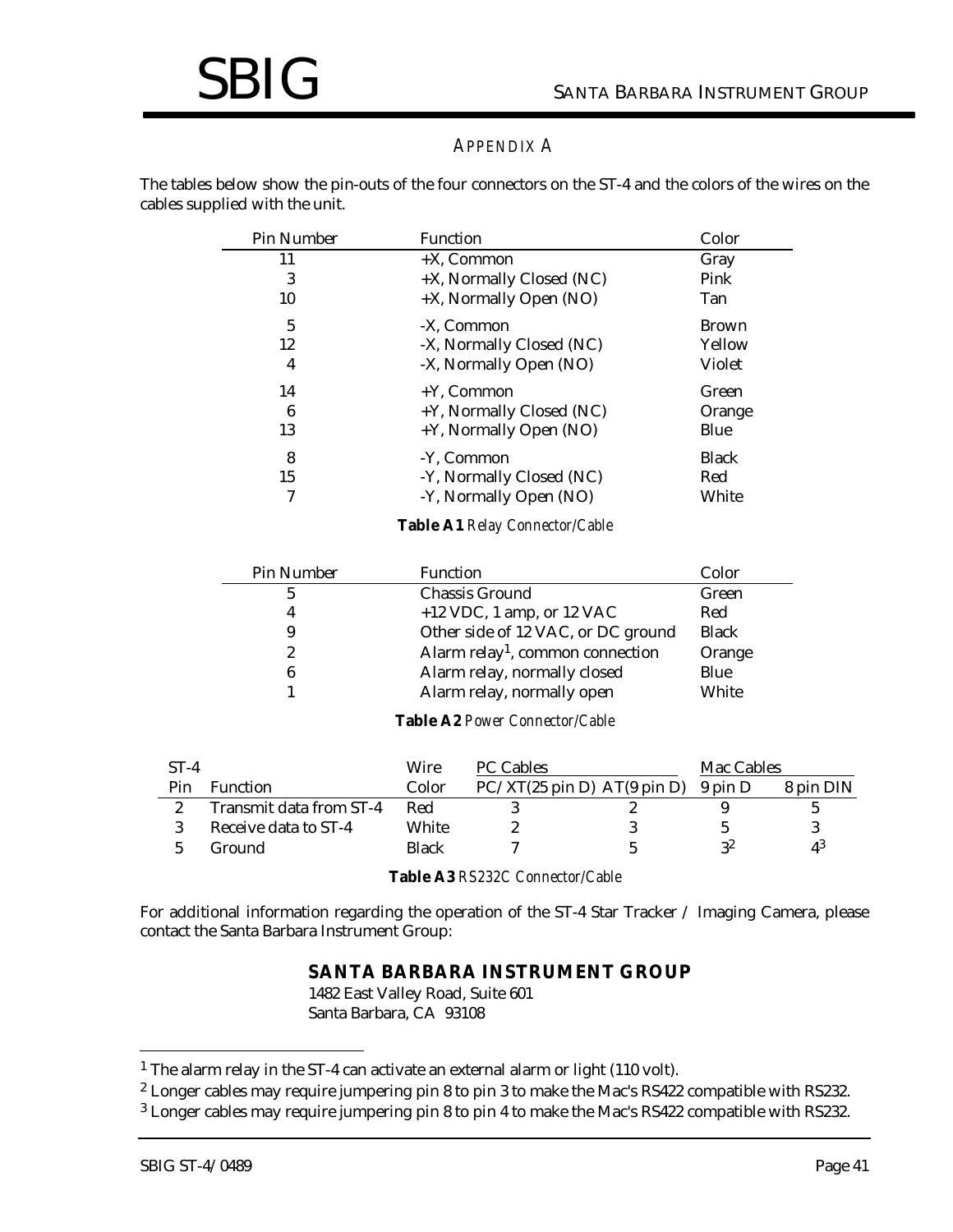# SANTA BARBARA INSTRUMENT GROUP

Telephone (805) 969-1851 FAX (805) 969-0299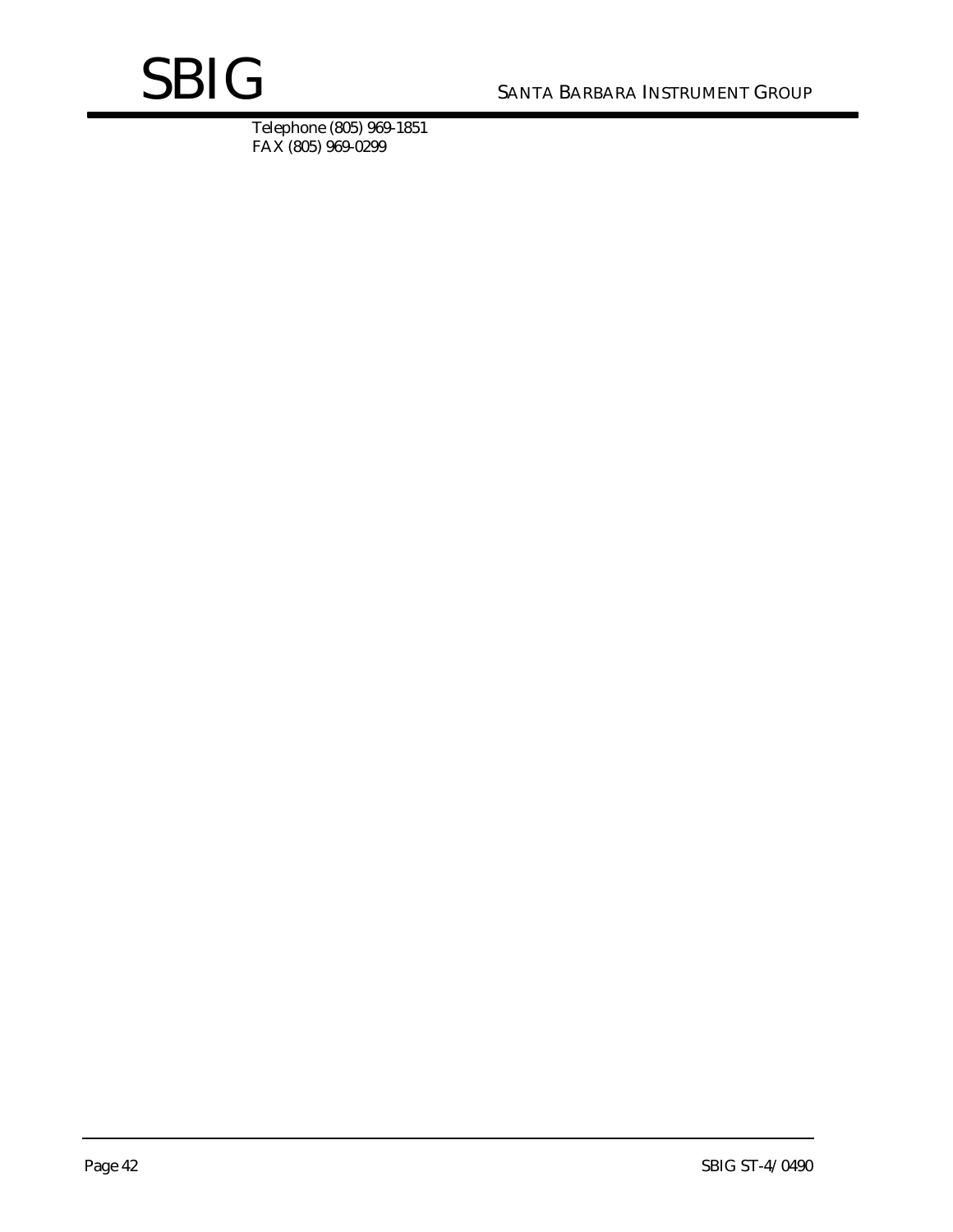# **SBIG**

# SANTA BARBARA INSTRUMENT GROUP

# **Index**

### $\boldsymbol{\mathsf{A}}$

# $\mathbf{B}$

| Button (ST-4) |  |
|---------------|--|
|               |  |
|               |  |
|               |  |
|               |  |
|               |  |
|               |  |
|               |  |
|               |  |
|               |  |
|               |  |
|               |  |
|               |  |

# $\mathbf{C}$

| D |  |
|---|--|
|   |  |

| Dark frame subtraction              |
|-------------------------------------|
|                                     |
|                                     |
|                                     |
|                                     |
|                                     |
|                                     |
|                                     |
|                                     |
|                                     |
|                                     |
|                                     |
| E                                   |
|                                     |
|                                     |
| Establishing communications link 11 |
|                                     |
|                                     |
|                                     |
| F                                   |
|                                     |
|                                     |
|                                     |
|                                     |
|                                     |
|                                     |
|                                     |
|                                     |
|                                     |
|                                     |
|                                     |
|                                     |
| $G - H$                             |
|                                     |
|                                     |
|                                     |
|                                     |
|                                     |
|                                     |
|                                     |
|                                     |
|                                     |
|                                     |
| L                                   |
|                                     |
|                                     |
| Camera/Scope command 23             |
|                                     |
|                                     |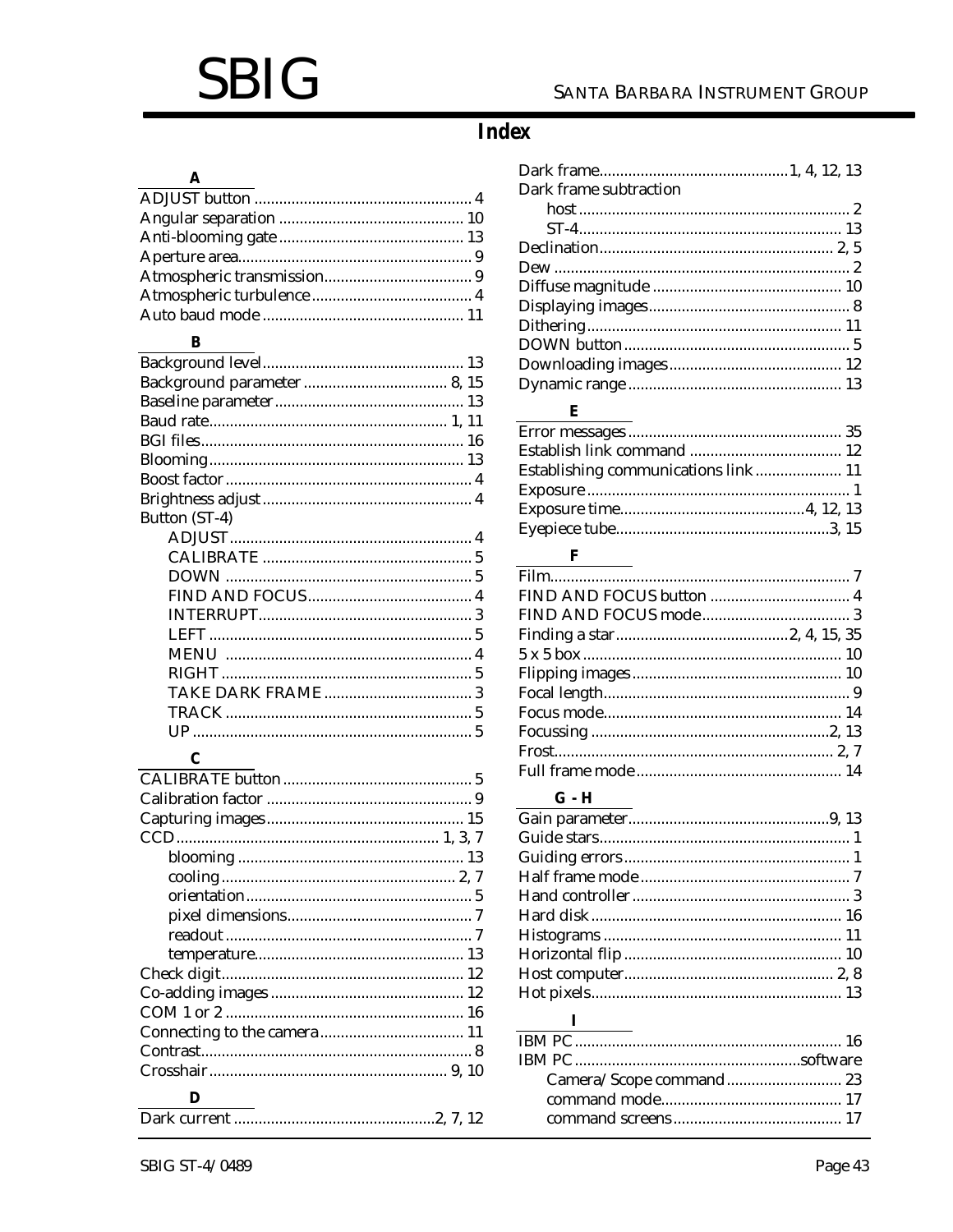# **SBIG**

| directory command screen18 |
|----------------------------|
|                            |
|                            |
|                            |
|                            |
|                            |
|                            |
|                            |
|                            |
|                            |
|                            |
|                            |
|                            |
|                            |
|                            |
|                            |
|                            |
|                            |
|                            |
|                            |
|                            |
|                            |
| Images                     |
|                            |
|                            |
|                            |
| dark frame subtraction 12  |
|                            |
|                            |
|                            |
|                            |
|                            |
|                            |
|                            |
| Imaging                    |
|                            |
|                            |
|                            |
|                            |
|                            |
|                            |
|                            |
|                            |
|                            |
|                            |
|                            |
|                            |

# $J - L$

# $\mathbf M$

| Macintosh software             |
|--------------------------------|
|                                |
|                                |
| Camera Setup command32         |
|                                |
| Communications command31       |
|                                |
|                                |
|                                |
|                                |
|                                |
|                                |
|                                |
|                                |
|                                |
|                                |
|                                |
|                                |
|                                |
|                                |
|                                |
|                                |
|                                |
|                                |
| Presentation command31         |
|                                |
|                                |
| Show Crosshairs command29      |
| Show Histogram command 30      |
|                                |
|                                |
| Making the camera connection11 |
|                                |
|                                |
|                                |
|                                |
|                                |
|                                |
|                                |
|                                |
|                                |
| $N - O$                        |
|                                |
|                                |